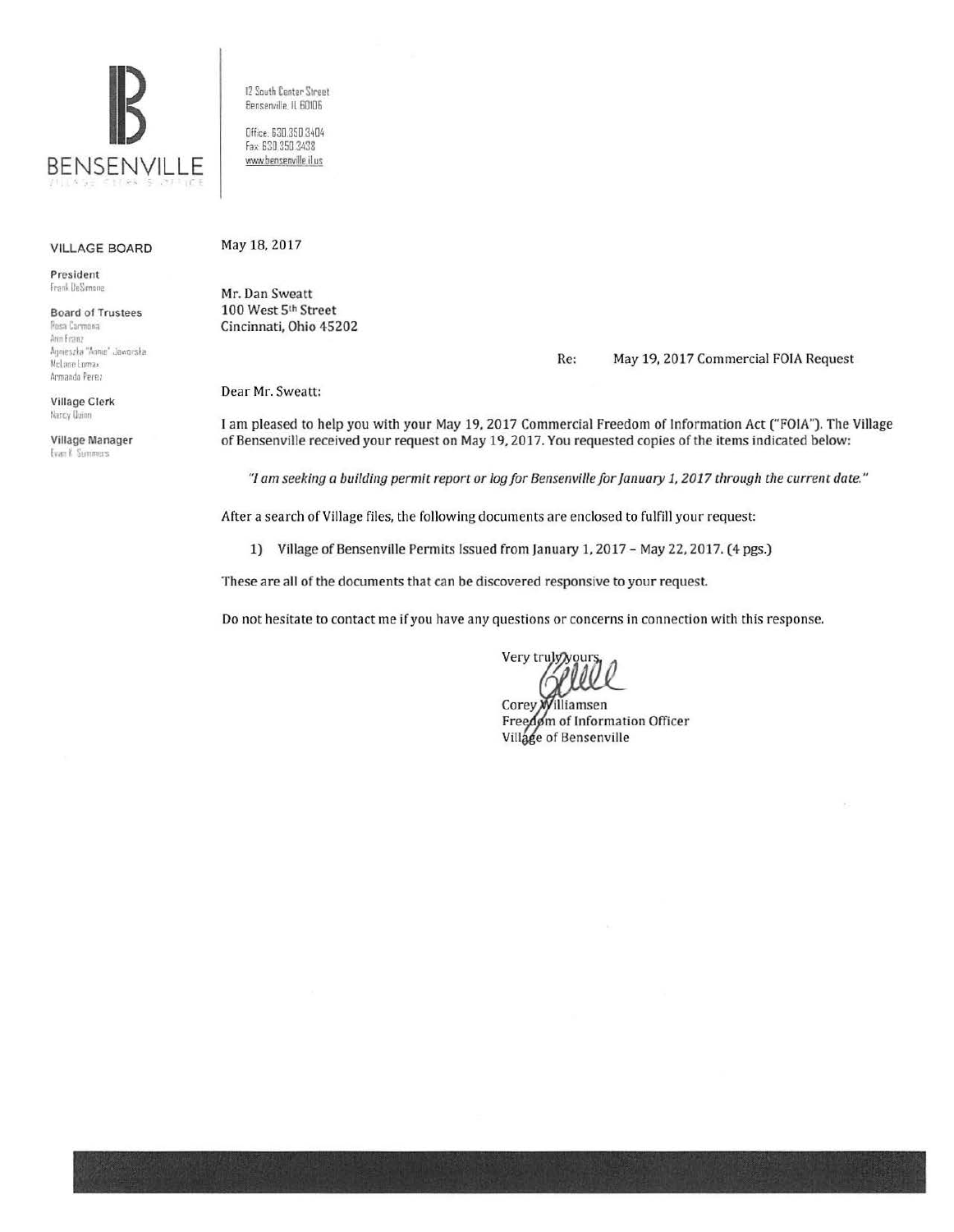| Community Developmen<br>6524<br>105869<br>05/09/17<br>06/09/17 PATIO & SIDEWALK<br>Community Developmen<br>SINGLE FAMILY ACC/ALT/REP<br>6634<br>236 SOUTH MAY STREET<br>105798<br>04/14/17<br>SOLANO, JOSE M.<br>10/14/17 FENCE<br>Community Developmen<br>SINGLE FAMILY ACC/ALT/REP<br>6647<br>134 NORTH YORK ROAD<br>105653<br>01/16/17<br>07/16/17 ALTERATION<br>JULIANO, JEFF<br>Community Developmen<br>SINGLE FAMILY ACC/ALT/REP<br>1029 WEST IRVING PARK ROAD<br>105686<br>02/06/17<br>LA ROCHA MANGAMENT INC<br>6683<br>08/06/17 REBUILD PORCH<br><b>Community Developmen</b><br>SINGLE FAMILY ACC/ALT/REP<br>6710<br>1161 NORTH CENTRAL AVENUE<br>105700<br>02/13/17<br>08/13/17 GENERATOR<br>ADVANCED POWER SYSTEMS<br>SINGLE FAMILY ACC/ALT/REP<br><b>Community Developmen</b><br>6722<br>244 NORTH MARSHALL ROAD<br>105685<br>02/03/17<br>08/03/17 R/R AC & FURNACE<br>ARS OF IL<br>SINGLE FAMILY ACC/ALT/REP<br>Community Developmen<br>6724<br>816 SOUTH BRENTWOOD DRIVE<br>105661<br>01/19/17<br>BANACH, JANUSZ<br>07/19/17 SIDEWALK REPLACEMENT<br>SINGLE FAMILY ACC/ALT/REP<br>Community Developmen<br>720 WEST PARKSIDE LANE<br>105652<br>01/13/17<br>07/13/17 UPGRADES/ CODE CORRECTIONS<br>FEDUCIK, MIKE<br>6726<br>Community Developmen<br>SINGLE FAMILY ACC/ALT/REP<br>6748<br>442 SOUTH PARK STREET<br>01/27/17<br>105676<br>07/27/17 ELECTRIC WORK<br>POLEK, ANNA<br>Community Developmen<br>SINGLE FAMILY ACC/ALT/REP<br>6762<br>1453 WEST INDIAN HILL DRIVE<br>105704<br>02/16/17<br>08/16/17 LOW VOLTAGE<br>ADT SECURITY SERVICES<br>SINGLE FAMILY ACC/ALT/REP<br>Community Developmen<br>6763<br>1349 NORTH IROQUOIS LANE<br>105696<br>02/09/17<br>08/09/17 R/R FURNACE<br>FOUR SEASONS HEATING & AIR CONDITIONING<br>Community Developmen<br>SINGLE FAMILY ACC/ALT/REP<br>135 EAST DANIEL DRIVE<br>03/02/17<br>ANYTHING UNDER THE SUN<br>6780<br>105721<br>09/02/17 ELECTRICAL WORK<br>Community Developmen<br>SINGLE FAMILY ACC/ALT/REP<br>6784<br><b>439 SOUTH CHURCH ROAD</b><br>105718<br>02/28/17<br>08/28/17 FENCE<br>AMERICAN FENCE PROFESSIONALS<br>Community Developmen<br>SINGLE FAMILY ACC/ALT/REP<br>6794<br>1108 WEST HILLSIDE DRIVE<br>105717<br>02/28/17<br>08/28/17 RAIL REPLACEMENT<br><b>COMPLETE REMODELING &amp; TRIM</b><br>SINGLE FAMILY ACC/ALT/REP<br>1291 NORTH ASH AVENUE<br>03/03/17<br><b>Community Developmen</b><br>6799<br>105722<br>09/03/17 R/R AC & FURNACE<br>ARS OF IL<br>SINGLE FAMILY ACC/ALT/REP<br>Community Developmen<br>6800<br>1302 WEST MEDINAH STREET<br>105726<br>03/07/17<br>09/07/17 FENCE<br>ZARATE, JUAN<br>SINGLE FAMILY ACC/ALT/REP<br><b>Community Developmen</b><br>6805<br>936 SOUTH JOHN STREET<br>105720<br>03/02/17<br>09/02/17 PATIO EXTENSION<br><b>GRAND CONSTRUCTION INC.</b><br>Community Developmen<br>SINGLE FAMILY ACC/ALT/REP<br>5814<br>1004 WEST GREEN VALLEY STREET<br>03/10/17<br>105732<br>09/10/17 R/R FENCE<br>GALLARZO, JOEL<br><b>Community Developmen</b><br>SINGLE FAMILY ACC/ALT/REP<br>6817<br>308 NORTH SPRUCE AVENUE<br>105743<br>03/17/17<br>09/17/17 FENCE<br>PEERLESS FENCE & SUPPLY<br><b>Community Developmen</b><br>SINGLE FAMILY ACC/ALT/REP<br>6826<br>422 SOUTH WALNUT STREET<br>105750<br>03/23/17<br>09/23/17 SHINGLES / ELECTRICAL<br>KAVANAGH, JOHN<br>Community Developmen<br>SINGLE FAMILY ACC/ALT/REP<br><b>301 WEST GREEN STREET</b><br>105754<br>03/23/17<br>09/23/17 INTERIOR RENOVATION<br>TOP TO BOTTOM CONSTRUCTION INC.<br>6828<br><b>Community Developmen</b><br>SINGLE FAMILY ACC/ALT/REP<br>6835<br>1015 WEST HILLSIDE DRIVE<br>105737<br>03/16/17<br>09/16/17 ELECTRICAL<br>ZAROSKI, GLENN<br><b>Community Developmen</b><br>SINGLE FAMILY ACC/ALT/REP<br>6841<br><b>441 SOUTH CENTER STREET</b><br>105749<br>03/22/17<br>09/22/17 FENCE<br>JOSEPH KIEWICZ<br><b>Community Developmen</b><br>SINGLE FAMILY ACC/ALT/REP<br>6849<br>1012 WEST BROOKWOOD STREET<br>105757<br>03/27/17<br>09/27/17 R/R FURNACE<br>ARS OF IL<br>SINGLE FAMILY ACC/ALT/REP<br>6855<br>914 SOUTH RIVER FOREST COURT<br>105758<br>03/27/17<br>FOUR SEASONS HEATING & AIR CONDITIONING<br><b>Community Developmen</b><br>09/27/17 R/R FURNACE<br>SINGLE FAMILY ACC/ALT/REP<br>6857<br>346 SOUTH RIDGEWOOD AVENUE<br>04/04/17<br>Community Developmen<br>105769<br>10/04/17 DECK<br>QUINS CONSTRUCTION CORP.<br><b>Community Developmen</b><br>SINGLE FAMILY ACC/ALT/REP<br>6864<br>217 NORTH BLACKHAWK TERRACE<br>105771<br>04/05/17<br>FOUR SEASONS HEATING & AIR CONDITIONING<br>10/05/17 R/R FURNACE<br>SINGLE FAMILY ACC/ALT/REP<br><b>Community Developmen</b><br>6869<br>248 SOUTH MINER STREET<br>105784<br>04/11/17<br>10/11/17 GENERATOR INSTALLATION<br>SATURN ELECTRICAL SEVICES<br><b>Community Developmen</b><br>SINGLE FAMILY ACC/ALT/REP<br>6870<br>471 NORTH MARSHALL ROAD<br>04/10/17<br>105781<br>10/10/17 EJECTOR PIT<br>COZZI PLUMBING<br>Community Developmen<br>SINGLE FAMILY ACC/ALT/REP<br>6878<br>342 SOUTH RIDGEWOOD AVENUE<br>105775<br>04/06/17<br>10/06/17 R / R FURNACE & AC & ELECTRICAL<br>SOLTYS, GABRIELA<br>SINGLE FAMILY ACC/ALT/REP<br>6882<br>Community Developmen<br>322 SOUTH JUDSON STREET<br>105778<br>04/10/17<br>10/10/17 DECK<br>BANAS, PAULINA<br>SINGLE FAMILY ACC/ALT/REP<br>6890<br>1050 SOUTH CENTER STREET<br>105783<br>04/11/17<br><b>BERG HOME IMPROVEMENTS</b><br>Community Developmen<br>10/11/17 FENCE<br>SINGLE FAMILY ACC/ALT/REP<br>6891<br>841 WEST GREEN STREET<br>105799<br>04/17/17<br>10/17/17 R/R DRIVEWAY<br><b>Community Developmen</b><br>O'DONNELL EXCAVATING & TRUCKING, INC.<br>SINGLE FAMILY ACC/ALT/REP<br>6896<br>108 EAST DENNIS DRIVE<br>105808<br>04/20/17<br>FOUR SEASONS HEATING & AIR CONDITIONING<br>Community Developmen<br>10/20/17 R/R FURNACE & A/C<br>Community Developmen<br>SINGLE FAMILY ACC/ALT/REP<br>6898<br>1033 WEST WOOD STREET<br>105795<br>04/14/17<br>10/14/17 R/R FENCE<br><b>EXPRESS FENCE INC.</b><br>SINGLE FAMILY ACC/ALT/REP<br>11/16/17 EXTEND DECK & INSTALL PERGOLA<br>Community Developmen<br>6904<br>146 CENTER<br>105889<br>05/16/17<br>JAWORSKA, VIOLETTA<br><b>Community Developmen</b><br>SINGLE FAMILY ACC/ALT/REP<br>6907<br>149 EAST DOLORES DRIVE<br>105836<br>05/02/17<br>11/02/17 POOL DECK<br>HERBA, NATALIA<br><b>Community Developmen</b><br>SINGLE FAMILY ACC/ALT/REP<br>6919<br>807 SOUTH RIVER FOREST DRIVE<br>105817<br>04/21/17<br>10/21/17 FENCE<br>JOHNSON, CAROLYN<br>SINGLE FAMILY ACC/ALT/REP<br>05/05/17<br><b>Community Developmen</b><br>6948<br>528 EAST PINE AVENUE<br>105860<br>11/05/17 FRONT PORCH<br>PALUMBO, FRANK<br>SINGLE FAMILY ACC/ALT/REP<br><b>611 WEST GROVE AVENUE</b><br>05/05/17<br><b>Community Developmen</b><br>6953<br>105861<br>SLOAN, ELIZABETH<br>11/05/17 FENCE<br>SINGLE FAMILY ACC/ALT/REP<br>176 SOUTH FRANZEN STREET<br>Community Developmen<br>6961<br>105849<br>05/04/17<br>BARANOWSKI, LORRIE A.<br>11/04/17 PAVERS<br>Community Developmen<br>SINGLE FAMILY ACC/ALT/REP<br>6963<br>207 NORTH CHURCH ROAD<br>105846<br>05/03/17<br><b>DAVILA, LILIANA</b><br>11/03/17 FENCE<br>SINGLE FAMILY ACC/ALT/REP<br>Community Developmen<br>6968<br>211 SOUTH GRACE STREET<br>105863<br>05/05/17<br>11/05/17 NEW PATIO & R/R SIDEWALK<br>VALDEOLIVAR, SABINO<br>Community Developmen<br>SINGLE FAMILY ACC/ALT/REP<br>6973<br>245 SOUTH MAY STREET<br>05/04/17<br>NICHIFOR, MONICA<br>105850<br>11/04/17 REMODELING<br><b>Community Developmen</b><br>SINGLE FAMILY ACC/ALT/REP<br>6982<br>1555 WEST DEVON AVENUE<br>105864<br>05/05/17<br>11/05/17 R/R DRIVEWAY<br><b>FIRST KNIGHT PAVING</b><br>SINGLE FAMILY ACC/ALT/REP<br>Community Developmen<br>6987<br>1003 WEST GREEN VALLEY STREET<br>105900<br>05/19/17<br>11/19/17 R/R DRIVEWAY, PATIO, WALKWAY<br>SOLO CONSTRUCTION<br>SINGLE FAMILY ACC/ALT/REP<br>6988<br>328 EAST JEFFERSON STREET<br>05/08/17<br>11/08/17 FLOOD CONTROL SYSTEM<br>EVEREADY FLOOD CONTROL LTD.<br><b>Community Developmen</b><br>105867<br><b>Community Developmen</b><br>SINGLE FAMILY ACC/ALT/REP<br>208 EAST PAMELA DRIVE<br>105880<br>6992<br>05/12/17<br>11/12/17 FENCE<br>SPARTAN FENCE CO.<br><b>Community Developmen</b><br>SINGLE FAMILY ACC/ALT/REP<br>6999<br>161 SOUTH RIDGEWOOD AVENUE<br>105902<br>05/22/17<br>11/22/17 R/R DRIVEWAY<br><b>D &amp; A PAVING</b><br><b>Community Developmen</b><br>SINGLE FAMILY ACC/ALT/REP<br>7000<br>150 SOUTH JUDSON STREET<br>105872<br>05/09/17<br>11/09/17 FENCE<br><b>FIRST CLASS FENCE</b><br>SINGLE FAMILY ACC/ALT/REP<br><b>Community Developmen</b><br>7001<br>427 WEST GREEN STREET<br>105888<br>05/16/17<br>11/16/17 FENCE<br>PEERLESS FENCE & SUPPLY<br>Community Developmen<br>SINGLE FAMILY ACC/ALT/REP<br>7010<br>350 NORTH SPRUCE AVENUE<br>105897<br>05/19/17<br>11/19/17 DRAIN CONTROL SYSTEM<br>LUKACEK, KEVIN J<br><b>Community Developmen</b><br>SINGLE FAMILY NEW CONSTRUCTION<br>5696<br>201 SOUTH YORK ROAD<br>105842<br>05/02/17<br>11/02/17 NEW TOWNHOMES<br><b>TEXA ENGINEERING</b><br>Community Developmen<br>SINGLE FAMILY NEW CONSTRUCTION<br>6033<br>181 SOUTH IL RT 83 ROAD<br>NEW SFD<br>D.R. JONES INC.<br>105639<br><b>Community Developmen</b><br>SINGLE FAMILY NEW CONSTRUCTION<br>6624<br>273 EAST CREST AVENUE<br>01/05/17<br>07/05/17 SFD<br><b>GRAND CONSTRUCTION INC.</b><br>Community Developmen<br>SINGLE FAMILY NEW CONSTRUCTION<br>273 EAST CREST AVENUE<br>6624<br>SFD<br><b>GRAND CONSTRUCTION INC.</b><br><b>Community Developmen</b><br>SINGLE FAMILY NEW CONSTRUCTION<br>401 SOUTH BARRON STREET<br>105683<br>02/02/17<br>08/02/17 SFD<br>6691<br>CONSOLA CONSTRUCTION CO.<br><b>Community Developmen</b><br>SINGLE FAMILY NEW CONSTRUCTION<br>6691<br>401 SOUTH BARRON STREET<br>CONSOLA CONSTRUCTION CO.<br><b>SFD</b><br>SINGLE FAMILY NEW CONSTRUCTION<br><b>Community Developmen</b><br>6862<br>326 SOUTH WALNUT STREET<br>NEW CONSTRUCTION SFH<br>HABITAT FOR HUMANITY<br><b>Community Developmen</b><br>MULTI-FAMILY ACC/ALT/REP<br>930 WEST IRVING PARK ROAD<br>105875<br>05/10/17<br>6671<br>11/10/17 ELECTRICAL<br>AFFORDABLE ELECTRICAL REPAIR<br><b>Community Developmen</b><br>MULTI-FAMILY ACC/ALT/REP<br>6695<br>940 WEST IRVING PARK ROAD<br>105874<br>05/10/17<br>11/10/17 ELECTRICAL (940-950 IRVING PK)<br>DONOHOE, KEVIN<br><b>Community Developmen</b><br>MULTI-FAMILY ACC/ALT/REP<br>6796<br>422 EAST PINE AVENUE<br>105748<br>03/22/17<br>09/22/17 GARBAGE ENCLOSURE<br>KHALIDI, MOHAMMED<br>MULTI-FAMILY ACC/ALT/REP<br>6873<br>10/06/17 ASPHALT PAVING & CONCRETE WORK<br><b>Community Developmen</b><br>100 EAST GEORGE STREET<br>105776<br>04/06/17<br>PATCHING PEOPLE<br>NON-RESIDENTIAL ACCESSORY<br><b>Community Developmen</b><br>6016<br>200 WEST WILSON COURT<br>105809<br>04/20/17<br>10/20/17 PARKING LOT<br>IRIS CONSTRUCTION SERVICES<br><b>Community Developmen</b><br>NON-RESIDENTIAL ACCESSORY<br>6016<br>200 WEST WILSON COURT<br><b>IRIS CONSTRUCTION SERVICES</b><br><b>PARKING LOT</b><br><b>Community Developmen</b><br>NON-RESIDENTIAL ACCESSORY<br>6546<br>11 WEST GREEN STREET<br>105833<br>04/28/17<br>10/28/17 ANTENNAS<br><b>GREENWOOD CONDO ASSOCIATION</b><br><b>Community Developmen</b><br>NON-RESIDENTIAL ACCESSORY<br>6681<br><b>644 NORTH THOMAS DRIVE</b><br>105655<br>01/16/17<br>07/16/17 R/R ROOFTOP<br>AIR COMFORT CORP.<br><b>Community Developmen</b><br>NON-RESIDENTIAL ACCESSORY<br>6697<br>130 WEST IRVING PARK ROAD<br>105664<br>01/20/17<br>07/20/17 PLUMBING IN THE BASEMENT<br>126 W. IRVING PARK, LLC<br><b>Community Developmen</b><br>NON-RESIDENTIAL ACCESSORY<br>6714<br>516 NORTH YORK ROAD<br>105670<br>01/25/17<br>07/25/17 BATHROOM PLUMBING<br>TRUSTY PLUMBING INC.<br><b>Community Developmen</b><br>NON-RESIDENTIAL ACCESSORY<br>6719<br><b>846 WEST EAGLE DRIVE</b><br>105657<br>01/17/17<br>07/17/17 BURGLAR ALARM<br>ADT SECURITY SERVICES<br><b>Community Developmen</b><br>NON-RESIDENTIAL ACCESSORY<br>6720<br>154 WEST IRVING PARK ROAD<br>105640<br>01/06/17<br>07/06/17 BURGLAR ALARM<br>ADT SECURITY SERVICES INC.<br><b>Community Developmen</b><br>NON-RESIDENTIAL ACCESSORY<br>6723<br><b>610 WEST SUPREME DRIVE</b><br>105666<br>01/23/17<br>07/23/17 RACKING<br>ATLAS TOYOTA MATERIAL HANDLING<br>Community Developmen<br>NON-RESIDENTIAL ACCESSORY<br>6727<br>1050 EAST SESAME STREET<br>105677<br>01/30/17<br>07/30/17 R/R HEATING<br><b>ELK GROVE MECHANICAL</b><br><b>Community Developmen</b><br>NON-RESIDENTIAL ACCESSORY<br>6729<br>770 NORTH BIRGINAL DRIVE<br>105667<br>01/23/17<br>07/23/17 SHELVING UNITS<br>HRYNEWYCZ, MARIA<br><b>Community Developmen</b><br>NON-RESIDENTIAL ACCESSORY<br>6731<br>24 SOUTH ADDISON STREET<br>105656<br>01/17/17<br>07/17/17 UPGRADES<br><b>SAC WIRELESS</b><br><b>Community Developmen</b><br>NON-RESIDENTIAL ACCESSORY<br>1083 SOUTH ENTRY DRIVE<br>105658<br>01/18/17<br>07/18/17 CLOSING WALL OPENING<br><b>EUROPEAN WOODWORKS</b><br>5736 | DEPT DESC | PROJ DESC                 | <b>APPLICATION REF</b> | <b>LOCATION</b>        | PERMIT NUMBER PERMIT ISSUED | PERMIT EXPIRES | <b>DESC OF WORK LINE 2</b> | NAME 1           |
|--------------------------------------------------------------------------------------------------------------------------------------------------------------------------------------------------------------------------------------------------------------------------------------------------------------------------------------------------------------------------------------------------------------------------------------------------------------------------------------------------------------------------------------------------------------------------------------------------------------------------------------------------------------------------------------------------------------------------------------------------------------------------------------------------------------------------------------------------------------------------------------------------------------------------------------------------------------------------------------------------------------------------------------------------------------------------------------------------------------------------------------------------------------------------------------------------------------------------------------------------------------------------------------------------------------------------------------------------------------------------------------------------------------------------------------------------------------------------------------------------------------------------------------------------------------------------------------------------------------------------------------------------------------------------------------------------------------------------------------------------------------------------------------------------------------------------------------------------------------------------------------------------------------------------------------------------------------------------------------------------------------------------------------------------------------------------------------------------------------------------------------------------------------------------------------------------------------------------------------------------------------------------------------------------------------------------------------------------------------------------------------------------------------------------------------------------------------------------------------------------------------------------------------------------------------------------------------------------------------------------------------------------------------------------------------------------------------------------------------------------------------------------------------------------------------------------------------------------------------------------------------------------------------------------------------------------------------------------------------------------------------------------------------------------------------------------------------------------------------------------------------------------------------------------------------------------------------------------------------------------------------------------------------------------------------------------------------------------------------------------------------------------------------------------------------------------------------------------------------------------------------------------------------------------------------------------------------------------------------------------------------------------------------------------------------------------------------------------------------------------------------------------------------------------------------------------------------------------------------------------------------------------------------------------------------------------------------------------------------------------------------------------------------------------------------------------------------------------------------------------------------------------------------------------------------------------------------------------------------------------------------------------------------------------------------------------------------------------------------------------------------------------------------------------------------------------------------------------------------------------------------------------------------------------------------------------------------------------------------------------------------------------------------------------------------------------------------------------------------------------------------------------------------------------------------------------------------------------------------------------------------------------------------------------------------------------------------------------------------------------------------------------------------------------------------------------------------------------------------------------------------------------------------------------------------------------------------------------------------------------------------------------------------------------------------------------------------------------------------------------------------------------------------------------------------------------------------------------------------------------------------------------------------------------------------------------------------------------------------------------------------------------------------------------------------------------------------------------------------------------------------------------------------------------------------------------------------------------------------------------------------------------------------------------------------------------------------------------------------------------------------------------------------------------------------------------------------------------------------------------------------------------------------------------------------------------------------------------------------------------------------------------------------------------------------------------------------------------------------------------------------------------------------------------------------------------------------------------------------------------------------------------------------------------------------------------------------------------------------------------------------------------------------------------------------------------------------------------------------------------------------------------------------------------------------------------------------------------------------------------------------------------------------------------------------------------------------------------------------------------------------------------------------------------------------------------------------------------------------------------------------------------------------------------------------------------------------------------------------------------------------------------------------------------------------------------------------------------------------------------------------------------------------------------------------------------------------------------------------------------------------------------------------------------------------------------------------------------------------------------------------------------------------------------------------------------------------------------------------------------------------------------------------------------------------------------------------------------------------------------------------------------------------------------------------------------------------------------------------------------------------------------------------------------------------------------------------------------------------------------------------------------------------------------------------------------------------------------------------------------------------------------------------------------------------------------------------------------------------------------------------------------------------------------------------------------------------------------------------------------------------------------------------------------------------------------------------------------------------------------------------------------------------------------------------------------------------------------------------------------------------------------------------------------------------------------------------------------------------------------------------------------------------------------------------------------------------------------------------------------------------------------------------------------------------------------------------------------------------------------------------------------------------------------------------------------------------------------------------------------------------------------------------------------------------------------------------------------------------------------------------------------------------------------------------------------------------------------------------------------------------------------------------------------------------------------------------------------------------------------------------------------------------------------------------------------------------------------------------------------------------------------------------------------------------------------------------------------------------------------------------------------------------------------------------------------------------------------------------------------------------------------------------------------------------------------------------------------------------------------------------------------------------------------------------------------------------------------------------------------------------------------------------------------------------------------------------------------------------------------------------------------------------------------------------------------------------------------------------------------------------------------------------------------------------------------------------------------------------------------------------------------------------------------------------------------------------------------------------------------------------------------------------------------------------------------------------------------------------------------------------------------------------------------------------------------------------------------------------------------------------------------------------------------------------------------------------------------------------------------------------------------------------------------------------------------------------------------------------------------------------------------------------------------------------------------------------------------------------------------------------------------------------------------------------------------------------------------------------------------------------------------------------------------------------------------------------------------------------------------------------------------------------------------------------------------------------------------------------------------------------------------------------------------------------------------------------------------------------------------------------------------------------------------------------------------------------------------------------------------------------------------------------------------------------------------------------------------------------------------------------------------------------------------------------------------------------------------------------------------------------------------------------------------------------------------------------------------------------------------------------------------------------------------------------------------------------------------------------------------------------------------------------------------------------------------------------------------------------------------------------------------------------------------------------------------------------------------------------------------------------------------------------------------------------------------------------------------------------------------------------------------------------------|-----------|---------------------------|------------------------|------------------------|-----------------------------|----------------|----------------------------|------------------|
|                                                                                                                                                                                                                                                                                                                                                                                                                                                                                                                                                                                                                                                                                                                                                                                                                                                                                                                                                                                                                                                                                                                                                                                                                                                                                                                                                                                                                                                                                                                                                                                                                                                                                                                                                                                                                                                                                                                                                                                                                                                                                                                                                                                                                                                                                                                                                                                                                                                                                                                                                                                                                                                                                                                                                                                                                                                                                                                                                                                                                                                                                                                                                                                                                                                                                                                                                                                                                                                                                                                                                                                                                                                                                                                                                                                                                                                                                                                                                                                                                                                                                                                                                                                                                                                                                                                                                                                                                                                                                                                                                                                                                                                                                                                                                                                                                                                                                                                                                                                                                                                                                                                                                                                                                                                                                                                                                                                                                                                                                                                                                                                                                                                                                                                                                                                                                                                                                                                                                                                                                                                                                                                                                                                                                                                                                                                                                                                                                                                                                                                                                                                                                                                                                                                                                                                                                                                                                                                                                                                                                                                                                                                                                                                                                                                                                                                                                                                                                                                                                                                                                                                                                                                                                                                                                                                                                                                                                                                                                                                                                                                                                                                                                                                                                                                                                                                                                                                                                                                                                                                                                                                                                                                                                                                                                                                                                                                                                                                                                                                                                                                                                                                                                                                                                                                                                                                                                                                                                                                                                                                                                                                                                                                                                                                                                                                                                                                                                                                                                                                                                                                                                                                                                                                                                                                                                                                                                                                                                                                                                                                                                                                                                                                                                                                                                                                                                                                                                                                                                                                                                                                                                                                                                                                                                                                                                                                                                                                                                                                                                                                                                                                                                                                                                                                                                                                                                                                                                                                                                                                                                                                                                                                                                                                                                                                                                                                                                                                                                                                                                                                                                                                                                                                                                                                                                                                                                                                                                                                    |           | SINGLE FAMILY ACC/ALT/REP |                        | 237 SOUTH MINER STREET |                             |                |                            | SARABIA, JOSE L. |
|                                                                                                                                                                                                                                                                                                                                                                                                                                                                                                                                                                                                                                                                                                                                                                                                                                                                                                                                                                                                                                                                                                                                                                                                                                                                                                                                                                                                                                                                                                                                                                                                                                                                                                                                                                                                                                                                                                                                                                                                                                                                                                                                                                                                                                                                                                                                                                                                                                                                                                                                                                                                                                                                                                                                                                                                                                                                                                                                                                                                                                                                                                                                                                                                                                                                                                                                                                                                                                                                                                                                                                                                                                                                                                                                                                                                                                                                                                                                                                                                                                                                                                                                                                                                                                                                                                                                                                                                                                                                                                                                                                                                                                                                                                                                                                                                                                                                                                                                                                                                                                                                                                                                                                                                                                                                                                                                                                                                                                                                                                                                                                                                                                                                                                                                                                                                                                                                                                                                                                                                                                                                                                                                                                                                                                                                                                                                                                                                                                                                                                                                                                                                                                                                                                                                                                                                                                                                                                                                                                                                                                                                                                                                                                                                                                                                                                                                                                                                                                                                                                                                                                                                                                                                                                                                                                                                                                                                                                                                                                                                                                                                                                                                                                                                                                                                                                                                                                                                                                                                                                                                                                                                                                                                                                                                                                                                                                                                                                                                                                                                                                                                                                                                                                                                                                                                                                                                                                                                                                                                                                                                                                                                                                                                                                                                                                                                                                                                                                                                                                                                                                                                                                                                                                                                                                                                                                                                                                                                                                                                                                                                                                                                                                                                                                                                                                                                                                                                                                                                                                                                                                                                                                                                                                                                                                                                                                                                                                                                                                                                                                                                                                                                                                                                                                                                                                                                                                                                                                                                                                                                                                                                                                                                                                                                                                                                                                                                                                                                                                                                                                                                                                                                                                                                                                                                                                                                                                                                                                                    |           |                           |                        |                        |                             |                |                            |                  |
|                                                                                                                                                                                                                                                                                                                                                                                                                                                                                                                                                                                                                                                                                                                                                                                                                                                                                                                                                                                                                                                                                                                                                                                                                                                                                                                                                                                                                                                                                                                                                                                                                                                                                                                                                                                                                                                                                                                                                                                                                                                                                                                                                                                                                                                                                                                                                                                                                                                                                                                                                                                                                                                                                                                                                                                                                                                                                                                                                                                                                                                                                                                                                                                                                                                                                                                                                                                                                                                                                                                                                                                                                                                                                                                                                                                                                                                                                                                                                                                                                                                                                                                                                                                                                                                                                                                                                                                                                                                                                                                                                                                                                                                                                                                                                                                                                                                                                                                                                                                                                                                                                                                                                                                                                                                                                                                                                                                                                                                                                                                                                                                                                                                                                                                                                                                                                                                                                                                                                                                                                                                                                                                                                                                                                                                                                                                                                                                                                                                                                                                                                                                                                                                                                                                                                                                                                                                                                                                                                                                                                                                                                                                                                                                                                                                                                                                                                                                                                                                                                                                                                                                                                                                                                                                                                                                                                                                                                                                                                                                                                                                                                                                                                                                                                                                                                                                                                                                                                                                                                                                                                                                                                                                                                                                                                                                                                                                                                                                                                                                                                                                                                                                                                                                                                                                                                                                                                                                                                                                                                                                                                                                                                                                                                                                                                                                                                                                                                                                                                                                                                                                                                                                                                                                                                                                                                                                                                                                                                                                                                                                                                                                                                                                                                                                                                                                                                                                                                                                                                                                                                                                                                                                                                                                                                                                                                                                                                                                                                                                                                                                                                                                                                                                                                                                                                                                                                                                                                                                                                                                                                                                                                                                                                                                                                                                                                                                                                                                                                                                                                                                                                                                                                                                                                                                                                                                                                                                                                                                    |           |                           |                        |                        |                             |                |                            |                  |
|                                                                                                                                                                                                                                                                                                                                                                                                                                                                                                                                                                                                                                                                                                                                                                                                                                                                                                                                                                                                                                                                                                                                                                                                                                                                                                                                                                                                                                                                                                                                                                                                                                                                                                                                                                                                                                                                                                                                                                                                                                                                                                                                                                                                                                                                                                                                                                                                                                                                                                                                                                                                                                                                                                                                                                                                                                                                                                                                                                                                                                                                                                                                                                                                                                                                                                                                                                                                                                                                                                                                                                                                                                                                                                                                                                                                                                                                                                                                                                                                                                                                                                                                                                                                                                                                                                                                                                                                                                                                                                                                                                                                                                                                                                                                                                                                                                                                                                                                                                                                                                                                                                                                                                                                                                                                                                                                                                                                                                                                                                                                                                                                                                                                                                                                                                                                                                                                                                                                                                                                                                                                                                                                                                                                                                                                                                                                                                                                                                                                                                                                                                                                                                                                                                                                                                                                                                                                                                                                                                                                                                                                                                                                                                                                                                                                                                                                                                                                                                                                                                                                                                                                                                                                                                                                                                                                                                                                                                                                                                                                                                                                                                                                                                                                                                                                                                                                                                                                                                                                                                                                                                                                                                                                                                                                                                                                                                                                                                                                                                                                                                                                                                                                                                                                                                                                                                                                                                                                                                                                                                                                                                                                                                                                                                                                                                                                                                                                                                                                                                                                                                                                                                                                                                                                                                                                                                                                                                                                                                                                                                                                                                                                                                                                                                                                                                                                                                                                                                                                                                                                                                                                                                                                                                                                                                                                                                                                                                                                                                                                                                                                                                                                                                                                                                                                                                                                                                                                                                                                                                                                                                                                                                                                                                                                                                                                                                                                                                                                                                                                                                                                                                                                                                                                                                                                                                                                                                                                                                                    |           |                           |                        |                        |                             |                |                            |                  |
|                                                                                                                                                                                                                                                                                                                                                                                                                                                                                                                                                                                                                                                                                                                                                                                                                                                                                                                                                                                                                                                                                                                                                                                                                                                                                                                                                                                                                                                                                                                                                                                                                                                                                                                                                                                                                                                                                                                                                                                                                                                                                                                                                                                                                                                                                                                                                                                                                                                                                                                                                                                                                                                                                                                                                                                                                                                                                                                                                                                                                                                                                                                                                                                                                                                                                                                                                                                                                                                                                                                                                                                                                                                                                                                                                                                                                                                                                                                                                                                                                                                                                                                                                                                                                                                                                                                                                                                                                                                                                                                                                                                                                                                                                                                                                                                                                                                                                                                                                                                                                                                                                                                                                                                                                                                                                                                                                                                                                                                                                                                                                                                                                                                                                                                                                                                                                                                                                                                                                                                                                                                                                                                                                                                                                                                                                                                                                                                                                                                                                                                                                                                                                                                                                                                                                                                                                                                                                                                                                                                                                                                                                                                                                                                                                                                                                                                                                                                                                                                                                                                                                                                                                                                                                                                                                                                                                                                                                                                                                                                                                                                                                                                                                                                                                                                                                                                                                                                                                                                                                                                                                                                                                                                                                                                                                                                                                                                                                                                                                                                                                                                                                                                                                                                                                                                                                                                                                                                                                                                                                                                                                                                                                                                                                                                                                                                                                                                                                                                                                                                                                                                                                                                                                                                                                                                                                                                                                                                                                                                                                                                                                                                                                                                                                                                                                                                                                                                                                                                                                                                                                                                                                                                                                                                                                                                                                                                                                                                                                                                                                                                                                                                                                                                                                                                                                                                                                                                                                                                                                                                                                                                                                                                                                                                                                                                                                                                                                                                                                                                                                                                                                                                                                                                                                                                                                                                                                                                                                                                    |           |                           |                        |                        |                             |                |                            |                  |
|                                                                                                                                                                                                                                                                                                                                                                                                                                                                                                                                                                                                                                                                                                                                                                                                                                                                                                                                                                                                                                                                                                                                                                                                                                                                                                                                                                                                                                                                                                                                                                                                                                                                                                                                                                                                                                                                                                                                                                                                                                                                                                                                                                                                                                                                                                                                                                                                                                                                                                                                                                                                                                                                                                                                                                                                                                                                                                                                                                                                                                                                                                                                                                                                                                                                                                                                                                                                                                                                                                                                                                                                                                                                                                                                                                                                                                                                                                                                                                                                                                                                                                                                                                                                                                                                                                                                                                                                                                                                                                                                                                                                                                                                                                                                                                                                                                                                                                                                                                                                                                                                                                                                                                                                                                                                                                                                                                                                                                                                                                                                                                                                                                                                                                                                                                                                                                                                                                                                                                                                                                                                                                                                                                                                                                                                                                                                                                                                                                                                                                                                                                                                                                                                                                                                                                                                                                                                                                                                                                                                                                                                                                                                                                                                                                                                                                                                                                                                                                                                                                                                                                                                                                                                                                                                                                                                                                                                                                                                                                                                                                                                                                                                                                                                                                                                                                                                                                                                                                                                                                                                                                                                                                                                                                                                                                                                                                                                                                                                                                                                                                                                                                                                                                                                                                                                                                                                                                                                                                                                                                                                                                                                                                                                                                                                                                                                                                                                                                                                                                                                                                                                                                                                                                                                                                                                                                                                                                                                                                                                                                                                                                                                                                                                                                                                                                                                                                                                                                                                                                                                                                                                                                                                                                                                                                                                                                                                                                                                                                                                                                                                                                                                                                                                                                                                                                                                                                                                                                                                                                                                                                                                                                                                                                                                                                                                                                                                                                                                                                                                                                                                                                                                                                                                                                                                                                                                                                                                                                                    |           |                           |                        |                        |                             |                |                            |                  |
|                                                                                                                                                                                                                                                                                                                                                                                                                                                                                                                                                                                                                                                                                                                                                                                                                                                                                                                                                                                                                                                                                                                                                                                                                                                                                                                                                                                                                                                                                                                                                                                                                                                                                                                                                                                                                                                                                                                                                                                                                                                                                                                                                                                                                                                                                                                                                                                                                                                                                                                                                                                                                                                                                                                                                                                                                                                                                                                                                                                                                                                                                                                                                                                                                                                                                                                                                                                                                                                                                                                                                                                                                                                                                                                                                                                                                                                                                                                                                                                                                                                                                                                                                                                                                                                                                                                                                                                                                                                                                                                                                                                                                                                                                                                                                                                                                                                                                                                                                                                                                                                                                                                                                                                                                                                                                                                                                                                                                                                                                                                                                                                                                                                                                                                                                                                                                                                                                                                                                                                                                                                                                                                                                                                                                                                                                                                                                                                                                                                                                                                                                                                                                                                                                                                                                                                                                                                                                                                                                                                                                                                                                                                                                                                                                                                                                                                                                                                                                                                                                                                                                                                                                                                                                                                                                                                                                                                                                                                                                                                                                                                                                                                                                                                                                                                                                                                                                                                                                                                                                                                                                                                                                                                                                                                                                                                                                                                                                                                                                                                                                                                                                                                                                                                                                                                                                                                                                                                                                                                                                                                                                                                                                                                                                                                                                                                                                                                                                                                                                                                                                                                                                                                                                                                                                                                                                                                                                                                                                                                                                                                                                                                                                                                                                                                                                                                                                                                                                                                                                                                                                                                                                                                                                                                                                                                                                                                                                                                                                                                                                                                                                                                                                                                                                                                                                                                                                                                                                                                                                                                                                                                                                                                                                                                                                                                                                                                                                                                                                                                                                                                                                                                                                                                                                                                                                                                                                                                                                                                    |           |                           |                        |                        |                             |                |                            |                  |
|                                                                                                                                                                                                                                                                                                                                                                                                                                                                                                                                                                                                                                                                                                                                                                                                                                                                                                                                                                                                                                                                                                                                                                                                                                                                                                                                                                                                                                                                                                                                                                                                                                                                                                                                                                                                                                                                                                                                                                                                                                                                                                                                                                                                                                                                                                                                                                                                                                                                                                                                                                                                                                                                                                                                                                                                                                                                                                                                                                                                                                                                                                                                                                                                                                                                                                                                                                                                                                                                                                                                                                                                                                                                                                                                                                                                                                                                                                                                                                                                                                                                                                                                                                                                                                                                                                                                                                                                                                                                                                                                                                                                                                                                                                                                                                                                                                                                                                                                                                                                                                                                                                                                                                                                                                                                                                                                                                                                                                                                                                                                                                                                                                                                                                                                                                                                                                                                                                                                                                                                                                                                                                                                                                                                                                                                                                                                                                                                                                                                                                                                                                                                                                                                                                                                                                                                                                                                                                                                                                                                                                                                                                                                                                                                                                                                                                                                                                                                                                                                                                                                                                                                                                                                                                                                                                                                                                                                                                                                                                                                                                                                                                                                                                                                                                                                                                                                                                                                                                                                                                                                                                                                                                                                                                                                                                                                                                                                                                                                                                                                                                                                                                                                                                                                                                                                                                                                                                                                                                                                                                                                                                                                                                                                                                                                                                                                                                                                                                                                                                                                                                                                                                                                                                                                                                                                                                                                                                                                                                                                                                                                                                                                                                                                                                                                                                                                                                                                                                                                                                                                                                                                                                                                                                                                                                                                                                                                                                                                                                                                                                                                                                                                                                                                                                                                                                                                                                                                                                                                                                                                                                                                                                                                                                                                                                                                                                                                                                                                                                                                                                                                                                                                                                                                                                                                                                                                                                                                                                                    |           |                           |                        |                        |                             |                |                            |                  |
|                                                                                                                                                                                                                                                                                                                                                                                                                                                                                                                                                                                                                                                                                                                                                                                                                                                                                                                                                                                                                                                                                                                                                                                                                                                                                                                                                                                                                                                                                                                                                                                                                                                                                                                                                                                                                                                                                                                                                                                                                                                                                                                                                                                                                                                                                                                                                                                                                                                                                                                                                                                                                                                                                                                                                                                                                                                                                                                                                                                                                                                                                                                                                                                                                                                                                                                                                                                                                                                                                                                                                                                                                                                                                                                                                                                                                                                                                                                                                                                                                                                                                                                                                                                                                                                                                                                                                                                                                                                                                                                                                                                                                                                                                                                                                                                                                                                                                                                                                                                                                                                                                                                                                                                                                                                                                                                                                                                                                                                                                                                                                                                                                                                                                                                                                                                                                                                                                                                                                                                                                                                                                                                                                                                                                                                                                                                                                                                                                                                                                                                                                                                                                                                                                                                                                                                                                                                                                                                                                                                                                                                                                                                                                                                                                                                                                                                                                                                                                                                                                                                                                                                                                                                                                                                                                                                                                                                                                                                                                                                                                                                                                                                                                                                                                                                                                                                                                                                                                                                                                                                                                                                                                                                                                                                                                                                                                                                                                                                                                                                                                                                                                                                                                                                                                                                                                                                                                                                                                                                                                                                                                                                                                                                                                                                                                                                                                                                                                                                                                                                                                                                                                                                                                                                                                                                                                                                                                                                                                                                                                                                                                                                                                                                                                                                                                                                                                                                                                                                                                                                                                                                                                                                                                                                                                                                                                                                                                                                                                                                                                                                                                                                                                                                                                                                                                                                                                                                                                                                                                                                                                                                                                                                                                                                                                                                                                                                                                                                                                                                                                                                                                                                                                                                                                                                                                                                                                                                                                                                    |           |                           |                        |                        |                             |                |                            |                  |
|                                                                                                                                                                                                                                                                                                                                                                                                                                                                                                                                                                                                                                                                                                                                                                                                                                                                                                                                                                                                                                                                                                                                                                                                                                                                                                                                                                                                                                                                                                                                                                                                                                                                                                                                                                                                                                                                                                                                                                                                                                                                                                                                                                                                                                                                                                                                                                                                                                                                                                                                                                                                                                                                                                                                                                                                                                                                                                                                                                                                                                                                                                                                                                                                                                                                                                                                                                                                                                                                                                                                                                                                                                                                                                                                                                                                                                                                                                                                                                                                                                                                                                                                                                                                                                                                                                                                                                                                                                                                                                                                                                                                                                                                                                                                                                                                                                                                                                                                                                                                                                                                                                                                                                                                                                                                                                                                                                                                                                                                                                                                                                                                                                                                                                                                                                                                                                                                                                                                                                                                                                                                                                                                                                                                                                                                                                                                                                                                                                                                                                                                                                                                                                                                                                                                                                                                                                                                                                                                                                                                                                                                                                                                                                                                                                                                                                                                                                                                                                                                                                                                                                                                                                                                                                                                                                                                                                                                                                                                                                                                                                                                                                                                                                                                                                                                                                                                                                                                                                                                                                                                                                                                                                                                                                                                                                                                                                                                                                                                                                                                                                                                                                                                                                                                                                                                                                                                                                                                                                                                                                                                                                                                                                                                                                                                                                                                                                                                                                                                                                                                                                                                                                                                                                                                                                                                                                                                                                                                                                                                                                                                                                                                                                                                                                                                                                                                                                                                                                                                                                                                                                                                                                                                                                                                                                                                                                                                                                                                                                                                                                                                                                                                                                                                                                                                                                                                                                                                                                                                                                                                                                                                                                                                                                                                                                                                                                                                                                                                                                                                                                                                                                                                                                                                                                                                                                                                                                                                                                                    |           |                           |                        |                        |                             |                |                            |                  |
|                                                                                                                                                                                                                                                                                                                                                                                                                                                                                                                                                                                                                                                                                                                                                                                                                                                                                                                                                                                                                                                                                                                                                                                                                                                                                                                                                                                                                                                                                                                                                                                                                                                                                                                                                                                                                                                                                                                                                                                                                                                                                                                                                                                                                                                                                                                                                                                                                                                                                                                                                                                                                                                                                                                                                                                                                                                                                                                                                                                                                                                                                                                                                                                                                                                                                                                                                                                                                                                                                                                                                                                                                                                                                                                                                                                                                                                                                                                                                                                                                                                                                                                                                                                                                                                                                                                                                                                                                                                                                                                                                                                                                                                                                                                                                                                                                                                                                                                                                                                                                                                                                                                                                                                                                                                                                                                                                                                                                                                                                                                                                                                                                                                                                                                                                                                                                                                                                                                                                                                                                                                                                                                                                                                                                                                                                                                                                                                                                                                                                                                                                                                                                                                                                                                                                                                                                                                                                                                                                                                                                                                                                                                                                                                                                                                                                                                                                                                                                                                                                                                                                                                                                                                                                                                                                                                                                                                                                                                                                                                                                                                                                                                                                                                                                                                                                                                                                                                                                                                                                                                                                                                                                                                                                                                                                                                                                                                                                                                                                                                                                                                                                                                                                                                                                                                                                                                                                                                                                                                                                                                                                                                                                                                                                                                                                                                                                                                                                                                                                                                                                                                                                                                                                                                                                                                                                                                                                                                                                                                                                                                                                                                                                                                                                                                                                                                                                                                                                                                                                                                                                                                                                                                                                                                                                                                                                                                                                                                                                                                                                                                                                                                                                                                                                                                                                                                                                                                                                                                                                                                                                                                                                                                                                                                                                                                                                                                                                                                                                                                                                                                                                                                                                                                                                                                                                                                                                                                                                                                    |           |                           |                        |                        |                             |                |                            |                  |
|                                                                                                                                                                                                                                                                                                                                                                                                                                                                                                                                                                                                                                                                                                                                                                                                                                                                                                                                                                                                                                                                                                                                                                                                                                                                                                                                                                                                                                                                                                                                                                                                                                                                                                                                                                                                                                                                                                                                                                                                                                                                                                                                                                                                                                                                                                                                                                                                                                                                                                                                                                                                                                                                                                                                                                                                                                                                                                                                                                                                                                                                                                                                                                                                                                                                                                                                                                                                                                                                                                                                                                                                                                                                                                                                                                                                                                                                                                                                                                                                                                                                                                                                                                                                                                                                                                                                                                                                                                                                                                                                                                                                                                                                                                                                                                                                                                                                                                                                                                                                                                                                                                                                                                                                                                                                                                                                                                                                                                                                                                                                                                                                                                                                                                                                                                                                                                                                                                                                                                                                                                                                                                                                                                                                                                                                                                                                                                                                                                                                                                                                                                                                                                                                                                                                                                                                                                                                                                                                                                                                                                                                                                                                                                                                                                                                                                                                                                                                                                                                                                                                                                                                                                                                                                                                                                                                                                                                                                                                                                                                                                                                                                                                                                                                                                                                                                                                                                                                                                                                                                                                                                                                                                                                                                                                                                                                                                                                                                                                                                                                                                                                                                                                                                                                                                                                                                                                                                                                                                                                                                                                                                                                                                                                                                                                                                                                                                                                                                                                                                                                                                                                                                                                                                                                                                                                                                                                                                                                                                                                                                                                                                                                                                                                                                                                                                                                                                                                                                                                                                                                                                                                                                                                                                                                                                                                                                                                                                                                                                                                                                                                                                                                                                                                                                                                                                                                                                                                                                                                                                                                                                                                                                                                                                                                                                                                                                                                                                                                                                                                                                                                                                                                                                                                                                                                                                                                                                                                                                                    |           |                           |                        |                        |                             |                |                            |                  |
|                                                                                                                                                                                                                                                                                                                                                                                                                                                                                                                                                                                                                                                                                                                                                                                                                                                                                                                                                                                                                                                                                                                                                                                                                                                                                                                                                                                                                                                                                                                                                                                                                                                                                                                                                                                                                                                                                                                                                                                                                                                                                                                                                                                                                                                                                                                                                                                                                                                                                                                                                                                                                                                                                                                                                                                                                                                                                                                                                                                                                                                                                                                                                                                                                                                                                                                                                                                                                                                                                                                                                                                                                                                                                                                                                                                                                                                                                                                                                                                                                                                                                                                                                                                                                                                                                                                                                                                                                                                                                                                                                                                                                                                                                                                                                                                                                                                                                                                                                                                                                                                                                                                                                                                                                                                                                                                                                                                                                                                                                                                                                                                                                                                                                                                                                                                                                                                                                                                                                                                                                                                                                                                                                                                                                                                                                                                                                                                                                                                                                                                                                                                                                                                                                                                                                                                                                                                                                                                                                                                                                                                                                                                                                                                                                                                                                                                                                                                                                                                                                                                                                                                                                                                                                                                                                                                                                                                                                                                                                                                                                                                                                                                                                                                                                                                                                                                                                                                                                                                                                                                                                                                                                                                                                                                                                                                                                                                                                                                                                                                                                                                                                                                                                                                                                                                                                                                                                                                                                                                                                                                                                                                                                                                                                                                                                                                                                                                                                                                                                                                                                                                                                                                                                                                                                                                                                                                                                                                                                                                                                                                                                                                                                                                                                                                                                                                                                                                                                                                                                                                                                                                                                                                                                                                                                                                                                                                                                                                                                                                                                                                                                                                                                                                                                                                                                                                                                                                                                                                                                                                                                                                                                                                                                                                                                                                                                                                                                                                                                                                                                                                                                                                                                                                                                                                                                                                                                                                                                                                    |           |                           |                        |                        |                             |                |                            |                  |
|                                                                                                                                                                                                                                                                                                                                                                                                                                                                                                                                                                                                                                                                                                                                                                                                                                                                                                                                                                                                                                                                                                                                                                                                                                                                                                                                                                                                                                                                                                                                                                                                                                                                                                                                                                                                                                                                                                                                                                                                                                                                                                                                                                                                                                                                                                                                                                                                                                                                                                                                                                                                                                                                                                                                                                                                                                                                                                                                                                                                                                                                                                                                                                                                                                                                                                                                                                                                                                                                                                                                                                                                                                                                                                                                                                                                                                                                                                                                                                                                                                                                                                                                                                                                                                                                                                                                                                                                                                                                                                                                                                                                                                                                                                                                                                                                                                                                                                                                                                                                                                                                                                                                                                                                                                                                                                                                                                                                                                                                                                                                                                                                                                                                                                                                                                                                                                                                                                                                                                                                                                                                                                                                                                                                                                                                                                                                                                                                                                                                                                                                                                                                                                                                                                                                                                                                                                                                                                                                                                                                                                                                                                                                                                                                                                                                                                                                                                                                                                                                                                                                                                                                                                                                                                                                                                                                                                                                                                                                                                                                                                                                                                                                                                                                                                                                                                                                                                                                                                                                                                                                                                                                                                                                                                                                                                                                                                                                                                                                                                                                                                                                                                                                                                                                                                                                                                                                                                                                                                                                                                                                                                                                                                                                                                                                                                                                                                                                                                                                                                                                                                                                                                                                                                                                                                                                                                                                                                                                                                                                                                                                                                                                                                                                                                                                                                                                                                                                                                                                                                                                                                                                                                                                                                                                                                                                                                                                                                                                                                                                                                                                                                                                                                                                                                                                                                                                                                                                                                                                                                                                                                                                                                                                                                                                                                                                                                                                                                                                                                                                                                                                                                                                                                                                                                                                                                                                                                                                                                                    |           |                           |                        |                        |                             |                |                            |                  |
|                                                                                                                                                                                                                                                                                                                                                                                                                                                                                                                                                                                                                                                                                                                                                                                                                                                                                                                                                                                                                                                                                                                                                                                                                                                                                                                                                                                                                                                                                                                                                                                                                                                                                                                                                                                                                                                                                                                                                                                                                                                                                                                                                                                                                                                                                                                                                                                                                                                                                                                                                                                                                                                                                                                                                                                                                                                                                                                                                                                                                                                                                                                                                                                                                                                                                                                                                                                                                                                                                                                                                                                                                                                                                                                                                                                                                                                                                                                                                                                                                                                                                                                                                                                                                                                                                                                                                                                                                                                                                                                                                                                                                                                                                                                                                                                                                                                                                                                                                                                                                                                                                                                                                                                                                                                                                                                                                                                                                                                                                                                                                                                                                                                                                                                                                                                                                                                                                                                                                                                                                                                                                                                                                                                                                                                                                                                                                                                                                                                                                                                                                                                                                                                                                                                                                                                                                                                                                                                                                                                                                                                                                                                                                                                                                                                                                                                                                                                                                                                                                                                                                                                                                                                                                                                                                                                                                                                                                                                                                                                                                                                                                                                                                                                                                                                                                                                                                                                                                                                                                                                                                                                                                                                                                                                                                                                                                                                                                                                                                                                                                                                                                                                                                                                                                                                                                                                                                                                                                                                                                                                                                                                                                                                                                                                                                                                                                                                                                                                                                                                                                                                                                                                                                                                                                                                                                                                                                                                                                                                                                                                                                                                                                                                                                                                                                                                                                                                                                                                                                                                                                                                                                                                                                                                                                                                                                                                                                                                                                                                                                                                                                                                                                                                                                                                                                                                                                                                                                                                                                                                                                                                                                                                                                                                                                                                                                                                                                                                                                                                                                                                                                                                                                                                                                                                                                                                                                                                                                                                    |           |                           |                        |                        |                             |                |                            |                  |
|                                                                                                                                                                                                                                                                                                                                                                                                                                                                                                                                                                                                                                                                                                                                                                                                                                                                                                                                                                                                                                                                                                                                                                                                                                                                                                                                                                                                                                                                                                                                                                                                                                                                                                                                                                                                                                                                                                                                                                                                                                                                                                                                                                                                                                                                                                                                                                                                                                                                                                                                                                                                                                                                                                                                                                                                                                                                                                                                                                                                                                                                                                                                                                                                                                                                                                                                                                                                                                                                                                                                                                                                                                                                                                                                                                                                                                                                                                                                                                                                                                                                                                                                                                                                                                                                                                                                                                                                                                                                                                                                                                                                                                                                                                                                                                                                                                                                                                                                                                                                                                                                                                                                                                                                                                                                                                                                                                                                                                                                                                                                                                                                                                                                                                                                                                                                                                                                                                                                                                                                                                                                                                                                                                                                                                                                                                                                                                                                                                                                                                                                                                                                                                                                                                                                                                                                                                                                                                                                                                                                                                                                                                                                                                                                                                                                                                                                                                                                                                                                                                                                                                                                                                                                                                                                                                                                                                                                                                                                                                                                                                                                                                                                                                                                                                                                                                                                                                                                                                                                                                                                                                                                                                                                                                                                                                                                                                                                                                                                                                                                                                                                                                                                                                                                                                                                                                                                                                                                                                                                                                                                                                                                                                                                                                                                                                                                                                                                                                                                                                                                                                                                                                                                                                                                                                                                                                                                                                                                                                                                                                                                                                                                                                                                                                                                                                                                                                                                                                                                                                                                                                                                                                                                                                                                                                                                                                                                                                                                                                                                                                                                                                                                                                                                                                                                                                                                                                                                                                                                                                                                                                                                                                                                                                                                                                                                                                                                                                                                                                                                                                                                                                                                                                                                                                                                                                                                                                                                                                                    |           |                           |                        |                        |                             |                |                            |                  |
|                                                                                                                                                                                                                                                                                                                                                                                                                                                                                                                                                                                                                                                                                                                                                                                                                                                                                                                                                                                                                                                                                                                                                                                                                                                                                                                                                                                                                                                                                                                                                                                                                                                                                                                                                                                                                                                                                                                                                                                                                                                                                                                                                                                                                                                                                                                                                                                                                                                                                                                                                                                                                                                                                                                                                                                                                                                                                                                                                                                                                                                                                                                                                                                                                                                                                                                                                                                                                                                                                                                                                                                                                                                                                                                                                                                                                                                                                                                                                                                                                                                                                                                                                                                                                                                                                                                                                                                                                                                                                                                                                                                                                                                                                                                                                                                                                                                                                                                                                                                                                                                                                                                                                                                                                                                                                                                                                                                                                                                                                                                                                                                                                                                                                                                                                                                                                                                                                                                                                                                                                                                                                                                                                                                                                                                                                                                                                                                                                                                                                                                                                                                                                                                                                                                                                                                                                                                                                                                                                                                                                                                                                                                                                                                                                                                                                                                                                                                                                                                                                                                                                                                                                                                                                                                                                                                                                                                                                                                                                                                                                                                                                                                                                                                                                                                                                                                                                                                                                                                                                                                                                                                                                                                                                                                                                                                                                                                                                                                                                                                                                                                                                                                                                                                                                                                                                                                                                                                                                                                                                                                                                                                                                                                                                                                                                                                                                                                                                                                                                                                                                                                                                                                                                                                                                                                                                                                                                                                                                                                                                                                                                                                                                                                                                                                                                                                                                                                                                                                                                                                                                                                                                                                                                                                                                                                                                                                                                                                                                                                                                                                                                                                                                                                                                                                                                                                                                                                                                                                                                                                                                                                                                                                                                                                                                                                                                                                                                                                                                                                                                                                                                                                                                                                                                                                                                                                                                                                                                                                    |           |                           |                        |                        |                             |                |                            |                  |
|                                                                                                                                                                                                                                                                                                                                                                                                                                                                                                                                                                                                                                                                                                                                                                                                                                                                                                                                                                                                                                                                                                                                                                                                                                                                                                                                                                                                                                                                                                                                                                                                                                                                                                                                                                                                                                                                                                                                                                                                                                                                                                                                                                                                                                                                                                                                                                                                                                                                                                                                                                                                                                                                                                                                                                                                                                                                                                                                                                                                                                                                                                                                                                                                                                                                                                                                                                                                                                                                                                                                                                                                                                                                                                                                                                                                                                                                                                                                                                                                                                                                                                                                                                                                                                                                                                                                                                                                                                                                                                                                                                                                                                                                                                                                                                                                                                                                                                                                                                                                                                                                                                                                                                                                                                                                                                                                                                                                                                                                                                                                                                                                                                                                                                                                                                                                                                                                                                                                                                                                                                                                                                                                                                                                                                                                                                                                                                                                                                                                                                                                                                                                                                                                                                                                                                                                                                                                                                                                                                                                                                                                                                                                                                                                                                                                                                                                                                                                                                                                                                                                                                                                                                                                                                                                                                                                                                                                                                                                                                                                                                                                                                                                                                                                                                                                                                                                                                                                                                                                                                                                                                                                                                                                                                                                                                                                                                                                                                                                                                                                                                                                                                                                                                                                                                                                                                                                                                                                                                                                                                                                                                                                                                                                                                                                                                                                                                                                                                                                                                                                                                                                                                                                                                                                                                                                                                                                                                                                                                                                                                                                                                                                                                                                                                                                                                                                                                                                                                                                                                                                                                                                                                                                                                                                                                                                                                                                                                                                                                                                                                                                                                                                                                                                                                                                                                                                                                                                                                                                                                                                                                                                                                                                                                                                                                                                                                                                                                                                                                                                                                                                                                                                                                                                                                                                                                                                                                                                                                                    |           |                           |                        |                        |                             |                |                            |                  |
|                                                                                                                                                                                                                                                                                                                                                                                                                                                                                                                                                                                                                                                                                                                                                                                                                                                                                                                                                                                                                                                                                                                                                                                                                                                                                                                                                                                                                                                                                                                                                                                                                                                                                                                                                                                                                                                                                                                                                                                                                                                                                                                                                                                                                                                                                                                                                                                                                                                                                                                                                                                                                                                                                                                                                                                                                                                                                                                                                                                                                                                                                                                                                                                                                                                                                                                                                                                                                                                                                                                                                                                                                                                                                                                                                                                                                                                                                                                                                                                                                                                                                                                                                                                                                                                                                                                                                                                                                                                                                                                                                                                                                                                                                                                                                                                                                                                                                                                                                                                                                                                                                                                                                                                                                                                                                                                                                                                                                                                                                                                                                                                                                                                                                                                                                                                                                                                                                                                                                                                                                                                                                                                                                                                                                                                                                                                                                                                                                                                                                                                                                                                                                                                                                                                                                                                                                                                                                                                                                                                                                                                                                                                                                                                                                                                                                                                                                                                                                                                                                                                                                                                                                                                                                                                                                                                                                                                                                                                                                                                                                                                                                                                                                                                                                                                                                                                                                                                                                                                                                                                                                                                                                                                                                                                                                                                                                                                                                                                                                                                                                                                                                                                                                                                                                                                                                                                                                                                                                                                                                                                                                                                                                                                                                                                                                                                                                                                                                                                                                                                                                                                                                                                                                                                                                                                                                                                                                                                                                                                                                                                                                                                                                                                                                                                                                                                                                                                                                                                                                                                                                                                                                                                                                                                                                                                                                                                                                                                                                                                                                                                                                                                                                                                                                                                                                                                                                                                                                                                                                                                                                                                                                                                                                                                                                                                                                                                                                                                                                                                                                                                                                                                                                                                                                                                                                                                                                                                                                                                    |           |                           |                        |                        |                             |                |                            |                  |
|                                                                                                                                                                                                                                                                                                                                                                                                                                                                                                                                                                                                                                                                                                                                                                                                                                                                                                                                                                                                                                                                                                                                                                                                                                                                                                                                                                                                                                                                                                                                                                                                                                                                                                                                                                                                                                                                                                                                                                                                                                                                                                                                                                                                                                                                                                                                                                                                                                                                                                                                                                                                                                                                                                                                                                                                                                                                                                                                                                                                                                                                                                                                                                                                                                                                                                                                                                                                                                                                                                                                                                                                                                                                                                                                                                                                                                                                                                                                                                                                                                                                                                                                                                                                                                                                                                                                                                                                                                                                                                                                                                                                                                                                                                                                                                                                                                                                                                                                                                                                                                                                                                                                                                                                                                                                                                                                                                                                                                                                                                                                                                                                                                                                                                                                                                                                                                                                                                                                                                                                                                                                                                                                                                                                                                                                                                                                                                                                                                                                                                                                                                                                                                                                                                                                                                                                                                                                                                                                                                                                                                                                                                                                                                                                                                                                                                                                                                                                                                                                                                                                                                                                                                                                                                                                                                                                                                                                                                                                                                                                                                                                                                                                                                                                                                                                                                                                                                                                                                                                                                                                                                                                                                                                                                                                                                                                                                                                                                                                                                                                                                                                                                                                                                                                                                                                                                                                                                                                                                                                                                                                                                                                                                                                                                                                                                                                                                                                                                                                                                                                                                                                                                                                                                                                                                                                                                                                                                                                                                                                                                                                                                                                                                                                                                                                                                                                                                                                                                                                                                                                                                                                                                                                                                                                                                                                                                                                                                                                                                                                                                                                                                                                                                                                                                                                                                                                                                                                                                                                                                                                                                                                                                                                                                                                                                                                                                                                                                                                                                                                                                                                                                                                                                                                                                                                                                                                                                                                                                                    |           |                           |                        |                        |                             |                |                            |                  |
|                                                                                                                                                                                                                                                                                                                                                                                                                                                                                                                                                                                                                                                                                                                                                                                                                                                                                                                                                                                                                                                                                                                                                                                                                                                                                                                                                                                                                                                                                                                                                                                                                                                                                                                                                                                                                                                                                                                                                                                                                                                                                                                                                                                                                                                                                                                                                                                                                                                                                                                                                                                                                                                                                                                                                                                                                                                                                                                                                                                                                                                                                                                                                                                                                                                                                                                                                                                                                                                                                                                                                                                                                                                                                                                                                                                                                                                                                                                                                                                                                                                                                                                                                                                                                                                                                                                                                                                                                                                                                                                                                                                                                                                                                                                                                                                                                                                                                                                                                                                                                                                                                                                                                                                                                                                                                                                                                                                                                                                                                                                                                                                                                                                                                                                                                                                                                                                                                                                                                                                                                                                                                                                                                                                                                                                                                                                                                                                                                                                                                                                                                                                                                                                                                                                                                                                                                                                                                                                                                                                                                                                                                                                                                                                                                                                                                                                                                                                                                                                                                                                                                                                                                                                                                                                                                                                                                                                                                                                                                                                                                                                                                                                                                                                                                                                                                                                                                                                                                                                                                                                                                                                                                                                                                                                                                                                                                                                                                                                                                                                                                                                                                                                                                                                                                                                                                                                                                                                                                                                                                                                                                                                                                                                                                                                                                                                                                                                                                                                                                                                                                                                                                                                                                                                                                                                                                                                                                                                                                                                                                                                                                                                                                                                                                                                                                                                                                                                                                                                                                                                                                                                                                                                                                                                                                                                                                                                                                                                                                                                                                                                                                                                                                                                                                                                                                                                                                                                                                                                                                                                                                                                                                                                                                                                                                                                                                                                                                                                                                                                                                                                                                                                                                                                                                                                                                                                                                                                                                                                    |           |                           |                        |                        |                             |                |                            |                  |
|                                                                                                                                                                                                                                                                                                                                                                                                                                                                                                                                                                                                                                                                                                                                                                                                                                                                                                                                                                                                                                                                                                                                                                                                                                                                                                                                                                                                                                                                                                                                                                                                                                                                                                                                                                                                                                                                                                                                                                                                                                                                                                                                                                                                                                                                                                                                                                                                                                                                                                                                                                                                                                                                                                                                                                                                                                                                                                                                                                                                                                                                                                                                                                                                                                                                                                                                                                                                                                                                                                                                                                                                                                                                                                                                                                                                                                                                                                                                                                                                                                                                                                                                                                                                                                                                                                                                                                                                                                                                                                                                                                                                                                                                                                                                                                                                                                                                                                                                                                                                                                                                                                                                                                                                                                                                                                                                                                                                                                                                                                                                                                                                                                                                                                                                                                                                                                                                                                                                                                                                                                                                                                                                                                                                                                                                                                                                                                                                                                                                                                                                                                                                                                                                                                                                                                                                                                                                                                                                                                                                                                                                                                                                                                                                                                                                                                                                                                                                                                                                                                                                                                                                                                                                                                                                                                                                                                                                                                                                                                                                                                                                                                                                                                                                                                                                                                                                                                                                                                                                                                                                                                                                                                                                                                                                                                                                                                                                                                                                                                                                                                                                                                                                                                                                                                                                                                                                                                                                                                                                                                                                                                                                                                                                                                                                                                                                                                                                                                                                                                                                                                                                                                                                                                                                                                                                                                                                                                                                                                                                                                                                                                                                                                                                                                                                                                                                                                                                                                                                                                                                                                                                                                                                                                                                                                                                                                                                                                                                                                                                                                                                                                                                                                                                                                                                                                                                                                                                                                                                                                                                                                                                                                                                                                                                                                                                                                                                                                                                                                                                                                                                                                                                                                                                                                                                                                                                                                                                                                                    |           |                           |                        |                        |                             |                |                            |                  |
|                                                                                                                                                                                                                                                                                                                                                                                                                                                                                                                                                                                                                                                                                                                                                                                                                                                                                                                                                                                                                                                                                                                                                                                                                                                                                                                                                                                                                                                                                                                                                                                                                                                                                                                                                                                                                                                                                                                                                                                                                                                                                                                                                                                                                                                                                                                                                                                                                                                                                                                                                                                                                                                                                                                                                                                                                                                                                                                                                                                                                                                                                                                                                                                                                                                                                                                                                                                                                                                                                                                                                                                                                                                                                                                                                                                                                                                                                                                                                                                                                                                                                                                                                                                                                                                                                                                                                                                                                                                                                                                                                                                                                                                                                                                                                                                                                                                                                                                                                                                                                                                                                                                                                                                                                                                                                                                                                                                                                                                                                                                                                                                                                                                                                                                                                                                                                                                                                                                                                                                                                                                                                                                                                                                                                                                                                                                                                                                                                                                                                                                                                                                                                                                                                                                                                                                                                                                                                                                                                                                                                                                                                                                                                                                                                                                                                                                                                                                                                                                                                                                                                                                                                                                                                                                                                                                                                                                                                                                                                                                                                                                                                                                                                                                                                                                                                                                                                                                                                                                                                                                                                                                                                                                                                                                                                                                                                                                                                                                                                                                                                                                                                                                                                                                                                                                                                                                                                                                                                                                                                                                                                                                                                                                                                                                                                                                                                                                                                                                                                                                                                                                                                                                                                                                                                                                                                                                                                                                                                                                                                                                                                                                                                                                                                                                                                                                                                                                                                                                                                                                                                                                                                                                                                                                                                                                                                                                                                                                                                                                                                                                                                                                                                                                                                                                                                                                                                                                                                                                                                                                                                                                                                                                                                                                                                                                                                                                                                                                                                                                                                                                                                                                                                                                                                                                                                                                                                                                                                                                    |           |                           |                        |                        |                             |                |                            |                  |
|                                                                                                                                                                                                                                                                                                                                                                                                                                                                                                                                                                                                                                                                                                                                                                                                                                                                                                                                                                                                                                                                                                                                                                                                                                                                                                                                                                                                                                                                                                                                                                                                                                                                                                                                                                                                                                                                                                                                                                                                                                                                                                                                                                                                                                                                                                                                                                                                                                                                                                                                                                                                                                                                                                                                                                                                                                                                                                                                                                                                                                                                                                                                                                                                                                                                                                                                                                                                                                                                                                                                                                                                                                                                                                                                                                                                                                                                                                                                                                                                                                                                                                                                                                                                                                                                                                                                                                                                                                                                                                                                                                                                                                                                                                                                                                                                                                                                                                                                                                                                                                                                                                                                                                                                                                                                                                                                                                                                                                                                                                                                                                                                                                                                                                                                                                                                                                                                                                                                                                                                                                                                                                                                                                                                                                                                                                                                                                                                                                                                                                                                                                                                                                                                                                                                                                                                                                                                                                                                                                                                                                                                                                                                                                                                                                                                                                                                                                                                                                                                                                                                                                                                                                                                                                                                                                                                                                                                                                                                                                                                                                                                                                                                                                                                                                                                                                                                                                                                                                                                                                                                                                                                                                                                                                                                                                                                                                                                                                                                                                                                                                                                                                                                                                                                                                                                                                                                                                                                                                                                                                                                                                                                                                                                                                                                                                                                                                                                                                                                                                                                                                                                                                                                                                                                                                                                                                                                                                                                                                                                                                                                                                                                                                                                                                                                                                                                                                                                                                                                                                                                                                                                                                                                                                                                                                                                                                                                                                                                                                                                                                                                                                                                                                                                                                                                                                                                                                                                                                                                                                                                                                                                                                                                                                                                                                                                                                                                                                                                                                                                                                                                                                                                                                                                                                                                                                                                                                                                                                                    |           |                           |                        |                        |                             |                |                            |                  |
|                                                                                                                                                                                                                                                                                                                                                                                                                                                                                                                                                                                                                                                                                                                                                                                                                                                                                                                                                                                                                                                                                                                                                                                                                                                                                                                                                                                                                                                                                                                                                                                                                                                                                                                                                                                                                                                                                                                                                                                                                                                                                                                                                                                                                                                                                                                                                                                                                                                                                                                                                                                                                                                                                                                                                                                                                                                                                                                                                                                                                                                                                                                                                                                                                                                                                                                                                                                                                                                                                                                                                                                                                                                                                                                                                                                                                                                                                                                                                                                                                                                                                                                                                                                                                                                                                                                                                                                                                                                                                                                                                                                                                                                                                                                                                                                                                                                                                                                                                                                                                                                                                                                                                                                                                                                                                                                                                                                                                                                                                                                                                                                                                                                                                                                                                                                                                                                                                                                                                                                                                                                                                                                                                                                                                                                                                                                                                                                                                                                                                                                                                                                                                                                                                                                                                                                                                                                                                                                                                                                                                                                                                                                                                                                                                                                                                                                                                                                                                                                                                                                                                                                                                                                                                                                                                                                                                                                                                                                                                                                                                                                                                                                                                                                                                                                                                                                                                                                                                                                                                                                                                                                                                                                                                                                                                                                                                                                                                                                                                                                                                                                                                                                                                                                                                                                                                                                                                                                                                                                                                                                                                                                                                                                                                                                                                                                                                                                                                                                                                                                                                                                                                                                                                                                                                                                                                                                                                                                                                                                                                                                                                                                                                                                                                                                                                                                                                                                                                                                                                                                                                                                                                                                                                                                                                                                                                                                                                                                                                                                                                                                                                                                                                                                                                                                                                                                                                                                                                                                                                                                                                                                                                                                                                                                                                                                                                                                                                                                                                                                                                                                                                                                                                                                                                                                                                                                                                                                                                                                    |           |                           |                        |                        |                             |                |                            |                  |
|                                                                                                                                                                                                                                                                                                                                                                                                                                                                                                                                                                                                                                                                                                                                                                                                                                                                                                                                                                                                                                                                                                                                                                                                                                                                                                                                                                                                                                                                                                                                                                                                                                                                                                                                                                                                                                                                                                                                                                                                                                                                                                                                                                                                                                                                                                                                                                                                                                                                                                                                                                                                                                                                                                                                                                                                                                                                                                                                                                                                                                                                                                                                                                                                                                                                                                                                                                                                                                                                                                                                                                                                                                                                                                                                                                                                                                                                                                                                                                                                                                                                                                                                                                                                                                                                                                                                                                                                                                                                                                                                                                                                                                                                                                                                                                                                                                                                                                                                                                                                                                                                                                                                                                                                                                                                                                                                                                                                                                                                                                                                                                                                                                                                                                                                                                                                                                                                                                                                                                                                                                                                                                                                                                                                                                                                                                                                                                                                                                                                                                                                                                                                                                                                                                                                                                                                                                                                                                                                                                                                                                                                                                                                                                                                                                                                                                                                                                                                                                                                                                                                                                                                                                                                                                                                                                                                                                                                                                                                                                                                                                                                                                                                                                                                                                                                                                                                                                                                                                                                                                                                                                                                                                                                                                                                                                                                                                                                                                                                                                                                                                                                                                                                                                                                                                                                                                                                                                                                                                                                                                                                                                                                                                                                                                                                                                                                                                                                                                                                                                                                                                                                                                                                                                                                                                                                                                                                                                                                                                                                                                                                                                                                                                                                                                                                                                                                                                                                                                                                                                                                                                                                                                                                                                                                                                                                                                                                                                                                                                                                                                                                                                                                                                                                                                                                                                                                                                                                                                                                                                                                                                                                                                                                                                                                                                                                                                                                                                                                                                                                                                                                                                                                                                                                                                                                                                                                                                                                                                                    |           |                           |                        |                        |                             |                |                            |                  |
|                                                                                                                                                                                                                                                                                                                                                                                                                                                                                                                                                                                                                                                                                                                                                                                                                                                                                                                                                                                                                                                                                                                                                                                                                                                                                                                                                                                                                                                                                                                                                                                                                                                                                                                                                                                                                                                                                                                                                                                                                                                                                                                                                                                                                                                                                                                                                                                                                                                                                                                                                                                                                                                                                                                                                                                                                                                                                                                                                                                                                                                                                                                                                                                                                                                                                                                                                                                                                                                                                                                                                                                                                                                                                                                                                                                                                                                                                                                                                                                                                                                                                                                                                                                                                                                                                                                                                                                                                                                                                                                                                                                                                                                                                                                                                                                                                                                                                                                                                                                                                                                                                                                                                                                                                                                                                                                                                                                                                                                                                                                                                                                                                                                                                                                                                                                                                                                                                                                                                                                                                                                                                                                                                                                                                                                                                                                                                                                                                                                                                                                                                                                                                                                                                                                                                                                                                                                                                                                                                                                                                                                                                                                                                                                                                                                                                                                                                                                                                                                                                                                                                                                                                                                                                                                                                                                                                                                                                                                                                                                                                                                                                                                                                                                                                                                                                                                                                                                                                                                                                                                                                                                                                                                                                                                                                                                                                                                                                                                                                                                                                                                                                                                                                                                                                                                                                                                                                                                                                                                                                                                                                                                                                                                                                                                                                                                                                                                                                                                                                                                                                                                                                                                                                                                                                                                                                                                                                                                                                                                                                                                                                                                                                                                                                                                                                                                                                                                                                                                                                                                                                                                                                                                                                                                                                                                                                                                                                                                                                                                                                                                                                                                                                                                                                                                                                                                                                                                                                                                                                                                                                                                                                                                                                                                                                                                                                                                                                                                                                                                                                                                                                                                                                                                                                                                                                                                                                                                                                                                    |           |                           |                        |                        |                             |                |                            |                  |
|                                                                                                                                                                                                                                                                                                                                                                                                                                                                                                                                                                                                                                                                                                                                                                                                                                                                                                                                                                                                                                                                                                                                                                                                                                                                                                                                                                                                                                                                                                                                                                                                                                                                                                                                                                                                                                                                                                                                                                                                                                                                                                                                                                                                                                                                                                                                                                                                                                                                                                                                                                                                                                                                                                                                                                                                                                                                                                                                                                                                                                                                                                                                                                                                                                                                                                                                                                                                                                                                                                                                                                                                                                                                                                                                                                                                                                                                                                                                                                                                                                                                                                                                                                                                                                                                                                                                                                                                                                                                                                                                                                                                                                                                                                                                                                                                                                                                                                                                                                                                                                                                                                                                                                                                                                                                                                                                                                                                                                                                                                                                                                                                                                                                                                                                                                                                                                                                                                                                                                                                                                                                                                                                                                                                                                                                                                                                                                                                                                                                                                                                                                                                                                                                                                                                                                                                                                                                                                                                                                                                                                                                                                                                                                                                                                                                                                                                                                                                                                                                                                                                                                                                                                                                                                                                                                                                                                                                                                                                                                                                                                                                                                                                                                                                                                                                                                                                                                                                                                                                                                                                                                                                                                                                                                                                                                                                                                                                                                                                                                                                                                                                                                                                                                                                                                                                                                                                                                                                                                                                                                                                                                                                                                                                                                                                                                                                                                                                                                                                                                                                                                                                                                                                                                                                                                                                                                                                                                                                                                                                                                                                                                                                                                                                                                                                                                                                                                                                                                                                                                                                                                                                                                                                                                                                                                                                                                                                                                                                                                                                                                                                                                                                                                                                                                                                                                                                                                                                                                                                                                                                                                                                                                                                                                                                                                                                                                                                                                                                                                                                                                                                                                                                                                                                                                                                                                                                                                                                                                                    |           |                           |                        |                        |                             |                |                            |                  |
|                                                                                                                                                                                                                                                                                                                                                                                                                                                                                                                                                                                                                                                                                                                                                                                                                                                                                                                                                                                                                                                                                                                                                                                                                                                                                                                                                                                                                                                                                                                                                                                                                                                                                                                                                                                                                                                                                                                                                                                                                                                                                                                                                                                                                                                                                                                                                                                                                                                                                                                                                                                                                                                                                                                                                                                                                                                                                                                                                                                                                                                                                                                                                                                                                                                                                                                                                                                                                                                                                                                                                                                                                                                                                                                                                                                                                                                                                                                                                                                                                                                                                                                                                                                                                                                                                                                                                                                                                                                                                                                                                                                                                                                                                                                                                                                                                                                                                                                                                                                                                                                                                                                                                                                                                                                                                                                                                                                                                                                                                                                                                                                                                                                                                                                                                                                                                                                                                                                                                                                                                                                                                                                                                                                                                                                                                                                                                                                                                                                                                                                                                                                                                                                                                                                                                                                                                                                                                                                                                                                                                                                                                                                                                                                                                                                                                                                                                                                                                                                                                                                                                                                                                                                                                                                                                                                                                                                                                                                                                                                                                                                                                                                                                                                                                                                                                                                                                                                                                                                                                                                                                                                                                                                                                                                                                                                                                                                                                                                                                                                                                                                                                                                                                                                                                                                                                                                                                                                                                                                                                                                                                                                                                                                                                                                                                                                                                                                                                                                                                                                                                                                                                                                                                                                                                                                                                                                                                                                                                                                                                                                                                                                                                                                                                                                                                                                                                                                                                                                                                                                                                                                                                                                                                                                                                                                                                                                                                                                                                                                                                                                                                                                                                                                                                                                                                                                                                                                                                                                                                                                                                                                                                                                                                                                                                                                                                                                                                                                                                                                                                                                                                                                                                                                                                                                                                                                                                                                                                                                    |           |                           |                        |                        |                             |                |                            |                  |
|                                                                                                                                                                                                                                                                                                                                                                                                                                                                                                                                                                                                                                                                                                                                                                                                                                                                                                                                                                                                                                                                                                                                                                                                                                                                                                                                                                                                                                                                                                                                                                                                                                                                                                                                                                                                                                                                                                                                                                                                                                                                                                                                                                                                                                                                                                                                                                                                                                                                                                                                                                                                                                                                                                                                                                                                                                                                                                                                                                                                                                                                                                                                                                                                                                                                                                                                                                                                                                                                                                                                                                                                                                                                                                                                                                                                                                                                                                                                                                                                                                                                                                                                                                                                                                                                                                                                                                                                                                                                                                                                                                                                                                                                                                                                                                                                                                                                                                                                                                                                                                                                                                                                                                                                                                                                                                                                                                                                                                                                                                                                                                                                                                                                                                                                                                                                                                                                                                                                                                                                                                                                                                                                                                                                                                                                                                                                                                                                                                                                                                                                                                                                                                                                                                                                                                                                                                                                                                                                                                                                                                                                                                                                                                                                                                                                                                                                                                                                                                                                                                                                                                                                                                                                                                                                                                                                                                                                                                                                                                                                                                                                                                                                                                                                                                                                                                                                                                                                                                                                                                                                                                                                                                                                                                                                                                                                                                                                                                                                                                                                                                                                                                                                                                                                                                                                                                                                                                                                                                                                                                                                                                                                                                                                                                                                                                                                                                                                                                                                                                                                                                                                                                                                                                                                                                                                                                                                                                                                                                                                                                                                                                                                                                                                                                                                                                                                                                                                                                                                                                                                                                                                                                                                                                                                                                                                                                                                                                                                                                                                                                                                                                                                                                                                                                                                                                                                                                                                                                                                                                                                                                                                                                                                                                                                                                                                                                                                                                                                                                                                                                                                                                                                                                                                                                                                                                                                                                                                                                                    |           |                           |                        |                        |                             |                |                            |                  |
|                                                                                                                                                                                                                                                                                                                                                                                                                                                                                                                                                                                                                                                                                                                                                                                                                                                                                                                                                                                                                                                                                                                                                                                                                                                                                                                                                                                                                                                                                                                                                                                                                                                                                                                                                                                                                                                                                                                                                                                                                                                                                                                                                                                                                                                                                                                                                                                                                                                                                                                                                                                                                                                                                                                                                                                                                                                                                                                                                                                                                                                                                                                                                                                                                                                                                                                                                                                                                                                                                                                                                                                                                                                                                                                                                                                                                                                                                                                                                                                                                                                                                                                                                                                                                                                                                                                                                                                                                                                                                                                                                                                                                                                                                                                                                                                                                                                                                                                                                                                                                                                                                                                                                                                                                                                                                                                                                                                                                                                                                                                                                                                                                                                                                                                                                                                                                                                                                                                                                                                                                                                                                                                                                                                                                                                                                                                                                                                                                                                                                                                                                                                                                                                                                                                                                                                                                                                                                                                                                                                                                                                                                                                                                                                                                                                                                                                                                                                                                                                                                                                                                                                                                                                                                                                                                                                                                                                                                                                                                                                                                                                                                                                                                                                                                                                                                                                                                                                                                                                                                                                                                                                                                                                                                                                                                                                                                                                                                                                                                                                                                                                                                                                                                                                                                                                                                                                                                                                                                                                                                                                                                                                                                                                                                                                                                                                                                                                                                                                                                                                                                                                                                                                                                                                                                                                                                                                                                                                                                                                                                                                                                                                                                                                                                                                                                                                                                                                                                                                                                                                                                                                                                                                                                                                                                                                                                                                                                                                                                                                                                                                                                                                                                                                                                                                                                                                                                                                                                                                                                                                                                                                                                                                                                                                                                                                                                                                                                                                                                                                                                                                                                                                                                                                                                                                                                                                                                                                                                                                    |           |                           |                        |                        |                             |                |                            |                  |
|                                                                                                                                                                                                                                                                                                                                                                                                                                                                                                                                                                                                                                                                                                                                                                                                                                                                                                                                                                                                                                                                                                                                                                                                                                                                                                                                                                                                                                                                                                                                                                                                                                                                                                                                                                                                                                                                                                                                                                                                                                                                                                                                                                                                                                                                                                                                                                                                                                                                                                                                                                                                                                                                                                                                                                                                                                                                                                                                                                                                                                                                                                                                                                                                                                                                                                                                                                                                                                                                                                                                                                                                                                                                                                                                                                                                                                                                                                                                                                                                                                                                                                                                                                                                                                                                                                                                                                                                                                                                                                                                                                                                                                                                                                                                                                                                                                                                                                                                                                                                                                                                                                                                                                                                                                                                                                                                                                                                                                                                                                                                                                                                                                                                                                                                                                                                                                                                                                                                                                                                                                                                                                                                                                                                                                                                                                                                                                                                                                                                                                                                                                                                                                                                                                                                                                                                                                                                                                                                                                                                                                                                                                                                                                                                                                                                                                                                                                                                                                                                                                                                                                                                                                                                                                                                                                                                                                                                                                                                                                                                                                                                                                                                                                                                                                                                                                                                                                                                                                                                                                                                                                                                                                                                                                                                                                                                                                                                                                                                                                                                                                                                                                                                                                                                                                                                                                                                                                                                                                                                                                                                                                                                                                                                                                                                                                                                                                                                                                                                                                                                                                                                                                                                                                                                                                                                                                                                                                                                                                                                                                                                                                                                                                                                                                                                                                                                                                                                                                                                                                                                                                                                                                                                                                                                                                                                                                                                                                                                                                                                                                                                                                                                                                                                                                                                                                                                                                                                                                                                                                                                                                                                                                                                                                                                                                                                                                                                                                                                                                                                                                                                                                                                                                                                                                                                                                                                                                                                                                                    |           |                           |                        |                        |                             |                |                            |                  |
|                                                                                                                                                                                                                                                                                                                                                                                                                                                                                                                                                                                                                                                                                                                                                                                                                                                                                                                                                                                                                                                                                                                                                                                                                                                                                                                                                                                                                                                                                                                                                                                                                                                                                                                                                                                                                                                                                                                                                                                                                                                                                                                                                                                                                                                                                                                                                                                                                                                                                                                                                                                                                                                                                                                                                                                                                                                                                                                                                                                                                                                                                                                                                                                                                                                                                                                                                                                                                                                                                                                                                                                                                                                                                                                                                                                                                                                                                                                                                                                                                                                                                                                                                                                                                                                                                                                                                                                                                                                                                                                                                                                                                                                                                                                                                                                                                                                                                                                                                                                                                                                                                                                                                                                                                                                                                                                                                                                                                                                                                                                                                                                                                                                                                                                                                                                                                                                                                                                                                                                                                                                                                                                                                                                                                                                                                                                                                                                                                                                                                                                                                                                                                                                                                                                                                                                                                                                                                                                                                                                                                                                                                                                                                                                                                                                                                                                                                                                                                                                                                                                                                                                                                                                                                                                                                                                                                                                                                                                                                                                                                                                                                                                                                                                                                                                                                                                                                                                                                                                                                                                                                                                                                                                                                                                                                                                                                                                                                                                                                                                                                                                                                                                                                                                                                                                                                                                                                                                                                                                                                                                                                                                                                                                                                                                                                                                                                                                                                                                                                                                                                                                                                                                                                                                                                                                                                                                                                                                                                                                                                                                                                                                                                                                                                                                                                                                                                                                                                                                                                                                                                                                                                                                                                                                                                                                                                                                                                                                                                                                                                                                                                                                                                                                                                                                                                                                                                                                                                                                                                                                                                                                                                                                                                                                                                                                                                                                                                                                                                                                                                                                                                                                                                                                                                                                                                                                                                                                                                                                    |           |                           |                        |                        |                             |                |                            |                  |
|                                                                                                                                                                                                                                                                                                                                                                                                                                                                                                                                                                                                                                                                                                                                                                                                                                                                                                                                                                                                                                                                                                                                                                                                                                                                                                                                                                                                                                                                                                                                                                                                                                                                                                                                                                                                                                                                                                                                                                                                                                                                                                                                                                                                                                                                                                                                                                                                                                                                                                                                                                                                                                                                                                                                                                                                                                                                                                                                                                                                                                                                                                                                                                                                                                                                                                                                                                                                                                                                                                                                                                                                                                                                                                                                                                                                                                                                                                                                                                                                                                                                                                                                                                                                                                                                                                                                                                                                                                                                                                                                                                                                                                                                                                                                                                                                                                                                                                                                                                                                                                                                                                                                                                                                                                                                                                                                                                                                                                                                                                                                                                                                                                                                                                                                                                                                                                                                                                                                                                                                                                                                                                                                                                                                                                                                                                                                                                                                                                                                                                                                                                                                                                                                                                                                                                                                                                                                                                                                                                                                                                                                                                                                                                                                                                                                                                                                                                                                                                                                                                                                                                                                                                                                                                                                                                                                                                                                                                                                                                                                                                                                                                                                                                                                                                                                                                                                                                                                                                                                                                                                                                                                                                                                                                                                                                                                                                                                                                                                                                                                                                                                                                                                                                                                                                                                                                                                                                                                                                                                                                                                                                                                                                                                                                                                                                                                                                                                                                                                                                                                                                                                                                                                                                                                                                                                                                                                                                                                                                                                                                                                                                                                                                                                                                                                                                                                                                                                                                                                                                                                                                                                                                                                                                                                                                                                                                                                                                                                                                                                                                                                                                                                                                                                                                                                                                                                                                                                                                                                                                                                                                                                                                                                                                                                                                                                                                                                                                                                                                                                                                                                                                                                                                                                                                                                                                                                                                                                                                                    |           |                           |                        |                        |                             |                |                            |                  |
|                                                                                                                                                                                                                                                                                                                                                                                                                                                                                                                                                                                                                                                                                                                                                                                                                                                                                                                                                                                                                                                                                                                                                                                                                                                                                                                                                                                                                                                                                                                                                                                                                                                                                                                                                                                                                                                                                                                                                                                                                                                                                                                                                                                                                                                                                                                                                                                                                                                                                                                                                                                                                                                                                                                                                                                                                                                                                                                                                                                                                                                                                                                                                                                                                                                                                                                                                                                                                                                                                                                                                                                                                                                                                                                                                                                                                                                                                                                                                                                                                                                                                                                                                                                                                                                                                                                                                                                                                                                                                                                                                                                                                                                                                                                                                                                                                                                                                                                                                                                                                                                                                                                                                                                                                                                                                                                                                                                                                                                                                                                                                                                                                                                                                                                                                                                                                                                                                                                                                                                                                                                                                                                                                                                                                                                                                                                                                                                                                                                                                                                                                                                                                                                                                                                                                                                                                                                                                                                                                                                                                                                                                                                                                                                                                                                                                                                                                                                                                                                                                                                                                                                                                                                                                                                                                                                                                                                                                                                                                                                                                                                                                                                                                                                                                                                                                                                                                                                                                                                                                                                                                                                                                                                                                                                                                                                                                                                                                                                                                                                                                                                                                                                                                                                                                                                                                                                                                                                                                                                                                                                                                                                                                                                                                                                                                                                                                                                                                                                                                                                                                                                                                                                                                                                                                                                                                                                                                                                                                                                                                                                                                                                                                                                                                                                                                                                                                                                                                                                                                                                                                                                                                                                                                                                                                                                                                                                                                                                                                                                                                                                                                                                                                                                                                                                                                                                                                                                                                                                                                                                                                                                                                                                                                                                                                                                                                                                                                                                                                                                                                                                                                                                                                                                                                                                                                                                                                                                                                                                    |           |                           |                        |                        |                             |                |                            |                  |
|                                                                                                                                                                                                                                                                                                                                                                                                                                                                                                                                                                                                                                                                                                                                                                                                                                                                                                                                                                                                                                                                                                                                                                                                                                                                                                                                                                                                                                                                                                                                                                                                                                                                                                                                                                                                                                                                                                                                                                                                                                                                                                                                                                                                                                                                                                                                                                                                                                                                                                                                                                                                                                                                                                                                                                                                                                                                                                                                                                                                                                                                                                                                                                                                                                                                                                                                                                                                                                                                                                                                                                                                                                                                                                                                                                                                                                                                                                                                                                                                                                                                                                                                                                                                                                                                                                                                                                                                                                                                                                                                                                                                                                                                                                                                                                                                                                                                                                                                                                                                                                                                                                                                                                                                                                                                                                                                                                                                                                                                                                                                                                                                                                                                                                                                                                                                                                                                                                                                                                                                                                                                                                                                                                                                                                                                                                                                                                                                                                                                                                                                                                                                                                                                                                                                                                                                                                                                                                                                                                                                                                                                                                                                                                                                                                                                                                                                                                                                                                                                                                                                                                                                                                                                                                                                                                                                                                                                                                                                                                                                                                                                                                                                                                                                                                                                                                                                                                                                                                                                                                                                                                                                                                                                                                                                                                                                                                                                                                                                                                                                                                                                                                                                                                                                                                                                                                                                                                                                                                                                                                                                                                                                                                                                                                                                                                                                                                                                                                                                                                                                                                                                                                                                                                                                                                                                                                                                                                                                                                                                                                                                                                                                                                                                                                                                                                                                                                                                                                                                                                                                                                                                                                                                                                                                                                                                                                                                                                                                                                                                                                                                                                                                                                                                                                                                                                                                                                                                                                                                                                                                                                                                                                                                                                                                                                                                                                                                                                                                                                                                                                                                                                                                                                                                                                                                                                                                                                                                                                                    |           |                           |                        |                        |                             |                |                            |                  |
|                                                                                                                                                                                                                                                                                                                                                                                                                                                                                                                                                                                                                                                                                                                                                                                                                                                                                                                                                                                                                                                                                                                                                                                                                                                                                                                                                                                                                                                                                                                                                                                                                                                                                                                                                                                                                                                                                                                                                                                                                                                                                                                                                                                                                                                                                                                                                                                                                                                                                                                                                                                                                                                                                                                                                                                                                                                                                                                                                                                                                                                                                                                                                                                                                                                                                                                                                                                                                                                                                                                                                                                                                                                                                                                                                                                                                                                                                                                                                                                                                                                                                                                                                                                                                                                                                                                                                                                                                                                                                                                                                                                                                                                                                                                                                                                                                                                                                                                                                                                                                                                                                                                                                                                                                                                                                                                                                                                                                                                                                                                                                                                                                                                                                                                                                                                                                                                                                                                                                                                                                                                                                                                                                                                                                                                                                                                                                                                                                                                                                                                                                                                                                                                                                                                                                                                                                                                                                                                                                                                                                                                                                                                                                                                                                                                                                                                                                                                                                                                                                                                                                                                                                                                                                                                                                                                                                                                                                                                                                                                                                                                                                                                                                                                                                                                                                                                                                                                                                                                                                                                                                                                                                                                                                                                                                                                                                                                                                                                                                                                                                                                                                                                                                                                                                                                                                                                                                                                                                                                                                                                                                                                                                                                                                                                                                                                                                                                                                                                                                                                                                                                                                                                                                                                                                                                                                                                                                                                                                                                                                                                                                                                                                                                                                                                                                                                                                                                                                                                                                                                                                                                                                                                                                                                                                                                                                                                                                                                                                                                                                                                                                                                                                                                                                                                                                                                                                                                                                                                                                                                                                                                                                                                                                                                                                                                                                                                                                                                                                                                                                                                                                                                                                                                                                                                                                                                                                                                                                                                    |           |                           |                        |                        |                             |                |                            |                  |
|                                                                                                                                                                                                                                                                                                                                                                                                                                                                                                                                                                                                                                                                                                                                                                                                                                                                                                                                                                                                                                                                                                                                                                                                                                                                                                                                                                                                                                                                                                                                                                                                                                                                                                                                                                                                                                                                                                                                                                                                                                                                                                                                                                                                                                                                                                                                                                                                                                                                                                                                                                                                                                                                                                                                                                                                                                                                                                                                                                                                                                                                                                                                                                                                                                                                                                                                                                                                                                                                                                                                                                                                                                                                                                                                                                                                                                                                                                                                                                                                                                                                                                                                                                                                                                                                                                                                                                                                                                                                                                                                                                                                                                                                                                                                                                                                                                                                                                                                                                                                                                                                                                                                                                                                                                                                                                                                                                                                                                                                                                                                                                                                                                                                                                                                                                                                                                                                                                                                                                                                                                                                                                                                                                                                                                                                                                                                                                                                                                                                                                                                                                                                                                                                                                                                                                                                                                                                                                                                                                                                                                                                                                                                                                                                                                                                                                                                                                                                                                                                                                                                                                                                                                                                                                                                                                                                                                                                                                                                                                                                                                                                                                                                                                                                                                                                                                                                                                                                                                                                                                                                                                                                                                                                                                                                                                                                                                                                                                                                                                                                                                                                                                                                                                                                                                                                                                                                                                                                                                                                                                                                                                                                                                                                                                                                                                                                                                                                                                                                                                                                                                                                                                                                                                                                                                                                                                                                                                                                                                                                                                                                                                                                                                                                                                                                                                                                                                                                                                                                                                                                                                                                                                                                                                                                                                                                                                                                                                                                                                                                                                                                                                                                                                                                                                                                                                                                                                                                                                                                                                                                                                                                                                                                                                                                                                                                                                                                                                                                                                                                                                                                                                                                                                                                                                                                                                                                                                                                                                                    |           |                           |                        |                        |                             |                |                            |                  |
|                                                                                                                                                                                                                                                                                                                                                                                                                                                                                                                                                                                                                                                                                                                                                                                                                                                                                                                                                                                                                                                                                                                                                                                                                                                                                                                                                                                                                                                                                                                                                                                                                                                                                                                                                                                                                                                                                                                                                                                                                                                                                                                                                                                                                                                                                                                                                                                                                                                                                                                                                                                                                                                                                                                                                                                                                                                                                                                                                                                                                                                                                                                                                                                                                                                                                                                                                                                                                                                                                                                                                                                                                                                                                                                                                                                                                                                                                                                                                                                                                                                                                                                                                                                                                                                                                                                                                                                                                                                                                                                                                                                                                                                                                                                                                                                                                                                                                                                                                                                                                                                                                                                                                                                                                                                                                                                                                                                                                                                                                                                                                                                                                                                                                                                                                                                                                                                                                                                                                                                                                                                                                                                                                                                                                                                                                                                                                                                                                                                                                                                                                                                                                                                                                                                                                                                                                                                                                                                                                                                                                                                                                                                                                                                                                                                                                                                                                                                                                                                                                                                                                                                                                                                                                                                                                                                                                                                                                                                                                                                                                                                                                                                                                                                                                                                                                                                                                                                                                                                                                                                                                                                                                                                                                                                                                                                                                                                                                                                                                                                                                                                                                                                                                                                                                                                                                                                                                                                                                                                                                                                                                                                                                                                                                                                                                                                                                                                                                                                                                                                                                                                                                                                                                                                                                                                                                                                                                                                                                                                                                                                                                                                                                                                                                                                                                                                                                                                                                                                                                                                                                                                                                                                                                                                                                                                                                                                                                                                                                                                                                                                                                                                                                                                                                                                                                                                                                                                                                                                                                                                                                                                                                                                                                                                                                                                                                                                                                                                                                                                                                                                                                                                                                                                                                                                                                                                                                                                                                                                    |           |                           |                        |                        |                             |                |                            |                  |
|                                                                                                                                                                                                                                                                                                                                                                                                                                                                                                                                                                                                                                                                                                                                                                                                                                                                                                                                                                                                                                                                                                                                                                                                                                                                                                                                                                                                                                                                                                                                                                                                                                                                                                                                                                                                                                                                                                                                                                                                                                                                                                                                                                                                                                                                                                                                                                                                                                                                                                                                                                                                                                                                                                                                                                                                                                                                                                                                                                                                                                                                                                                                                                                                                                                                                                                                                                                                                                                                                                                                                                                                                                                                                                                                                                                                                                                                                                                                                                                                                                                                                                                                                                                                                                                                                                                                                                                                                                                                                                                                                                                                                                                                                                                                                                                                                                                                                                                                                                                                                                                                                                                                                                                                                                                                                                                                                                                                                                                                                                                                                                                                                                                                                                                                                                                                                                                                                                                                                                                                                                                                                                                                                                                                                                                                                                                                                                                                                                                                                                                                                                                                                                                                                                                                                                                                                                                                                                                                                                                                                                                                                                                                                                                                                                                                                                                                                                                                                                                                                                                                                                                                                                                                                                                                                                                                                                                                                                                                                                                                                                                                                                                                                                                                                                                                                                                                                                                                                                                                                                                                                                                                                                                                                                                                                                                                                                                                                                                                                                                                                                                                                                                                                                                                                                                                                                                                                                                                                                                                                                                                                                                                                                                                                                                                                                                                                                                                                                                                                                                                                                                                                                                                                                                                                                                                                                                                                                                                                                                                                                                                                                                                                                                                                                                                                                                                                                                                                                                                                                                                                                                                                                                                                                                                                                                                                                                                                                                                                                                                                                                                                                                                                                                                                                                                                                                                                                                                                                                                                                                                                                                                                                                                                                                                                                                                                                                                                                                                                                                                                                                                                                                                                                                                                                                                                                                                                                                                                                                    |           |                           |                        |                        |                             |                |                            |                  |
|                                                                                                                                                                                                                                                                                                                                                                                                                                                                                                                                                                                                                                                                                                                                                                                                                                                                                                                                                                                                                                                                                                                                                                                                                                                                                                                                                                                                                                                                                                                                                                                                                                                                                                                                                                                                                                                                                                                                                                                                                                                                                                                                                                                                                                                                                                                                                                                                                                                                                                                                                                                                                                                                                                                                                                                                                                                                                                                                                                                                                                                                                                                                                                                                                                                                                                                                                                                                                                                                                                                                                                                                                                                                                                                                                                                                                                                                                                                                                                                                                                                                                                                                                                                                                                                                                                                                                                                                                                                                                                                                                                                                                                                                                                                                                                                                                                                                                                                                                                                                                                                                                                                                                                                                                                                                                                                                                                                                                                                                                                                                                                                                                                                                                                                                                                                                                                                                                                                                                                                                                                                                                                                                                                                                                                                                                                                                                                                                                                                                                                                                                                                                                                                                                                                                                                                                                                                                                                                                                                                                                                                                                                                                                                                                                                                                                                                                                                                                                                                                                                                                                                                                                                                                                                                                                                                                                                                                                                                                                                                                                                                                                                                                                                                                                                                                                                                                                                                                                                                                                                                                                                                                                                                                                                                                                                                                                                                                                                                                                                                                                                                                                                                                                                                                                                                                                                                                                                                                                                                                                                                                                                                                                                                                                                                                                                                                                                                                                                                                                                                                                                                                                                                                                                                                                                                                                                                                                                                                                                                                                                                                                                                                                                                                                                                                                                                                                                                                                                                                                                                                                                                                                                                                                                                                                                                                                                                                                                                                                                                                                                                                                                                                                                                                                                                                                                                                                                                                                                                                                                                                                                                                                                                                                                                                                                                                                                                                                                                                                                                                                                                                                                                                                                                                                                                                                                                                                                                                                                                    |           |                           |                        |                        |                             |                |                            |                  |
|                                                                                                                                                                                                                                                                                                                                                                                                                                                                                                                                                                                                                                                                                                                                                                                                                                                                                                                                                                                                                                                                                                                                                                                                                                                                                                                                                                                                                                                                                                                                                                                                                                                                                                                                                                                                                                                                                                                                                                                                                                                                                                                                                                                                                                                                                                                                                                                                                                                                                                                                                                                                                                                                                                                                                                                                                                                                                                                                                                                                                                                                                                                                                                                                                                                                                                                                                                                                                                                                                                                                                                                                                                                                                                                                                                                                                                                                                                                                                                                                                                                                                                                                                                                                                                                                                                                                                                                                                                                                                                                                                                                                                                                                                                                                                                                                                                                                                                                                                                                                                                                                                                                                                                                                                                                                                                                                                                                                                                                                                                                                                                                                                                                                                                                                                                                                                                                                                                                                                                                                                                                                                                                                                                                                                                                                                                                                                                                                                                                                                                                                                                                                                                                                                                                                                                                                                                                                                                                                                                                                                                                                                                                                                                                                                                                                                                                                                                                                                                                                                                                                                                                                                                                                                                                                                                                                                                                                                                                                                                                                                                                                                                                                                                                                                                                                                                                                                                                                                                                                                                                                                                                                                                                                                                                                                                                                                                                                                                                                                                                                                                                                                                                                                                                                                                                                                                                                                                                                                                                                                                                                                                                                                                                                                                                                                                                                                                                                                                                                                                                                                                                                                                                                                                                                                                                                                                                                                                                                                                                                                                                                                                                                                                                                                                                                                                                                                                                                                                                                                                                                                                                                                                                                                                                                                                                                                                                                                                                                                                                                                                                                                                                                                                                                                                                                                                                                                                                                                                                                                                                                                                                                                                                                                                                                                                                                                                                                                                                                                                                                                                                                                                                                                                                                                                                                                                                                                                                                                                                    |           |                           |                        |                        |                             |                |                            |                  |
|                                                                                                                                                                                                                                                                                                                                                                                                                                                                                                                                                                                                                                                                                                                                                                                                                                                                                                                                                                                                                                                                                                                                                                                                                                                                                                                                                                                                                                                                                                                                                                                                                                                                                                                                                                                                                                                                                                                                                                                                                                                                                                                                                                                                                                                                                                                                                                                                                                                                                                                                                                                                                                                                                                                                                                                                                                                                                                                                                                                                                                                                                                                                                                                                                                                                                                                                                                                                                                                                                                                                                                                                                                                                                                                                                                                                                                                                                                                                                                                                                                                                                                                                                                                                                                                                                                                                                                                                                                                                                                                                                                                                                                                                                                                                                                                                                                                                                                                                                                                                                                                                                                                                                                                                                                                                                                                                                                                                                                                                                                                                                                                                                                                                                                                                                                                                                                                                                                                                                                                                                                                                                                                                                                                                                                                                                                                                                                                                                                                                                                                                                                                                                                                                                                                                                                                                                                                                                                                                                                                                                                                                                                                                                                                                                                                                                                                                                                                                                                                                                                                                                                                                                                                                                                                                                                                                                                                                                                                                                                                                                                                                                                                                                                                                                                                                                                                                                                                                                                                                                                                                                                                                                                                                                                                                                                                                                                                                                                                                                                                                                                                                                                                                                                                                                                                                                                                                                                                                                                                                                                                                                                                                                                                                                                                                                                                                                                                                                                                                                                                                                                                                                                                                                                                                                                                                                                                                                                                                                                                                                                                                                                                                                                                                                                                                                                                                                                                                                                                                                                                                                                                                                                                                                                                                                                                                                                                                                                                                                                                                                                                                                                                                                                                                                                                                                                                                                                                                                                                                                                                                                                                                                                                                                                                                                                                                                                                                                                                                                                                                                                                                                                                                                                                                                                                                                                                                                                                                                                                    |           |                           |                        |                        |                             |                |                            |                  |
|                                                                                                                                                                                                                                                                                                                                                                                                                                                                                                                                                                                                                                                                                                                                                                                                                                                                                                                                                                                                                                                                                                                                                                                                                                                                                                                                                                                                                                                                                                                                                                                                                                                                                                                                                                                                                                                                                                                                                                                                                                                                                                                                                                                                                                                                                                                                                                                                                                                                                                                                                                                                                                                                                                                                                                                                                                                                                                                                                                                                                                                                                                                                                                                                                                                                                                                                                                                                                                                                                                                                                                                                                                                                                                                                                                                                                                                                                                                                                                                                                                                                                                                                                                                                                                                                                                                                                                                                                                                                                                                                                                                                                                                                                                                                                                                                                                                                                                                                                                                                                                                                                                                                                                                                                                                                                                                                                                                                                                                                                                                                                                                                                                                                                                                                                                                                                                                                                                                                                                                                                                                                                                                                                                                                                                                                                                                                                                                                                                                                                                                                                                                                                                                                                                                                                                                                                                                                                                                                                                                                                                                                                                                                                                                                                                                                                                                                                                                                                                                                                                                                                                                                                                                                                                                                                                                                                                                                                                                                                                                                                                                                                                                                                                                                                                                                                                                                                                                                                                                                                                                                                                                                                                                                                                                                                                                                                                                                                                                                                                                                                                                                                                                                                                                                                                                                                                                                                                                                                                                                                                                                                                                                                                                                                                                                                                                                                                                                                                                                                                                                                                                                                                                                                                                                                                                                                                                                                                                                                                                                                                                                                                                                                                                                                                                                                                                                                                                                                                                                                                                                                                                                                                                                                                                                                                                                                                                                                                                                                                                                                                                                                                                                                                                                                                                                                                                                                                                                                                                                                                                                                                                                                                                                                                                                                                                                                                                                                                                                                                                                                                                                                                                                                                                                                                                                                                                                                                                                                                                    |           |                           |                        |                        |                             |                |                            |                  |
|                                                                                                                                                                                                                                                                                                                                                                                                                                                                                                                                                                                                                                                                                                                                                                                                                                                                                                                                                                                                                                                                                                                                                                                                                                                                                                                                                                                                                                                                                                                                                                                                                                                                                                                                                                                                                                                                                                                                                                                                                                                                                                                                                                                                                                                                                                                                                                                                                                                                                                                                                                                                                                                                                                                                                                                                                                                                                                                                                                                                                                                                                                                                                                                                                                                                                                                                                                                                                                                                                                                                                                                                                                                                                                                                                                                                                                                                                                                                                                                                                                                                                                                                                                                                                                                                                                                                                                                                                                                                                                                                                                                                                                                                                                                                                                                                                                                                                                                                                                                                                                                                                                                                                                                                                                                                                                                                                                                                                                                                                                                                                                                                                                                                                                                                                                                                                                                                                                                                                                                                                                                                                                                                                                                                                                                                                                                                                                                                                                                                                                                                                                                                                                                                                                                                                                                                                                                                                                                                                                                                                                                                                                                                                                                                                                                                                                                                                                                                                                                                                                                                                                                                                                                                                                                                                                                                                                                                                                                                                                                                                                                                                                                                                                                                                                                                                                                                                                                                                                                                                                                                                                                                                                                                                                                                                                                                                                                                                                                                                                                                                                                                                                                                                                                                                                                                                                                                                                                                                                                                                                                                                                                                                                                                                                                                                                                                                                                                                                                                                                                                                                                                                                                                                                                                                                                                                                                                                                                                                                                                                                                                                                                                                                                                                                                                                                                                                                                                                                                                                                                                                                                                                                                                                                                                                                                                                                                                                                                                                                                                                                                                                                                                                                                                                                                                                                                                                                                                                                                                                                                                                                                                                                                                                                                                                                                                                                                                                                                                                                                                                                                                                                                                                                                                                                                                                                                                                                                                                                                    |           |                           |                        |                        |                             |                |                            |                  |
|                                                                                                                                                                                                                                                                                                                                                                                                                                                                                                                                                                                                                                                                                                                                                                                                                                                                                                                                                                                                                                                                                                                                                                                                                                                                                                                                                                                                                                                                                                                                                                                                                                                                                                                                                                                                                                                                                                                                                                                                                                                                                                                                                                                                                                                                                                                                                                                                                                                                                                                                                                                                                                                                                                                                                                                                                                                                                                                                                                                                                                                                                                                                                                                                                                                                                                                                                                                                                                                                                                                                                                                                                                                                                                                                                                                                                                                                                                                                                                                                                                                                                                                                                                                                                                                                                                                                                                                                                                                                                                                                                                                                                                                                                                                                                                                                                                                                                                                                                                                                                                                                                                                                                                                                                                                                                                                                                                                                                                                                                                                                                                                                                                                                                                                                                                                                                                                                                                                                                                                                                                                                                                                                                                                                                                                                                                                                                                                                                                                                                                                                                                                                                                                                                                                                                                                                                                                                                                                                                                                                                                                                                                                                                                                                                                                                                                                                                                                                                                                                                                                                                                                                                                                                                                                                                                                                                                                                                                                                                                                                                                                                                                                                                                                                                                                                                                                                                                                                                                                                                                                                                                                                                                                                                                                                                                                                                                                                                                                                                                                                                                                                                                                                                                                                                                                                                                                                                                                                                                                                                                                                                                                                                                                                                                                                                                                                                                                                                                                                                                                                                                                                                                                                                                                                                                                                                                                                                                                                                                                                                                                                                                                                                                                                                                                                                                                                                                                                                                                                                                                                                                                                                                                                                                                                                                                                                                                                                                                                                                                                                                                                                                                                                                                                                                                                                                                                                                                                                                                                                                                                                                                                                                                                                                                                                                                                                                                                                                                                                                                                                                                                                                                                                                                                                                                                                                                                                                                                                                                    |           |                           |                        |                        |                             |                |                            |                  |
|                                                                                                                                                                                                                                                                                                                                                                                                                                                                                                                                                                                                                                                                                                                                                                                                                                                                                                                                                                                                                                                                                                                                                                                                                                                                                                                                                                                                                                                                                                                                                                                                                                                                                                                                                                                                                                                                                                                                                                                                                                                                                                                                                                                                                                                                                                                                                                                                                                                                                                                                                                                                                                                                                                                                                                                                                                                                                                                                                                                                                                                                                                                                                                                                                                                                                                                                                                                                                                                                                                                                                                                                                                                                                                                                                                                                                                                                                                                                                                                                                                                                                                                                                                                                                                                                                                                                                                                                                                                                                                                                                                                                                                                                                                                                                                                                                                                                                                                                                                                                                                                                                                                                                                                                                                                                                                                                                                                                                                                                                                                                                                                                                                                                                                                                                                                                                                                                                                                                                                                                                                                                                                                                                                                                                                                                                                                                                                                                                                                                                                                                                                                                                                                                                                                                                                                                                                                                                                                                                                                                                                                                                                                                                                                                                                                                                                                                                                                                                                                                                                                                                                                                                                                                                                                                                                                                                                                                                                                                                                                                                                                                                                                                                                                                                                                                                                                                                                                                                                                                                                                                                                                                                                                                                                                                                                                                                                                                                                                                                                                                                                                                                                                                                                                                                                                                                                                                                                                                                                                                                                                                                                                                                                                                                                                                                                                                                                                                                                                                                                                                                                                                                                                                                                                                                                                                                                                                                                                                                                                                                                                                                                                                                                                                                                                                                                                                                                                                                                                                                                                                                                                                                                                                                                                                                                                                                                                                                                                                                                                                                                                                                                                                                                                                                                                                                                                                                                                                                                                                                                                                                                                                                                                                                                                                                                                                                                                                                                                                                                                                                                                                                                                                                                                                                                                                                                                                                                                                                                                    |           |                           |                        |                        |                             |                |                            |                  |
|                                                                                                                                                                                                                                                                                                                                                                                                                                                                                                                                                                                                                                                                                                                                                                                                                                                                                                                                                                                                                                                                                                                                                                                                                                                                                                                                                                                                                                                                                                                                                                                                                                                                                                                                                                                                                                                                                                                                                                                                                                                                                                                                                                                                                                                                                                                                                                                                                                                                                                                                                                                                                                                                                                                                                                                                                                                                                                                                                                                                                                                                                                                                                                                                                                                                                                                                                                                                                                                                                                                                                                                                                                                                                                                                                                                                                                                                                                                                                                                                                                                                                                                                                                                                                                                                                                                                                                                                                                                                                                                                                                                                                                                                                                                                                                                                                                                                                                                                                                                                                                                                                                                                                                                                                                                                                                                                                                                                                                                                                                                                                                                                                                                                                                                                                                                                                                                                                                                                                                                                                                                                                                                                                                                                                                                                                                                                                                                                                                                                                                                                                                                                                                                                                                                                                                                                                                                                                                                                                                                                                                                                                                                                                                                                                                                                                                                                                                                                                                                                                                                                                                                                                                                                                                                                                                                                                                                                                                                                                                                                                                                                                                                                                                                                                                                                                                                                                                                                                                                                                                                                                                                                                                                                                                                                                                                                                                                                                                                                                                                                                                                                                                                                                                                                                                                                                                                                                                                                                                                                                                                                                                                                                                                                                                                                                                                                                                                                                                                                                                                                                                                                                                                                                                                                                                                                                                                                                                                                                                                                                                                                                                                                                                                                                                                                                                                                                                                                                                                                                                                                                                                                                                                                                                                                                                                                                                                                                                                                                                                                                                                                                                                                                                                                                                                                                                                                                                                                                                                                                                                                                                                                                                                                                                                                                                                                                                                                                                                                                                                                                                                                                                                                                                                                                                                                                                                                                                                                                                                    |           |                           |                        |                        |                             |                |                            |                  |
|                                                                                                                                                                                                                                                                                                                                                                                                                                                                                                                                                                                                                                                                                                                                                                                                                                                                                                                                                                                                                                                                                                                                                                                                                                                                                                                                                                                                                                                                                                                                                                                                                                                                                                                                                                                                                                                                                                                                                                                                                                                                                                                                                                                                                                                                                                                                                                                                                                                                                                                                                                                                                                                                                                                                                                                                                                                                                                                                                                                                                                                                                                                                                                                                                                                                                                                                                                                                                                                                                                                                                                                                                                                                                                                                                                                                                                                                                                                                                                                                                                                                                                                                                                                                                                                                                                                                                                                                                                                                                                                                                                                                                                                                                                                                                                                                                                                                                                                                                                                                                                                                                                                                                                                                                                                                                                                                                                                                                                                                                                                                                                                                                                                                                                                                                                                                                                                                                                                                                                                                                                                                                                                                                                                                                                                                                                                                                                                                                                                                                                                                                                                                                                                                                                                                                                                                                                                                                                                                                                                                                                                                                                                                                                                                                                                                                                                                                                                                                                                                                                                                                                                                                                                                                                                                                                                                                                                                                                                                                                                                                                                                                                                                                                                                                                                                                                                                                                                                                                                                                                                                                                                                                                                                                                                                                                                                                                                                                                                                                                                                                                                                                                                                                                                                                                                                                                                                                                                                                                                                                                                                                                                                                                                                                                                                                                                                                                                                                                                                                                                                                                                                                                                                                                                                                                                                                                                                                                                                                                                                                                                                                                                                                                                                                                                                                                                                                                                                                                                                                                                                                                                                                                                                                                                                                                                                                                                                                                                                                                                                                                                                                                                                                                                                                                                                                                                                                                                                                                                                                                                                                                                                                                                                                                                                                                                                                                                                                                                                                                                                                                                                                                                                                                                                                                                                                                                                                                                                                                                    |           |                           |                        |                        |                             |                |                            |                  |
|                                                                                                                                                                                                                                                                                                                                                                                                                                                                                                                                                                                                                                                                                                                                                                                                                                                                                                                                                                                                                                                                                                                                                                                                                                                                                                                                                                                                                                                                                                                                                                                                                                                                                                                                                                                                                                                                                                                                                                                                                                                                                                                                                                                                                                                                                                                                                                                                                                                                                                                                                                                                                                                                                                                                                                                                                                                                                                                                                                                                                                                                                                                                                                                                                                                                                                                                                                                                                                                                                                                                                                                                                                                                                                                                                                                                                                                                                                                                                                                                                                                                                                                                                                                                                                                                                                                                                                                                                                                                                                                                                                                                                                                                                                                                                                                                                                                                                                                                                                                                                                                                                                                                                                                                                                                                                                                                                                                                                                                                                                                                                                                                                                                                                                                                                                                                                                                                                                                                                                                                                                                                                                                                                                                                                                                                                                                                                                                                                                                                                                                                                                                                                                                                                                                                                                                                                                                                                                                                                                                                                                                                                                                                                                                                                                                                                                                                                                                                                                                                                                                                                                                                                                                                                                                                                                                                                                                                                                                                                                                                                                                                                                                                                                                                                                                                                                                                                                                                                                                                                                                                                                                                                                                                                                                                                                                                                                                                                                                                                                                                                                                                                                                                                                                                                                                                                                                                                                                                                                                                                                                                                                                                                                                                                                                                                                                                                                                                                                                                                                                                                                                                                                                                                                                                                                                                                                                                                                                                                                                                                                                                                                                                                                                                                                                                                                                                                                                                                                                                                                                                                                                                                                                                                                                                                                                                                                                                                                                                                                                                                                                                                                                                                                                                                                                                                                                                                                                                                                                                                                                                                                                                                                                                                                                                                                                                                                                                                                                                                                                                                                                                                                                                                                                                                                                                                                                                                                                                                                                    |           |                           |                        |                        |                             |                |                            |                  |
|                                                                                                                                                                                                                                                                                                                                                                                                                                                                                                                                                                                                                                                                                                                                                                                                                                                                                                                                                                                                                                                                                                                                                                                                                                                                                                                                                                                                                                                                                                                                                                                                                                                                                                                                                                                                                                                                                                                                                                                                                                                                                                                                                                                                                                                                                                                                                                                                                                                                                                                                                                                                                                                                                                                                                                                                                                                                                                                                                                                                                                                                                                                                                                                                                                                                                                                                                                                                                                                                                                                                                                                                                                                                                                                                                                                                                                                                                                                                                                                                                                                                                                                                                                                                                                                                                                                                                                                                                                                                                                                                                                                                                                                                                                                                                                                                                                                                                                                                                                                                                                                                                                                                                                                                                                                                                                                                                                                                                                                                                                                                                                                                                                                                                                                                                                                                                                                                                                                                                                                                                                                                                                                                                                                                                                                                                                                                                                                                                                                                                                                                                                                                                                                                                                                                                                                                                                                                                                                                                                                                                                                                                                                                                                                                                                                                                                                                                                                                                                                                                                                                                                                                                                                                                                                                                                                                                                                                                                                                                                                                                                                                                                                                                                                                                                                                                                                                                                                                                                                                                                                                                                                                                                                                                                                                                                                                                                                                                                                                                                                                                                                                                                                                                                                                                                                                                                                                                                                                                                                                                                                                                                                                                                                                                                                                                                                                                                                                                                                                                                                                                                                                                                                                                                                                                                                                                                                                                                                                                                                                                                                                                                                                                                                                                                                                                                                                                                                                                                                                                                                                                                                                                                                                                                                                                                                                                                                                                                                                                                                                                                                                                                                                                                                                                                                                                                                                                                                                                                                                                                                                                                                                                                                                                                                                                                                                                                                                                                                                                                                                                                                                                                                                                                                                                                                                                                                                                                                                                                                    |           |                           |                        |                        |                             |                |                            |                  |
|                                                                                                                                                                                                                                                                                                                                                                                                                                                                                                                                                                                                                                                                                                                                                                                                                                                                                                                                                                                                                                                                                                                                                                                                                                                                                                                                                                                                                                                                                                                                                                                                                                                                                                                                                                                                                                                                                                                                                                                                                                                                                                                                                                                                                                                                                                                                                                                                                                                                                                                                                                                                                                                                                                                                                                                                                                                                                                                                                                                                                                                                                                                                                                                                                                                                                                                                                                                                                                                                                                                                                                                                                                                                                                                                                                                                                                                                                                                                                                                                                                                                                                                                                                                                                                                                                                                                                                                                                                                                                                                                                                                                                                                                                                                                                                                                                                                                                                                                                                                                                                                                                                                                                                                                                                                                                                                                                                                                                                                                                                                                                                                                                                                                                                                                                                                                                                                                                                                                                                                                                                                                                                                                                                                                                                                                                                                                                                                                                                                                                                                                                                                                                                                                                                                                                                                                                                                                                                                                                                                                                                                                                                                                                                                                                                                                                                                                                                                                                                                                                                                                                                                                                                                                                                                                                                                                                                                                                                                                                                                                                                                                                                                                                                                                                                                                                                                                                                                                                                                                                                                                                                                                                                                                                                                                                                                                                                                                                                                                                                                                                                                                                                                                                                                                                                                                                                                                                                                                                                                                                                                                                                                                                                                                                                                                                                                                                                                                                                                                                                                                                                                                                                                                                                                                                                                                                                                                                                                                                                                                                                                                                                                                                                                                                                                                                                                                                                                                                                                                                                                                                                                                                                                                                                                                                                                                                                                                                                                                                                                                                                                                                                                                                                                                                                                                                                                                                                                                                                                                                                                                                                                                                                                                                                                                                                                                                                                                                                                                                                                                                                                                                                                                                                                                                                                                                                                                                                                                                                                    |           |                           |                        |                        |                             |                |                            |                  |
|                                                                                                                                                                                                                                                                                                                                                                                                                                                                                                                                                                                                                                                                                                                                                                                                                                                                                                                                                                                                                                                                                                                                                                                                                                                                                                                                                                                                                                                                                                                                                                                                                                                                                                                                                                                                                                                                                                                                                                                                                                                                                                                                                                                                                                                                                                                                                                                                                                                                                                                                                                                                                                                                                                                                                                                                                                                                                                                                                                                                                                                                                                                                                                                                                                                                                                                                                                                                                                                                                                                                                                                                                                                                                                                                                                                                                                                                                                                                                                                                                                                                                                                                                                                                                                                                                                                                                                                                                                                                                                                                                                                                                                                                                                                                                                                                                                                                                                                                                                                                                                                                                                                                                                                                                                                                                                                                                                                                                                                                                                                                                                                                                                                                                                                                                                                                                                                                                                                                                                                                                                                                                                                                                                                                                                                                                                                                                                                                                                                                                                                                                                                                                                                                                                                                                                                                                                                                                                                                                                                                                                                                                                                                                                                                                                                                                                                                                                                                                                                                                                                                                                                                                                                                                                                                                                                                                                                                                                                                                                                                                                                                                                                                                                                                                                                                                                                                                                                                                                                                                                                                                                                                                                                                                                                                                                                                                                                                                                                                                                                                                                                                                                                                                                                                                                                                                                                                                                                                                                                                                                                                                                                                                                                                                                                                                                                                                                                                                                                                                                                                                                                                                                                                                                                                                                                                                                                                                                                                                                                                                                                                                                                                                                                                                                                                                                                                                                                                                                                                                                                                                                                                                                                                                                                                                                                                                                                                                                                                                                                                                                                                                                                                                                                                                                                                                                                                                                                                                                                                                                                                                                                                                                                                                                                                                                                                                                                                                                                                                                                                                                                                                                                                                                                                                                                                                                                                                                                                                                                    |           |                           |                        |                        |                             |                |                            |                  |
|                                                                                                                                                                                                                                                                                                                                                                                                                                                                                                                                                                                                                                                                                                                                                                                                                                                                                                                                                                                                                                                                                                                                                                                                                                                                                                                                                                                                                                                                                                                                                                                                                                                                                                                                                                                                                                                                                                                                                                                                                                                                                                                                                                                                                                                                                                                                                                                                                                                                                                                                                                                                                                                                                                                                                                                                                                                                                                                                                                                                                                                                                                                                                                                                                                                                                                                                                                                                                                                                                                                                                                                                                                                                                                                                                                                                                                                                                                                                                                                                                                                                                                                                                                                                                                                                                                                                                                                                                                                                                                                                                                                                                                                                                                                                                                                                                                                                                                                                                                                                                                                                                                                                                                                                                                                                                                                                                                                                                                                                                                                                                                                                                                                                                                                                                                                                                                                                                                                                                                                                                                                                                                                                                                                                                                                                                                                                                                                                                                                                                                                                                                                                                                                                                                                                                                                                                                                                                                                                                                                                                                                                                                                                                                                                                                                                                                                                                                                                                                                                                                                                                                                                                                                                                                                                                                                                                                                                                                                                                                                                                                                                                                                                                                                                                                                                                                                                                                                                                                                                                                                                                                                                                                                                                                                                                                                                                                                                                                                                                                                                                                                                                                                                                                                                                                                                                                                                                                                                                                                                                                                                                                                                                                                                                                                                                                                                                                                                                                                                                                                                                                                                                                                                                                                                                                                                                                                                                                                                                                                                                                                                                                                                                                                                                                                                                                                                                                                                                                                                                                                                                                                                                                                                                                                                                                                                                                                                                                                                                                                                                                                                                                                                                                                                                                                                                                                                                                                                                                                                                                                                                                                                                                                                                                                                                                                                                                                                                                                                                                                                                                                                                                                                                                                                                                                                                                                                                                                                                                                    |           |                           |                        |                        |                             |                |                            |                  |
|                                                                                                                                                                                                                                                                                                                                                                                                                                                                                                                                                                                                                                                                                                                                                                                                                                                                                                                                                                                                                                                                                                                                                                                                                                                                                                                                                                                                                                                                                                                                                                                                                                                                                                                                                                                                                                                                                                                                                                                                                                                                                                                                                                                                                                                                                                                                                                                                                                                                                                                                                                                                                                                                                                                                                                                                                                                                                                                                                                                                                                                                                                                                                                                                                                                                                                                                                                                                                                                                                                                                                                                                                                                                                                                                                                                                                                                                                                                                                                                                                                                                                                                                                                                                                                                                                                                                                                                                                                                                                                                                                                                                                                                                                                                                                                                                                                                                                                                                                                                                                                                                                                                                                                                                                                                                                                                                                                                                                                                                                                                                                                                                                                                                                                                                                                                                                                                                                                                                                                                                                                                                                                                                                                                                                                                                                                                                                                                                                                                                                                                                                                                                                                                                                                                                                                                                                                                                                                                                                                                                                                                                                                                                                                                                                                                                                                                                                                                                                                                                                                                                                                                                                                                                                                                                                                                                                                                                                                                                                                                                                                                                                                                                                                                                                                                                                                                                                                                                                                                                                                                                                                                                                                                                                                                                                                                                                                                                                                                                                                                                                                                                                                                                                                                                                                                                                                                                                                                                                                                                                                                                                                                                                                                                                                                                                                                                                                                                                                                                                                                                                                                                                                                                                                                                                                                                                                                                                                                                                                                                                                                                                                                                                                                                                                                                                                                                                                                                                                                                                                                                                                                                                                                                                                                                                                                                                                                                                                                                                                                                                                                                                                                                                                                                                                                                                                                                                                                                                                                                                                                                                                                                                                                                                                                                                                                                                                                                                                                                                                                                                                                                                                                                                                                                                                                                                                                                                                                                                                                    |           |                           |                        |                        |                             |                |                            |                  |
|                                                                                                                                                                                                                                                                                                                                                                                                                                                                                                                                                                                                                                                                                                                                                                                                                                                                                                                                                                                                                                                                                                                                                                                                                                                                                                                                                                                                                                                                                                                                                                                                                                                                                                                                                                                                                                                                                                                                                                                                                                                                                                                                                                                                                                                                                                                                                                                                                                                                                                                                                                                                                                                                                                                                                                                                                                                                                                                                                                                                                                                                                                                                                                                                                                                                                                                                                                                                                                                                                                                                                                                                                                                                                                                                                                                                                                                                                                                                                                                                                                                                                                                                                                                                                                                                                                                                                                                                                                                                                                                                                                                                                                                                                                                                                                                                                                                                                                                                                                                                                                                                                                                                                                                                                                                                                                                                                                                                                                                                                                                                                                                                                                                                                                                                                                                                                                                                                                                                                                                                                                                                                                                                                                                                                                                                                                                                                                                                                                                                                                                                                                                                                                                                                                                                                                                                                                                                                                                                                                                                                                                                                                                                                                                                                                                                                                                                                                                                                                                                                                                                                                                                                                                                                                                                                                                                                                                                                                                                                                                                                                                                                                                                                                                                                                                                                                                                                                                                                                                                                                                                                                                                                                                                                                                                                                                                                                                                                                                                                                                                                                                                                                                                                                                                                                                                                                                                                                                                                                                                                                                                                                                                                                                                                                                                                                                                                                                                                                                                                                                                                                                                                                                                                                                                                                                                                                                                                                                                                                                                                                                                                                                                                                                                                                                                                                                                                                                                                                                                                                                                                                                                                                                                                                                                                                                                                                                                                                                                                                                                                                                                                                                                                                                                                                                                                                                                                                                                                                                                                                                                                                                                                                                                                                                                                                                                                                                                                                                                                                                                                                                                                                                                                                                                                                                                                                                                                                                                                                                    |           |                           |                        |                        |                             |                |                            |                  |
|                                                                                                                                                                                                                                                                                                                                                                                                                                                                                                                                                                                                                                                                                                                                                                                                                                                                                                                                                                                                                                                                                                                                                                                                                                                                                                                                                                                                                                                                                                                                                                                                                                                                                                                                                                                                                                                                                                                                                                                                                                                                                                                                                                                                                                                                                                                                                                                                                                                                                                                                                                                                                                                                                                                                                                                                                                                                                                                                                                                                                                                                                                                                                                                                                                                                                                                                                                                                                                                                                                                                                                                                                                                                                                                                                                                                                                                                                                                                                                                                                                                                                                                                                                                                                                                                                                                                                                                                                                                                                                                                                                                                                                                                                                                                                                                                                                                                                                                                                                                                                                                                                                                                                                                                                                                                                                                                                                                                                                                                                                                                                                                                                                                                                                                                                                                                                                                                                                                                                                                                                                                                                                                                                                                                                                                                                                                                                                                                                                                                                                                                                                                                                                                                                                                                                                                                                                                                                                                                                                                                                                                                                                                                                                                                                                                                                                                                                                                                                                                                                                                                                                                                                                                                                                                                                                                                                                                                                                                                                                                                                                                                                                                                                                                                                                                                                                                                                                                                                                                                                                                                                                                                                                                                                                                                                                                                                                                                                                                                                                                                                                                                                                                                                                                                                                                                                                                                                                                                                                                                                                                                                                                                                                                                                                                                                                                                                                                                                                                                                                                                                                                                                                                                                                                                                                                                                                                                                                                                                                                                                                                                                                                                                                                                                                                                                                                                                                                                                                                                                                                                                                                                                                                                                                                                                                                                                                                                                                                                                                                                                                                                                                                                                                                                                                                                                                                                                                                                                                                                                                                                                                                                                                                                                                                                                                                                                                                                                                                                                                                                                                                                                                                                                                                                                                                                                                                                                                                                                                                    |           |                           |                        |                        |                             |                |                            |                  |
|                                                                                                                                                                                                                                                                                                                                                                                                                                                                                                                                                                                                                                                                                                                                                                                                                                                                                                                                                                                                                                                                                                                                                                                                                                                                                                                                                                                                                                                                                                                                                                                                                                                                                                                                                                                                                                                                                                                                                                                                                                                                                                                                                                                                                                                                                                                                                                                                                                                                                                                                                                                                                                                                                                                                                                                                                                                                                                                                                                                                                                                                                                                                                                                                                                                                                                                                                                                                                                                                                                                                                                                                                                                                                                                                                                                                                                                                                                                                                                                                                                                                                                                                                                                                                                                                                                                                                                                                                                                                                                                                                                                                                                                                                                                                                                                                                                                                                                                                                                                                                                                                                                                                                                                                                                                                                                                                                                                                                                                                                                                                                                                                                                                                                                                                                                                                                                                                                                                                                                                                                                                                                                                                                                                                                                                                                                                                                                                                                                                                                                                                                                                                                                                                                                                                                                                                                                                                                                                                                                                                                                                                                                                                                                                                                                                                                                                                                                                                                                                                                                                                                                                                                                                                                                                                                                                                                                                                                                                                                                                                                                                                                                                                                                                                                                                                                                                                                                                                                                                                                                                                                                                                                                                                                                                                                                                                                                                                                                                                                                                                                                                                                                                                                                                                                                                                                                                                                                                                                                                                                                                                                                                                                                                                                                                                                                                                                                                                                                                                                                                                                                                                                                                                                                                                                                                                                                                                                                                                                                                                                                                                                                                                                                                                                                                                                                                                                                                                                                                                                                                                                                                                                                                                                                                                                                                                                                                                                                                                                                                                                                                                                                                                                                                                                                                                                                                                                                                                                                                                                                                                                                                                                                                                                                                                                                                                                                                                                                                                                                                                                                                                                                                                                                                                                                                                                                                                                                                                                                                    |           |                           |                        |                        |                             |                |                            |                  |
|                                                                                                                                                                                                                                                                                                                                                                                                                                                                                                                                                                                                                                                                                                                                                                                                                                                                                                                                                                                                                                                                                                                                                                                                                                                                                                                                                                                                                                                                                                                                                                                                                                                                                                                                                                                                                                                                                                                                                                                                                                                                                                                                                                                                                                                                                                                                                                                                                                                                                                                                                                                                                                                                                                                                                                                                                                                                                                                                                                                                                                                                                                                                                                                                                                                                                                                                                                                                                                                                                                                                                                                                                                                                                                                                                                                                                                                                                                                                                                                                                                                                                                                                                                                                                                                                                                                                                                                                                                                                                                                                                                                                                                                                                                                                                                                                                                                                                                                                                                                                                                                                                                                                                                                                                                                                                                                                                                                                                                                                                                                                                                                                                                                                                                                                                                                                                                                                                                                                                                                                                                                                                                                                                                                                                                                                                                                                                                                                                                                                                                                                                                                                                                                                                                                                                                                                                                                                                                                                                                                                                                                                                                                                                                                                                                                                                                                                                                                                                                                                                                                                                                                                                                                                                                                                                                                                                                                                                                                                                                                                                                                                                                                                                                                                                                                                                                                                                                                                                                                                                                                                                                                                                                                                                                                                                                                                                                                                                                                                                                                                                                                                                                                                                                                                                                                                                                                                                                                                                                                                                                                                                                                                                                                                                                                                                                                                                                                                                                                                                                                                                                                                                                                                                                                                                                                                                                                                                                                                                                                                                                                                                                                                                                                                                                                                                                                                                                                                                                                                                                                                                                                                                                                                                                                                                                                                                                                                                                                                                                                                                                                                                                                                                                                                                                                                                                                                                                                                                                                                                                                                                                                                                                                                                                                                                                                                                                                                                                                                                                                                                                                                                                                                                                                                                                                                                                                                                                                                                                                    |           |                           |                        |                        |                             |                |                            |                  |
|                                                                                                                                                                                                                                                                                                                                                                                                                                                                                                                                                                                                                                                                                                                                                                                                                                                                                                                                                                                                                                                                                                                                                                                                                                                                                                                                                                                                                                                                                                                                                                                                                                                                                                                                                                                                                                                                                                                                                                                                                                                                                                                                                                                                                                                                                                                                                                                                                                                                                                                                                                                                                                                                                                                                                                                                                                                                                                                                                                                                                                                                                                                                                                                                                                                                                                                                                                                                                                                                                                                                                                                                                                                                                                                                                                                                                                                                                                                                                                                                                                                                                                                                                                                                                                                                                                                                                                                                                                                                                                                                                                                                                                                                                                                                                                                                                                                                                                                                                                                                                                                                                                                                                                                                                                                                                                                                                                                                                                                                                                                                                                                                                                                                                                                                                                                                                                                                                                                                                                                                                                                                                                                                                                                                                                                                                                                                                                                                                                                                                                                                                                                                                                                                                                                                                                                                                                                                                                                                                                                                                                                                                                                                                                                                                                                                                                                                                                                                                                                                                                                                                                                                                                                                                                                                                                                                                                                                                                                                                                                                                                                                                                                                                                                                                                                                                                                                                                                                                                                                                                                                                                                                                                                                                                                                                                                                                                                                                                                                                                                                                                                                                                                                                                                                                                                                                                                                                                                                                                                                                                                                                                                                                                                                                                                                                                                                                                                                                                                                                                                                                                                                                                                                                                                                                                                                                                                                                                                                                                                                                                                                                                                                                                                                                                                                                                                                                                                                                                                                                                                                                                                                                                                                                                                                                                                                                                                                                                                                                                                                                                                                                                                                                                                                                                                                                                                                                                                                                                                                                                                                                                                                                                                                                                                                                                                                                                                                                                                                                                                                                                                                                                                                                                                                                                                                                                                                                                                                                                                    |           |                           |                        |                        |                             |                |                            |                  |
|                                                                                                                                                                                                                                                                                                                                                                                                                                                                                                                                                                                                                                                                                                                                                                                                                                                                                                                                                                                                                                                                                                                                                                                                                                                                                                                                                                                                                                                                                                                                                                                                                                                                                                                                                                                                                                                                                                                                                                                                                                                                                                                                                                                                                                                                                                                                                                                                                                                                                                                                                                                                                                                                                                                                                                                                                                                                                                                                                                                                                                                                                                                                                                                                                                                                                                                                                                                                                                                                                                                                                                                                                                                                                                                                                                                                                                                                                                                                                                                                                                                                                                                                                                                                                                                                                                                                                                                                                                                                                                                                                                                                                                                                                                                                                                                                                                                                                                                                                                                                                                                                                                                                                                                                                                                                                                                                                                                                                                                                                                                                                                                                                                                                                                                                                                                                                                                                                                                                                                                                                                                                                                                                                                                                                                                                                                                                                                                                                                                                                                                                                                                                                                                                                                                                                                                                                                                                                                                                                                                                                                                                                                                                                                                                                                                                                                                                                                                                                                                                                                                                                                                                                                                                                                                                                                                                                                                                                                                                                                                                                                                                                                                                                                                                                                                                                                                                                                                                                                                                                                                                                                                                                                                                                                                                                                                                                                                                                                                                                                                                                                                                                                                                                                                                                                                                                                                                                                                                                                                                                                                                                                                                                                                                                                                                                                                                                                                                                                                                                                                                                                                                                                                                                                                                                                                                                                                                                                                                                                                                                                                                                                                                                                                                                                                                                                                                                                                                                                                                                                                                                                                                                                                                                                                                                                                                                                                                                                                                                                                                                                                                                                                                                                                                                                                                                                                                                                                                                                                                                                                                                                                                                                                                                                                                                                                                                                                                                                                                                                                                                                                                                                                                                                                                                                                                                                                                                                                                                                                    |           |                           |                        |                        |                             |                |                            |                  |
|                                                                                                                                                                                                                                                                                                                                                                                                                                                                                                                                                                                                                                                                                                                                                                                                                                                                                                                                                                                                                                                                                                                                                                                                                                                                                                                                                                                                                                                                                                                                                                                                                                                                                                                                                                                                                                                                                                                                                                                                                                                                                                                                                                                                                                                                                                                                                                                                                                                                                                                                                                                                                                                                                                                                                                                                                                                                                                                                                                                                                                                                                                                                                                                                                                                                                                                                                                                                                                                                                                                                                                                                                                                                                                                                                                                                                                                                                                                                                                                                                                                                                                                                                                                                                                                                                                                                                                                                                                                                                                                                                                                                                                                                                                                                                                                                                                                                                                                                                                                                                                                                                                                                                                                                                                                                                                                                                                                                                                                                                                                                                                                                                                                                                                                                                                                                                                                                                                                                                                                                                                                                                                                                                                                                                                                                                                                                                                                                                                                                                                                                                                                                                                                                                                                                                                                                                                                                                                                                                                                                                                                                                                                                                                                                                                                                                                                                                                                                                                                                                                                                                                                                                                                                                                                                                                                                                                                                                                                                                                                                                                                                                                                                                                                                                                                                                                                                                                                                                                                                                                                                                                                                                                                                                                                                                                                                                                                                                                                                                                                                                                                                                                                                                                                                                                                                                                                                                                                                                                                                                                                                                                                                                                                                                                                                                                                                                                                                                                                                                                                                                                                                                                                                                                                                                                                                                                                                                                                                                                                                                                                                                                                                                                                                                                                                                                                                                                                                                                                                                                                                                                                                                                                                                                                                                                                                                                                                                                                                                                                                                                                                                                                                                                                                                                                                                                                                                                                                                                                                                                                                                                                                                                                                                                                                                                                                                                                                                                                                                                                                                                                                                                                                                                                                                                                                                                                                                                                                                                                    |           |                           |                        |                        |                             |                |                            |                  |
|                                                                                                                                                                                                                                                                                                                                                                                                                                                                                                                                                                                                                                                                                                                                                                                                                                                                                                                                                                                                                                                                                                                                                                                                                                                                                                                                                                                                                                                                                                                                                                                                                                                                                                                                                                                                                                                                                                                                                                                                                                                                                                                                                                                                                                                                                                                                                                                                                                                                                                                                                                                                                                                                                                                                                                                                                                                                                                                                                                                                                                                                                                                                                                                                                                                                                                                                                                                                                                                                                                                                                                                                                                                                                                                                                                                                                                                                                                                                                                                                                                                                                                                                                                                                                                                                                                                                                                                                                                                                                                                                                                                                                                                                                                                                                                                                                                                                                                                                                                                                                                                                                                                                                                                                                                                                                                                                                                                                                                                                                                                                                                                                                                                                                                                                                                                                                                                                                                                                                                                                                                                                                                                                                                                                                                                                                                                                                                                                                                                                                                                                                                                                                                                                                                                                                                                                                                                                                                                                                                                                                                                                                                                                                                                                                                                                                                                                                                                                                                                                                                                                                                                                                                                                                                                                                                                                                                                                                                                                                                                                                                                                                                                                                                                                                                                                                                                                                                                                                                                                                                                                                                                                                                                                                                                                                                                                                                                                                                                                                                                                                                                                                                                                                                                                                                                                                                                                                                                                                                                                                                                                                                                                                                                                                                                                                                                                                                                                                                                                                                                                                                                                                                                                                                                                                                                                                                                                                                                                                                                                                                                                                                                                                                                                                                                                                                                                                                                                                                                                                                                                                                                                                                                                                                                                                                                                                                                                                                                                                                                                                                                                                                                                                                                                                                                                                                                                                                                                                                                                                                                                                                                                                                                                                                                                                                                                                                                                                                                                                                                                                                                                                                                                                                                                                                                                                                                                                                                                                                                    |           |                           |                        |                        |                             |                |                            |                  |
|                                                                                                                                                                                                                                                                                                                                                                                                                                                                                                                                                                                                                                                                                                                                                                                                                                                                                                                                                                                                                                                                                                                                                                                                                                                                                                                                                                                                                                                                                                                                                                                                                                                                                                                                                                                                                                                                                                                                                                                                                                                                                                                                                                                                                                                                                                                                                                                                                                                                                                                                                                                                                                                                                                                                                                                                                                                                                                                                                                                                                                                                                                                                                                                                                                                                                                                                                                                                                                                                                                                                                                                                                                                                                                                                                                                                                                                                                                                                                                                                                                                                                                                                                                                                                                                                                                                                                                                                                                                                                                                                                                                                                                                                                                                                                                                                                                                                                                                                                                                                                                                                                                                                                                                                                                                                                                                                                                                                                                                                                                                                                                                                                                                                                                                                                                                                                                                                                                                                                                                                                                                                                                                                                                                                                                                                                                                                                                                                                                                                                                                                                                                                                                                                                                                                                                                                                                                                                                                                                                                                                                                                                                                                                                                                                                                                                                                                                                                                                                                                                                                                                                                                                                                                                                                                                                                                                                                                                                                                                                                                                                                                                                                                                                                                                                                                                                                                                                                                                                                                                                                                                                                                                                                                                                                                                                                                                                                                                                                                                                                                                                                                                                                                                                                                                                                                                                                                                                                                                                                                                                                                                                                                                                                                                                                                                                                                                                                                                                                                                                                                                                                                                                                                                                                                                                                                                                                                                                                                                                                                                                                                                                                                                                                                                                                                                                                                                                                                                                                                                                                                                                                                                                                                                                                                                                                                                                                                                                                                                                                                                                                                                                                                                                                                                                                                                                                                                                                                                                                                                                                                                                                                                                                                                                                                                                                                                                                                                                                                                                                                                                                                                                                                                                                                                                                                                                                                                                                                                                                    |           |                           |                        |                        |                             |                |                            |                  |
|                                                                                                                                                                                                                                                                                                                                                                                                                                                                                                                                                                                                                                                                                                                                                                                                                                                                                                                                                                                                                                                                                                                                                                                                                                                                                                                                                                                                                                                                                                                                                                                                                                                                                                                                                                                                                                                                                                                                                                                                                                                                                                                                                                                                                                                                                                                                                                                                                                                                                                                                                                                                                                                                                                                                                                                                                                                                                                                                                                                                                                                                                                                                                                                                                                                                                                                                                                                                                                                                                                                                                                                                                                                                                                                                                                                                                                                                                                                                                                                                                                                                                                                                                                                                                                                                                                                                                                                                                                                                                                                                                                                                                                                                                                                                                                                                                                                                                                                                                                                                                                                                                                                                                                                                                                                                                                                                                                                                                                                                                                                                                                                                                                                                                                                                                                                                                                                                                                                                                                                                                                                                                                                                                                                                                                                                                                                                                                                                                                                                                                                                                                                                                                                                                                                                                                                                                                                                                                                                                                                                                                                                                                                                                                                                                                                                                                                                                                                                                                                                                                                                                                                                                                                                                                                                                                                                                                                                                                                                                                                                                                                                                                                                                                                                                                                                                                                                                                                                                                                                                                                                                                                                                                                                                                                                                                                                                                                                                                                                                                                                                                                                                                                                                                                                                                                                                                                                                                                                                                                                                                                                                                                                                                                                                                                                                                                                                                                                                                                                                                                                                                                                                                                                                                                                                                                                                                                                                                                                                                                                                                                                                                                                                                                                                                                                                                                                                                                                                                                                                                                                                                                                                                                                                                                                                                                                                                                                                                                                                                                                                                                                                                                                                                                                                                                                                                                                                                                                                                                                                                                                                                                                                                                                                                                                                                                                                                                                                                                                                                                                                                                                                                                                                                                                                                                                                                                                                                                                                                                    |           |                           |                        |                        |                             |                |                            |                  |
|                                                                                                                                                                                                                                                                                                                                                                                                                                                                                                                                                                                                                                                                                                                                                                                                                                                                                                                                                                                                                                                                                                                                                                                                                                                                                                                                                                                                                                                                                                                                                                                                                                                                                                                                                                                                                                                                                                                                                                                                                                                                                                                                                                                                                                                                                                                                                                                                                                                                                                                                                                                                                                                                                                                                                                                                                                                                                                                                                                                                                                                                                                                                                                                                                                                                                                                                                                                                                                                                                                                                                                                                                                                                                                                                                                                                                                                                                                                                                                                                                                                                                                                                                                                                                                                                                                                                                                                                                                                                                                                                                                                                                                                                                                                                                                                                                                                                                                                                                                                                                                                                                                                                                                                                                                                                                                                                                                                                                                                                                                                                                                                                                                                                                                                                                                                                                                                                                                                                                                                                                                                                                                                                                                                                                                                                                                                                                                                                                                                                                                                                                                                                                                                                                                                                                                                                                                                                                                                                                                                                                                                                                                                                                                                                                                                                                                                                                                                                                                                                                                                                                                                                                                                                                                                                                                                                                                                                                                                                                                                                                                                                                                                                                                                                                                                                                                                                                                                                                                                                                                                                                                                                                                                                                                                                                                                                                                                                                                                                                                                                                                                                                                                                                                                                                                                                                                                                                                                                                                                                                                                                                                                                                                                                                                                                                                                                                                                                                                                                                                                                                                                                                                                                                                                                                                                                                                                                                                                                                                                                                                                                                                                                                                                                                                                                                                                                                                                                                                                                                                                                                                                                                                                                                                                                                                                                                                                                                                                                                                                                                                                                                                                                                                                                                                                                                                                                                                                                                                                                                                                                                                                                                                                                                                                                                                                                                                                                                                                                                                                                                                                                                                                                                                                                                                                                                                                                                                                                                                                    |           |                           |                        |                        |                             |                |                            |                  |
|                                                                                                                                                                                                                                                                                                                                                                                                                                                                                                                                                                                                                                                                                                                                                                                                                                                                                                                                                                                                                                                                                                                                                                                                                                                                                                                                                                                                                                                                                                                                                                                                                                                                                                                                                                                                                                                                                                                                                                                                                                                                                                                                                                                                                                                                                                                                                                                                                                                                                                                                                                                                                                                                                                                                                                                                                                                                                                                                                                                                                                                                                                                                                                                                                                                                                                                                                                                                                                                                                                                                                                                                                                                                                                                                                                                                                                                                                                                                                                                                                                                                                                                                                                                                                                                                                                                                                                                                                                                                                                                                                                                                                                                                                                                                                                                                                                                                                                                                                                                                                                                                                                                                                                                                                                                                                                                                                                                                                                                                                                                                                                                                                                                                                                                                                                                                                                                                                                                                                                                                                                                                                                                                                                                                                                                                                                                                                                                                                                                                                                                                                                                                                                                                                                                                                                                                                                                                                                                                                                                                                                                                                                                                                                                                                                                                                                                                                                                                                                                                                                                                                                                                                                                                                                                                                                                                                                                                                                                                                                                                                                                                                                                                                                                                                                                                                                                                                                                                                                                                                                                                                                                                                                                                                                                                                                                                                                                                                                                                                                                                                                                                                                                                                                                                                                                                                                                                                                                                                                                                                                                                                                                                                                                                                                                                                                                                                                                                                                                                                                                                                                                                                                                                                                                                                                                                                                                                                                                                                                                                                                                                                                                                                                                                                                                                                                                                                                                                                                                                                                                                                                                                                                                                                                                                                                                                                                                                                                                                                                                                                                                                                                                                                                                                                                                                                                                                                                                                                                                                                                                                                                                                                                                                                                                                                                                                                                                                                                                                                                                                                                                                                                                                                                                                                                                                                                                                                                                                                                                    |           |                           |                        |                        |                             |                |                            |                  |
|                                                                                                                                                                                                                                                                                                                                                                                                                                                                                                                                                                                                                                                                                                                                                                                                                                                                                                                                                                                                                                                                                                                                                                                                                                                                                                                                                                                                                                                                                                                                                                                                                                                                                                                                                                                                                                                                                                                                                                                                                                                                                                                                                                                                                                                                                                                                                                                                                                                                                                                                                                                                                                                                                                                                                                                                                                                                                                                                                                                                                                                                                                                                                                                                                                                                                                                                                                                                                                                                                                                                                                                                                                                                                                                                                                                                                                                                                                                                                                                                                                                                                                                                                                                                                                                                                                                                                                                                                                                                                                                                                                                                                                                                                                                                                                                                                                                                                                                                                                                                                                                                                                                                                                                                                                                                                                                                                                                                                                                                                                                                                                                                                                                                                                                                                                                                                                                                                                                                                                                                                                                                                                                                                                                                                                                                                                                                                                                                                                                                                                                                                                                                                                                                                                                                                                                                                                                                                                                                                                                                                                                                                                                                                                                                                                                                                                                                                                                                                                                                                                                                                                                                                                                                                                                                                                                                                                                                                                                                                                                                                                                                                                                                                                                                                                                                                                                                                                                                                                                                                                                                                                                                                                                                                                                                                                                                                                                                                                                                                                                                                                                                                                                                                                                                                                                                                                                                                                                                                                                                                                                                                                                                                                                                                                                                                                                                                                                                                                                                                                                                                                                                                                                                                                                                                                                                                                                                                                                                                                                                                                                                                                                                                                                                                                                                                                                                                                                                                                                                                                                                                                                                                                                                                                                                                                                                                                                                                                                                                                                                                                                                                                                                                                                                                                                                                                                                                                                                                                                                                                                                                                                                                                                                                                                                                                                                                                                                                                                                                                                                                                                                                                                                                                                                                                                                                                                                                                                                                                                    |           |                           |                        |                        |                             |                |                            |                  |
|                                                                                                                                                                                                                                                                                                                                                                                                                                                                                                                                                                                                                                                                                                                                                                                                                                                                                                                                                                                                                                                                                                                                                                                                                                                                                                                                                                                                                                                                                                                                                                                                                                                                                                                                                                                                                                                                                                                                                                                                                                                                                                                                                                                                                                                                                                                                                                                                                                                                                                                                                                                                                                                                                                                                                                                                                                                                                                                                                                                                                                                                                                                                                                                                                                                                                                                                                                                                                                                                                                                                                                                                                                                                                                                                                                                                                                                                                                                                                                                                                                                                                                                                                                                                                                                                                                                                                                                                                                                                                                                                                                                                                                                                                                                                                                                                                                                                                                                                                                                                                                                                                                                                                                                                                                                                                                                                                                                                                                                                                                                                                                                                                                                                                                                                                                                                                                                                                                                                                                                                                                                                                                                                                                                                                                                                                                                                                                                                                                                                                                                                                                                                                                                                                                                                                                                                                                                                                                                                                                                                                                                                                                                                                                                                                                                                                                                                                                                                                                                                                                                                                                                                                                                                                                                                                                                                                                                                                                                                                                                                                                                                                                                                                                                                                                                                                                                                                                                                                                                                                                                                                                                                                                                                                                                                                                                                                                                                                                                                                                                                                                                                                                                                                                                                                                                                                                                                                                                                                                                                                                                                                                                                                                                                                                                                                                                                                                                                                                                                                                                                                                                                                                                                                                                                                                                                                                                                                                                                                                                                                                                                                                                                                                                                                                                                                                                                                                                                                                                                                                                                                                                                                                                                                                                                                                                                                                                                                                                                                                                                                                                                                                                                                                                                                                                                                                                                                                                                                                                                                                                                                                                                                                                                                                                                                                                                                                                                                                                                                                                                                                                                                                                                                                                                                                                                                                                                                                                                                                                    |           |                           |                        |                        |                             |                |                            |                  |
|                                                                                                                                                                                                                                                                                                                                                                                                                                                                                                                                                                                                                                                                                                                                                                                                                                                                                                                                                                                                                                                                                                                                                                                                                                                                                                                                                                                                                                                                                                                                                                                                                                                                                                                                                                                                                                                                                                                                                                                                                                                                                                                                                                                                                                                                                                                                                                                                                                                                                                                                                                                                                                                                                                                                                                                                                                                                                                                                                                                                                                                                                                                                                                                                                                                                                                                                                                                                                                                                                                                                                                                                                                                                                                                                                                                                                                                                                                                                                                                                                                                                                                                                                                                                                                                                                                                                                                                                                                                                                                                                                                                                                                                                                                                                                                                                                                                                                                                                                                                                                                                                                                                                                                                                                                                                                                                                                                                                                                                                                                                                                                                                                                                                                                                                                                                                                                                                                                                                                                                                                                                                                                                                                                                                                                                                                                                                                                                                                                                                                                                                                                                                                                                                                                                                                                                                                                                                                                                                                                                                                                                                                                                                                                                                                                                                                                                                                                                                                                                                                                                                                                                                                                                                                                                                                                                                                                                                                                                                                                                                                                                                                                                                                                                                                                                                                                                                                                                                                                                                                                                                                                                                                                                                                                                                                                                                                                                                                                                                                                                                                                                                                                                                                                                                                                                                                                                                                                                                                                                                                                                                                                                                                                                                                                                                                                                                                                                                                                                                                                                                                                                                                                                                                                                                                                                                                                                                                                                                                                                                                                                                                                                                                                                                                                                                                                                                                                                                                                                                                                                                                                                                                                                                                                                                                                                                                                                                                                                                                                                                                                                                                                                                                                                                                                                                                                                                                                                                                                                                                                                                                                                                                                                                                                                                                                                                                                                                                                                                                                                                                                                                                                                                                                                                                                                                                                                                                                                                                                                    |           |                           |                        |                        |                             |                |                            |                  |
|                                                                                                                                                                                                                                                                                                                                                                                                                                                                                                                                                                                                                                                                                                                                                                                                                                                                                                                                                                                                                                                                                                                                                                                                                                                                                                                                                                                                                                                                                                                                                                                                                                                                                                                                                                                                                                                                                                                                                                                                                                                                                                                                                                                                                                                                                                                                                                                                                                                                                                                                                                                                                                                                                                                                                                                                                                                                                                                                                                                                                                                                                                                                                                                                                                                                                                                                                                                                                                                                                                                                                                                                                                                                                                                                                                                                                                                                                                                                                                                                                                                                                                                                                                                                                                                                                                                                                                                                                                                                                                                                                                                                                                                                                                                                                                                                                                                                                                                                                                                                                                                                                                                                                                                                                                                                                                                                                                                                                                                                                                                                                                                                                                                                                                                                                                                                                                                                                                                                                                                                                                                                                                                                                                                                                                                                                                                                                                                                                                                                                                                                                                                                                                                                                                                                                                                                                                                                                                                                                                                                                                                                                                                                                                                                                                                                                                                                                                                                                                                                                                                                                                                                                                                                                                                                                                                                                                                                                                                                                                                                                                                                                                                                                                                                                                                                                                                                                                                                                                                                                                                                                                                                                                                                                                                                                                                                                                                                                                                                                                                                                                                                                                                                                                                                                                                                                                                                                                                                                                                                                                                                                                                                                                                                                                                                                                                                                                                                                                                                                                                                                                                                                                                                                                                                                                                                                                                                                                                                                                                                                                                                                                                                                                                                                                                                                                                                                                                                                                                                                                                                                                                                                                                                                                                                                                                                                                                                                                                                                                                                                                                                                                                                                                                                                                                                                                                                                                                                                                                                                                                                                                                                                                                                                                                                                                                                                                                                                                                                                                                                                                                                                                                                                                                                                                                                                                                                                                                                                                                    |           |                           |                        |                        |                             |                |                            |                  |
|                                                                                                                                                                                                                                                                                                                                                                                                                                                                                                                                                                                                                                                                                                                                                                                                                                                                                                                                                                                                                                                                                                                                                                                                                                                                                                                                                                                                                                                                                                                                                                                                                                                                                                                                                                                                                                                                                                                                                                                                                                                                                                                                                                                                                                                                                                                                                                                                                                                                                                                                                                                                                                                                                                                                                                                                                                                                                                                                                                                                                                                                                                                                                                                                                                                                                                                                                                                                                                                                                                                                                                                                                                                                                                                                                                                                                                                                                                                                                                                                                                                                                                                                                                                                                                                                                                                                                                                                                                                                                                                                                                                                                                                                                                                                                                                                                                                                                                                                                                                                                                                                                                                                                                                                                                                                                                                                                                                                                                                                                                                                                                                                                                                                                                                                                                                                                                                                                                                                                                                                                                                                                                                                                                                                                                                                                                                                                                                                                                                                                                                                                                                                                                                                                                                                                                                                                                                                                                                                                                                                                                                                                                                                                                                                                                                                                                                                                                                                                                                                                                                                                                                                                                                                                                                                                                                                                                                                                                                                                                                                                                                                                                                                                                                                                                                                                                                                                                                                                                                                                                                                                                                                                                                                                                                                                                                                                                                                                                                                                                                                                                                                                                                                                                                                                                                                                                                                                                                                                                                                                                                                                                                                                                                                                                                                                                                                                                                                                                                                                                                                                                                                                                                                                                                                                                                                                                                                                                                                                                                                                                                                                                                                                                                                                                                                                                                                                                                                                                                                                                                                                                                                                                                                                                                                                                                                                                                                                                                                                                                                                                                                                                                                                                                                                                                                                                                                                                                                                                                                                                                                                                                                                                                                                                                                                                                                                                                                                                                                                                                                                                                                                                                                                                                                                                                                                                                                                                                                                                                    |           |                           |                        |                        |                             |                |                            |                  |
|                                                                                                                                                                                                                                                                                                                                                                                                                                                                                                                                                                                                                                                                                                                                                                                                                                                                                                                                                                                                                                                                                                                                                                                                                                                                                                                                                                                                                                                                                                                                                                                                                                                                                                                                                                                                                                                                                                                                                                                                                                                                                                                                                                                                                                                                                                                                                                                                                                                                                                                                                                                                                                                                                                                                                                                                                                                                                                                                                                                                                                                                                                                                                                                                                                                                                                                                                                                                                                                                                                                                                                                                                                                                                                                                                                                                                                                                                                                                                                                                                                                                                                                                                                                                                                                                                                                                                                                                                                                                                                                                                                                                                                                                                                                                                                                                                                                                                                                                                                                                                                                                                                                                                                                                                                                                                                                                                                                                                                                                                                                                                                                                                                                                                                                                                                                                                                                                                                                                                                                                                                                                                                                                                                                                                                                                                                                                                                                                                                                                                                                                                                                                                                                                                                                                                                                                                                                                                                                                                                                                                                                                                                                                                                                                                                                                                                                                                                                                                                                                                                                                                                                                                                                                                                                                                                                                                                                                                                                                                                                                                                                                                                                                                                                                                                                                                                                                                                                                                                                                                                                                                                                                                                                                                                                                                                                                                                                                                                                                                                                                                                                                                                                                                                                                                                                                                                                                                                                                                                                                                                                                                                                                                                                                                                                                                                                                                                                                                                                                                                                                                                                                                                                                                                                                                                                                                                                                                                                                                                                                                                                                                                                                                                                                                                                                                                                                                                                                                                                                                                                                                                                                                                                                                                                                                                                                                                                                                                                                                                                                                                                                                                                                                                                                                                                                                                                                                                                                                                                                                                                                                                                                                                                                                                                                                                                                                                                                                                                                                                                                                                                                                                                                                                                                                                                                                                                                                                                                                                                    |           |                           |                        |                        |                             |                |                            |                  |
|                                                                                                                                                                                                                                                                                                                                                                                                                                                                                                                                                                                                                                                                                                                                                                                                                                                                                                                                                                                                                                                                                                                                                                                                                                                                                                                                                                                                                                                                                                                                                                                                                                                                                                                                                                                                                                                                                                                                                                                                                                                                                                                                                                                                                                                                                                                                                                                                                                                                                                                                                                                                                                                                                                                                                                                                                                                                                                                                                                                                                                                                                                                                                                                                                                                                                                                                                                                                                                                                                                                                                                                                                                                                                                                                                                                                                                                                                                                                                                                                                                                                                                                                                                                                                                                                                                                                                                                                                                                                                                                                                                                                                                                                                                                                                                                                                                                                                                                                                                                                                                                                                                                                                                                                                                                                                                                                                                                                                                                                                                                                                                                                                                                                                                                                                                                                                                                                                                                                                                                                                                                                                                                                                                                                                                                                                                                                                                                                                                                                                                                                                                                                                                                                                                                                                                                                                                                                                                                                                                                                                                                                                                                                                                                                                                                                                                                                                                                                                                                                                                                                                                                                                                                                                                                                                                                                                                                                                                                                                                                                                                                                                                                                                                                                                                                                                                                                                                                                                                                                                                                                                                                                                                                                                                                                                                                                                                                                                                                                                                                                                                                                                                                                                                                                                                                                                                                                                                                                                                                                                                                                                                                                                                                                                                                                                                                                                                                                                                                                                                                                                                                                                                                                                                                                                                                                                                                                                                                                                                                                                                                                                                                                                                                                                                                                                                                                                                                                                                                                                                                                                                                                                                                                                                                                                                                                                                                                                                                                                                                                                                                                                                                                                                                                                                                                                                                                                                                                                                                                                                                                                                                                                                                                                                                                                                                                                                                                                                                                                                                                                                                                                                                                                                                                                                                                                                                                                                                                                                                    |           |                           |                        |                        |                             |                |                            |                  |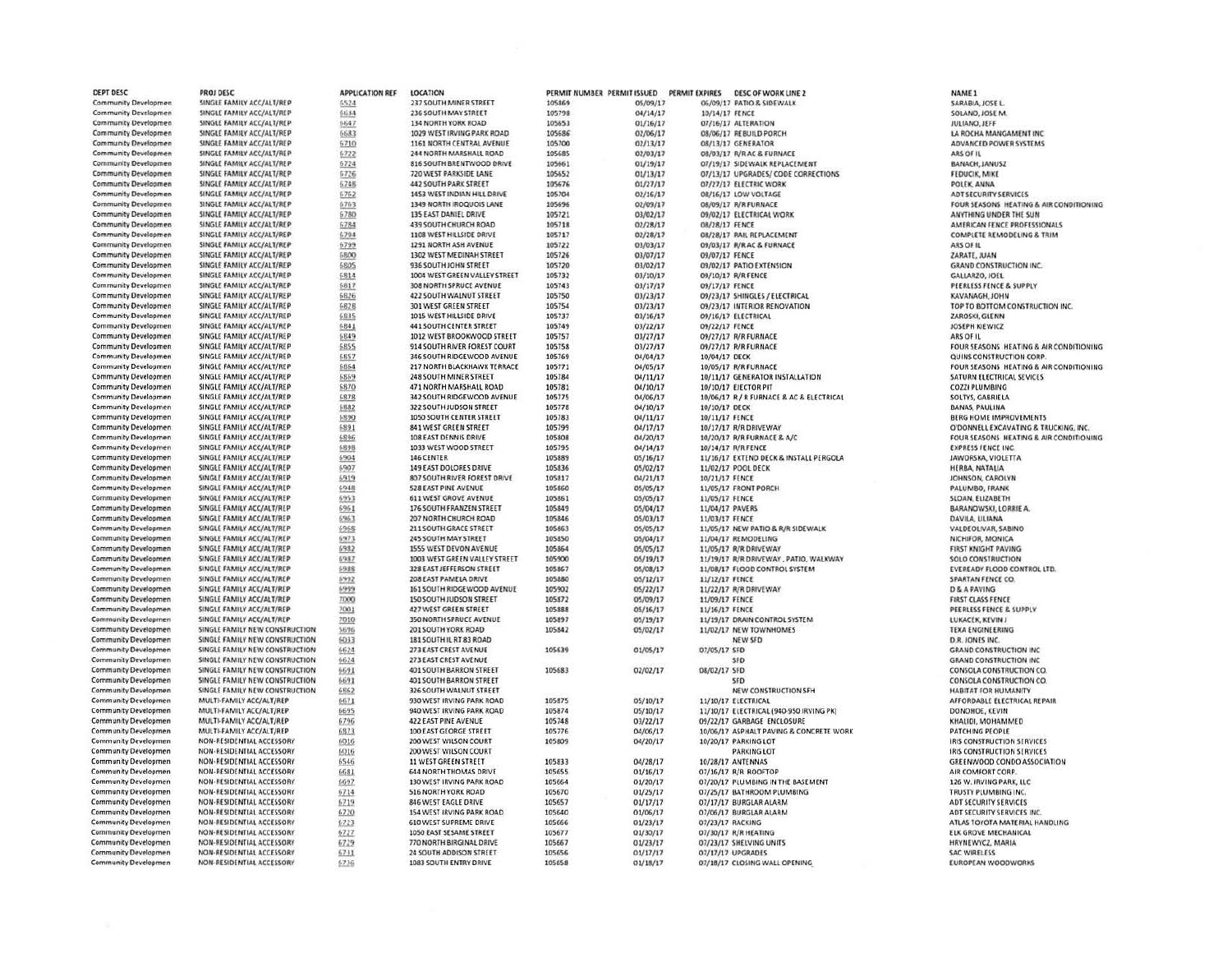| Community Developmen                                | NON-RESIDENTIAL ACCESSORY        | 6739         | 595 WEST SUPREME DRIVE         | 105680 | 01/31/17             | 07/30/17 RACKING                                | <b>TRANSCONTINENTAL</b>               |
|-----------------------------------------------------|----------------------------------|--------------|--------------------------------|--------|----------------------|-------------------------------------------------|---------------------------------------|
| Community Developmen                                | NON-RESIDENTIAL ACCESSORY        | 6740         | 647 WEST SUPREME DRIVE         | 105663 | 01/20/17             | 07/20/17 MASONRY WALL                           | <b>FISHER COMMERCIAL CONSTRUCTION</b> |
| Community Developmen                                | NON-RESIDENTIAL ACCESSORY        | 6741         | <b>1250 ELLIS</b>              | 105711 | 02/24/17             | 08/24/17 UPGRADE ANTENNA                        | <b>SAC WIRELESS</b>                   |
| <b>Community Developmen</b>                         | NON-RESIDENTIAL ACCESSORY        | 6742         | 207 WEST GRAND AVENUE          | 105668 | 01/23/17             | 07/23/17 SUPPRESION SYSTEM FOR HOOD             | <b>CATRINA ROYALE</b>                 |
| Community Developmen                                | NON-RESIDENTIAL ACCESSORY        | 6743         | 7 WEST GREEN STREET            | 105691 | 02/07/17             | 08/07/17 REPLACE EXISTING HVAC COOLING UNIT     | FIRST POINT MECHANICAL                |
| Community Developmen                                | NON-RESIDENTIAL ACCESSORY        | 6746         | 1107 NORTH ELLIS STREET        | 105689 | 02/07/17             | 08/07/17 CONCRETE SLAB/ ELECTRICAL              | QUINCY CONSTRUCTION                   |
| <b>Community Developmen</b>                         | NON-RESIDENTIAL ACCESSORY        | 6749         | 745 NORTH BIRGINAL DRIVE A     | 105705 | 02/16/17             | 08/16/17 ELECTRIC WORK                          | MISTER D'S CONSTRUCTION INC.          |
| <b>Community Developmen</b>                         | NON-RESIDENTIAL ACCESSORY        | 6755         | <b>649 NORTH THOMAS DRIVE</b>  | 105697 | 02/10/17             | 08/10/17 ELECTRICAL WORK                        | <b>R.J. ELECTRIC SERVICE CO.</b>      |
| <b>Community Developmen</b>                         | NON-RESIDENTIAL ACCESSORY        | 6758         | 320 SOUTH COUNTY LINE ROAD     | 105687 | 02/06/17             | 08/06/17 REMOVAL OF EXISTING SPRINKLER SYSTEM   | FORBES FIRE PROTECTION CO.            |
| <b>Community Developmen</b>                         | NON-RESIDENTIAL ACCESSORY        | 6767         | 425 NORTH MEYER ROAD           | 105703 | 02/15/17             | 08/15/17 RACKING                                | MATERIAL SYSTEM INC.                  |
| <b>Community Developmen</b>                         | NON-RESIDENTIAL ACCESSORY        | 6772         | 500 WEST FRONTIER WAY          | 105706 | 02/20/17             | 08/20/17 ELECTRICAL SERVICE                     | LG TECH ELECTRIC                      |
| Community Developmen                                | NON-RESIDENTIAL ACCESSORY        | 6775         | <b>602 NORTH YORK ROAD</b>     | 105725 | 03/06/17             | 09/06/17 ANTENNAS                               | <b>SAC WIRELESS</b>                   |
| <b>Community Developmen</b>                         | NON-RESIDENTIAL ACCESSORY        | 6781         | 221 WEST WILLIAM STREET        | 105730 | 03/10/17             | 09/10/17 SPRAY BOOTH                            | FRIEDMAN, HARRY                       |
| Community Developmen                                | NON-RESIDENTIAL ACCESSORY        | 6782         | 740 NORTH THOMAS DRIVE         | 105716 | 02/27/17             | 08/27/17 ANTENNA REPLACEMENT AND RRU'S          | SAC WIRELESS, LLC.                    |
| Community Developmen                                | NON-RESIDENTIAL ACCESSORY        | 6786         | 477 NORTH THOMAS DRIVE C       | 105715 | 02/27/17             | 08/27/17 FIRE DOOR                              | NORTHERN DOOR GARAGE DOOR COR         |
| <b>Community Developmen</b>                         | NON-RESIDENTIAL ACCESSORY        | 6789         | 700 WEST GOLF LANE             | 105744 | 03/17/17             | 09/17/17 LOW VOLTAGE                            | TYCO INTEGRATED SECURITY LLC          |
| Community Developmen                                | NON-RESIDENTIAL ACCESSORY        | 6801         | 735 EAST JEFFERSON STREET      | 105752 | 03/23/17             | 09/23/17 R/R MECHANICAL SYSTEMS                 | WIGHT CONSTRUCTION                    |
| Community Developmen                                | NON-RESIDENTIAL ACCESSORY        | 6803         | 1040 SOUTH ENTRY DRIVE         | 105719 | 03/01/17             | 09/01/17 LOW VOLTAGE                            | M & J ELECTRIC & GENERAL CONTRACT     |
| <b>Community Developmen</b>                         | NON-RESIDENTIAL ACCESSORY        | 6807         | <b>412 SOUTH DOMENIC COURT</b> | 105729 | 03/09/17             | 09/09/17 R/R APRON                              | AYALA, JAVIER                         |
| <b>Community Developmen</b>                         | NON-RESIDENTIAL ACCESSORY        | 6810         | 600 WEST SUPREME DRIVE         | 105773 | 04/05/17             | 10/05/17 BREAKROOM REMODEL                      | PROLOGIS 2, L.P.                      |
| <b>Community Developmen</b>                         | NON-RESIDENTIAL ACCESSORY        | 6811         | <b>545 SOUTH JOHN STREET</b>   | 105753 | 03/23/17             | 09/23/17 R/R MECHANICAL SYSTEM                  | WIGHT CONSTRUCTION                    |
| <b>Community Developmen</b>                         | NON-RESIDENTIAL ACCESSORY        | 6813         | 1004 WEST FAIRWAY DRIVE        | 105885 | 05/16/17             | 11/16/17 GROUND RESTORATION                     | ALESSIO & SONS COMPANY                |
| <b>Community Developmen</b>                         | NON-RESIDENTIAL ACCESSORY        | 6820         | 438 SOUTH COUNTY LINE ROAD     | 105738 | 03/16/17             | 09/16/17 FENCE                                  | ANTHONY CONSTRUCTION JRD, INC.        |
| <b>Community Developmen</b>                         | NON-RESIDENTIAL ACCESSORY        | 6822         | <b>213 NORTH WALNUT STREET</b> | 105789 | 04/12/17             | 10/12/17 ELEVATOR                               | SCHINDLER ELEVATOR CORPORATION        |
| <b>Community Developmen</b>                         | NON-RESIDENTIAL ACCESSORY        | 6825         | <b>438 SOUTH YORK ROAD</b>     | 105786 | 04/11/17             | 10/11/17 REMODEL                                | GEM BUILDING CONTRACTORS, INC.        |
| <b>Community Developmen</b>                         | NON-RESIDENTIAL ACCESSORY        | 6827         | <b>811 FAST GRAND AVENUE</b>   | 105788 | 04/12/17             | 10/12/17 ELEVATORS                              | SCHINDLER ELEVATOR CORPORATION        |
| Community Developmen                                | NON-RESIDENTIAL ACCESSORY        | 6845         | 736 WEST FOSTER AVENUE         | 105810 | 04/20/17             | 10/20/17 ELECTRICAL WORK                        | ACCURATE ELECTRICAL SOLUTIONS, INC    |
| <b>Community Developmen</b>                         | <b>NON-RESIDENTIAL ACCESSORY</b> | 6848         | 758 WEST INDUSTRIAL DRIVE      | 105764 | 03/30/17             | 09/30/17 FENCE                                  | MIKES AUTO FORUM                      |
| <b>Community Developmen</b>                         | NON-RESIDENTIAL ACCESSORY        | 6856         | 200 WEST WILSON COURT          | 105782 | 04/11/17             | 10/11/17 FENCE                                  | <b>GOLDEN FENCE, CO</b>               |
| <b>Community Developmen</b>                         | NON-RESIDENTIAL ACCESSORY        | 6861         | 1040 SOUTH ENTRY DRIVE         | 105779 | 04/10/17             | 10/10/17 HVAC                                   | P & M MERCURY MECHANICAL CORPOR       |
| <b>Community Developmen</b>                         | NON-RESIDENTIAL ACCESSORY        | 6866         | 1068 WEST THORNDALE AVENUE     | 105813 | 04/21/17             | 10/21/17 RACKING                                | APEX STORAGE, INC.                    |
| <b>Community Developmen</b>                         | NON-RESIDENTIAL ACCESSORY        | 6880         | <b>647 WEST SUPREME DRIVE</b>  | 105770 | 04/05/17             | 10/05/17 LOW VOLTAGE CABLING                    | WIRELINE INC.                         |
| <b>Community Developmen</b>                         | NON-RESIDENTIAL ACCESSORY        | 6831         | 219 WEST MAIN STREET           | 105803 | 04/18/17             | 10/18/17 PAVING                                 | <b>J &amp; J SEALCOATING INC.</b>     |
| <b>Community Developmen</b>                         | NON-RESIDENTIAL ACCESSORY        | 6908         | 1150 NORTH ELLIS STREET        | 105828 | 04/27/17             | 10/27/17 PARKING LOT PAVING                     | A & A PAVING CONTRACTORS              |
| <b>Community Developmen</b>                         | NON-RESIDENTIAL ACCESSORY        | 6913         | <b>600 WEST SUPREME DRIVE</b>  | 105821 | 04/21/17             | 10/21/17 CONCRETE WORK                          | PAVESTAR INC.                         |
| Community Developmen                                | NON-RESIDENTIAL ACCESSORY        | 6914         | 595 WEST SUPREME DRIVE         | 105820 | 04/21/17             | 10/21/17 ASPHALT PAVING & CONCTRETE WORK        | PAVESTAR INC.                         |
| <b>Community Developmen</b>                         | NON-RESIDENTIAL ACCESSORY        | 6917         | <b>647 WEST SUPREME DRIVE</b>  | 105832 | 04/28/17             | 10/28/17 FENCE IN WAREHOUSE                     | UNIQUE AFFORDABL FENCE                |
| <b>Community Developmen</b>                         | NON-RESIDENTIAL ACCESSORY        | 6922         | <b>647 WEST SUPREME DRIVE</b>  | 105841 | 05/02/17             | 11/02/17 MINOR ALTERATIONS                      | OSTRANDER CONSTRUCTION, INC.          |
| Community Developmen                                | NON-RESIDENTIAL ACCESSORY        | 6923         | <b>610 WEST SUPREME DRIVE</b>  | 105831 | 04/27/17             | 10/27/17 PAVING                                 | <b>BRIGGS PAVING</b>                  |
| <b>Community Developmen</b>                         | NON-RESIDENTIAL ACCESSORY        | 6924         | <b>630 WEST SUPREME DRIVE</b>  | 105830 | 04/27/17             | 10/27/17 PAVING                                 | <b>BRIGGS PAVING</b>                  |
| <b>Community Developmen</b>                         | NON-RESIDENTIAL ACCESSORY        | 6929         | 647 WEST SUPREME DRIVE         | 105827 | 04/27/17             | 10/27/17 SECURITY ALARM                         | ADT SECURITY SERVICES                 |
| Community Developmen                                | NON-RESIDENTIAL ACCESSORY        | 6941         | 991 NORTH SUPREME DRIVE        | 105854 | 05/05/17             | 11/05/17 ASPHALT PAVING                         | PAVESTAR INC.                         |
| Community Developmen                                | NON-RESIDENTIAL ACCESSORY        | 6942         | 950 NORTH SUPREME DRIVE        | 105855 | 05/05/17             | 11/05/17 ASPHALT PAVING                         | PAVESTAR INC.                         |
| Community Developmen                                | NON-RESIDENTIAL ACCESSORY        | 6943         | <b>560 WEST SUPREME DRIVE</b>  | 105856 | 05/05/17             | 11/05/17 ASPHALT PAVING                         | PAVESTAR INC.                         |
| Community Developmen                                | NON-RESIDENTIAL ACCESSORY        | 6944         | 659 WEST SUPREME DRIVE         | 105857 | 05/05/17             | 11/05/17 ASPHALT PAVING                         | PAVESTAR INC.                         |
| Community Developmen                                | NON-RESIDENTIAL ACCESSORY        | 6945         | <b>1141 NORTH ELLIS STREET</b> | 105858 | 05/05/17             | 11/05/17 ASPHALT PAVING                         | PAVESTAR INC.                         |
| Community Developmen                                | NON-RESIDENTIAL ACCESSORY        | 6947         | 220 WEST THORNDALE AVENUE      | 105859 | 05/05/17             | 11/05/17 ASPHALT PAVING                         | PAVESTAR INC.                         |
| Community Developmen                                | NON-RESIDENTIAL ACCESSORY        | 6949         | 1040 SOUTH ENTRY DRIVE         | 105868 | 05/08/17             | 11/08/17 RACKING                                | MIDWAY BUILDING SERVICES              |
| <b>Community Developmen</b>                         | NON-RESIDENTIAL ACCESSORY        | 6956         | 2 SOUTH YORK ROAD              | 105879 | 05/12/17             | 11/12/17 GENERATOR INSTALL                      | SATURN ELECTRICAL SEVICES             |
| Community Developmen                                | NON-RESIDENTIAL ACCESSORY        | 6976         | <b>651 WEST SUPREME DRIVE</b>  | 105891 | 05/17/17             | 11/17/17 SECURE WALL                            | MR MAINTENANCE INC.                   |
| Community Developmen                                | NON-RESIDENTIAL ACCESSORY        | 6977         | <b>645 WEST SUPREME DRIVE</b>  | 105896 | 05/18/17             | 11/18/17 R/R THREE STAIRWAYS                    | FAIRBORN EQUIPMENT CO. OF ILLINOIS    |
| <b>Community Developmen</b>                         | NON-RESIDENTIAL ACCESSORY        | 6989         | 818 WEST THORNDALE AVENUE      | 105877 | 05/11/17             | 11/11/17 LOW VOLTAGE CAMERA                     | TYCO INTEGRATED SECURITY LLC          |
| Community Developmen                                | NON-RESIDENTIAL ACCESSORY        | 5991         | 1149 NORTH FLUS STREET         | 105901 | 05/22/17             | 11/22/17 CONCRETE WORK                          | PAVESTAR INC.                         |
| Community Developmen                                | NON-RESIDENTIAL ACCESSORY        | 6998         | 156 WEST DEVON AVENUE          | 105882 | 05/15/17             | 11/15/17 ELECTRICAL SERVICE UPGRADE             | SOLTYS DESIGN/ BUILD,LLC              |
| Community Developmen                                | NON-RESIDENTIAL ACCESSORY        | 7002         | <b>B82 WEST EAGLE DRIVE</b>    | 105893 | 05/17/17             | 11/17/17 RACKING                                | <b>STUCCOONE DESIGN INC</b>           |
| Community Developmen                                | NON-RESIDENTIAL ALTERATION OCC.  | 6685         | 120 WEST GREEN STREET          | 105645 | 01/10/17             | 07/10/17 RENOVATIONS                            | INTERNATIONAL CONTRACTORS INC.        |
| Community Developmen                                | NON-RESIDENTIAL ALTERATION OCC.  | 6735         | <b>606 EAST GREEN STREET</b>   | 105673 | 01/27/17             | 07/27/17 INTERIOR ALTERATION                    | <b>LMC CONSTRUCTION</b>               |
| Community Developmen                                | NON-RESIDENTIAL ALTERATION OCC   | 6793         | 1040 SOUTH ENTRY DRIVE         | 105734 | 03/13/17             | 09/13/17 WAREHOUSE ALTERATION                   | MIDWAY BUILDING SERVICES              |
| <b>Community Developmen</b>                         | NON-RESIDENTIAL ALTERATION OCC   | 6830         | 745 NORTH BIRGINAL DRIVE A     | 105899 | 05/19/17             | 11/19/17 ALTERATION                             | <b>BUDZIK, THOMAS</b>                 |
| Community Developmen                                | NON-RESIDENTIAL ALTERATION OCC.  | 6830         | 745 NORTH BIRGINAL DRIVE A     |        |                      | <b>ALTERATION</b>                               | <b>BUDZIK, THOMAS</b>                 |
| Community Developmen                                | NON-RESIDENTIAL ALTERATION OCC.  | 6836         | <b>596 NORTH YORK ROAD</b>     | 105826 | 04/27/17             | 10/27/17 ALTERATION                             | PAVLOV, SALI                          |
| <b>Community Developmen</b>                         | NON-RESIDENTIAL ALTERATION OCC   | 6843         | 647 WEST SUPREME DRIVE         | 105759 | 03/27/17             | 09/27/17 ALTERATION                             | OSTRANDER CONSTRUCTION, INC.          |
| <b>Community Developmen</b>                         | NON-RESIDENTIAL ALTERATION OCC   | 6850         | 320 SOUTH COUNTY LINE ROAD     | 105816 | 04/21/17             | 10/21/17 OFFICE REMODEL                         | ANDERSON MORAN CONSTRUCTION           |
| <b>Community Developmen</b>                         | NON-RESIDENTIAL ALTERATION OCC   | 6897         | 787 WEST FAIRWAY DRIVE         | 105814 | 04/21/17             | 10/21/17 INTERIOR REMODEL                       | <b>S &amp; H REMODELING</b>           |
| Community Developmen                                | NON-RESIDENTIAL ALTERATION OCC   | 6931         | 755 NORTH IL RT 83 ROAD        | 105829 | 04/27/17             | 10/27/17 OFFICE REMODEL                         | KOBEZ CO.                             |
| <b>Community Developmen</b>                         | NON-RESIDENT NEW CONSTRUCTION    | 6482         | 350 NORTH YORK ROAD            |        |                      | <b>NEW WAREHOUSE</b>                            | MORGAN HARBOUR CONSTRUCTION           |
| <b>Community Developmen</b>                         | SEWER SANITARY CLEAN OUT SF      | 6745         | 316 WEST GREEN STREET          | 105662 | 01/20/17             | 07/20/17 SEWER LINE                             | VOICE, BRADLEY                        |
| <b>Community Developmen</b>                         | SEWER SANITARY CLEAN OUT SF      | 6753         | 752 EAST GEORGE STREET         | 105679 | 01/31/17             | 07/30/17 SEWER CLEAN OUT                        | ROTO-ROOTER SERVICES COMPANY          |
| <b>Community Developmen</b>                         | SEWER SANITARY CLEAN OUT SF      | 6787         | 308 EAST PINE AVENUE           | 105708 | 02/21/17             | 08/21/17 SANITARY SEWER REPAIR                  | SCOTTISH PLUMBER LLC                  |
| Community Developmen                                | SEWER SANITARY CLEAN OUT SF      | 6821         | 451 SOUTH WALNUT STREET        | 105728 | 03/08/17             | 09/08/17 SANITARY SEWER                         | MIDCITY PLUMBING INC                  |
| <b>Community Developmen</b>                         | SEWER SANITARY CLEAN OUT SF      | 6842         | 1210 WEST BROOKWOOD STREET     | 105742 | 03/17/17             | 09/17/17 SEWER REPAIR                           | A+ ROOTER PLUMBERS                    |
| <b>Community Developmen</b>                         | SEWER SANITARY CLEAN OUT SF      | 6934         | 442 SOUTH ROSE STREET          | 105812 | 04/21/17             | 10/21/17 SEWER CLEAN OUT                        | DELFIACCO SEWER                       |
|                                                     | SEWER SANITARY CLEAN OUT SF      | 6974         | 701 WEST HILLSIDE DRIVE        | 105837 |                      | 11/02/17 SEWER CLEANOUT                         | J & S PLUMBING INC.                   |
| Community Developmen<br><b>Community Developmen</b> | SEWER SANITARY CLEAN OUT SF      |              | <b>510 SOUTH PARK STREET</b>   | 105878 | 05/02/17<br>05/11/17 | 11/11/17 SEWER CLEAN-OUT                        | MIDCITY PLUMBING INC.                 |
| Community Developmen                                | SEWER SANITARY CLEAN OUT SF      | 7009<br>7015 | <b>316 WEST GREEN STREET</b>   | 105883 | 05/15/17             | 11/15/17 SANITARY REPAIR                        | LOCAL PLUMBING AND SEWER              |
| Community Developmen                                | ROOF, GUTTERS, SIDING SF         | 6629         | 420 WEST GREEN STREET          | 105642 | 01/10/17             | 07/10/17 SIDING, GUTERS, 2 AWNING               | NEIGHBORHOOD RESTORATION CO.          |
| Community Developmen                                | ROOF, GUTTERS, SIDING SF         |              | 211 NORTH POPPY LANE           | 105643 | 01/10/17             | 07/10/17 R/R SIDING, SUFFIT & GUTTERS ON GARAGE | WADOLOWSKA, KRYSTUNA                  |
|                                                     |                                  | 6730         |                                |        |                      |                                                 |                                       |

VICAL<br>ICTION INC<br>E CO.<br>TION CO.<br>VC **RAGE DOOR CORP**<br>CURITY LLC m NERAL CONTRACTING I ON<br>APANY<br>CTION JRD, INC.<br>R CORPORATION<br>R CORPORATION<br>AL SOLUTIONS, INC. **HANICAL CORPORATION** ACTORS FENCE<br>UCTION, INC  $53$ ERVICES<br>SEVICES IC.<br>IT CO. OF ILLINOIS<br>CURITY LLC .D,LLC<br>INC<br>ITRACTORS INC. RVICES **JCTION, INC<br>ONSTRUCTION** ONSTRUCTION ES COMPANY AC<br>FC NC.<br>ID SEWER<br>TORATION CO.<br>TUNA

 $\mathcal{P}^{(1)}_{\mathcal{N}}$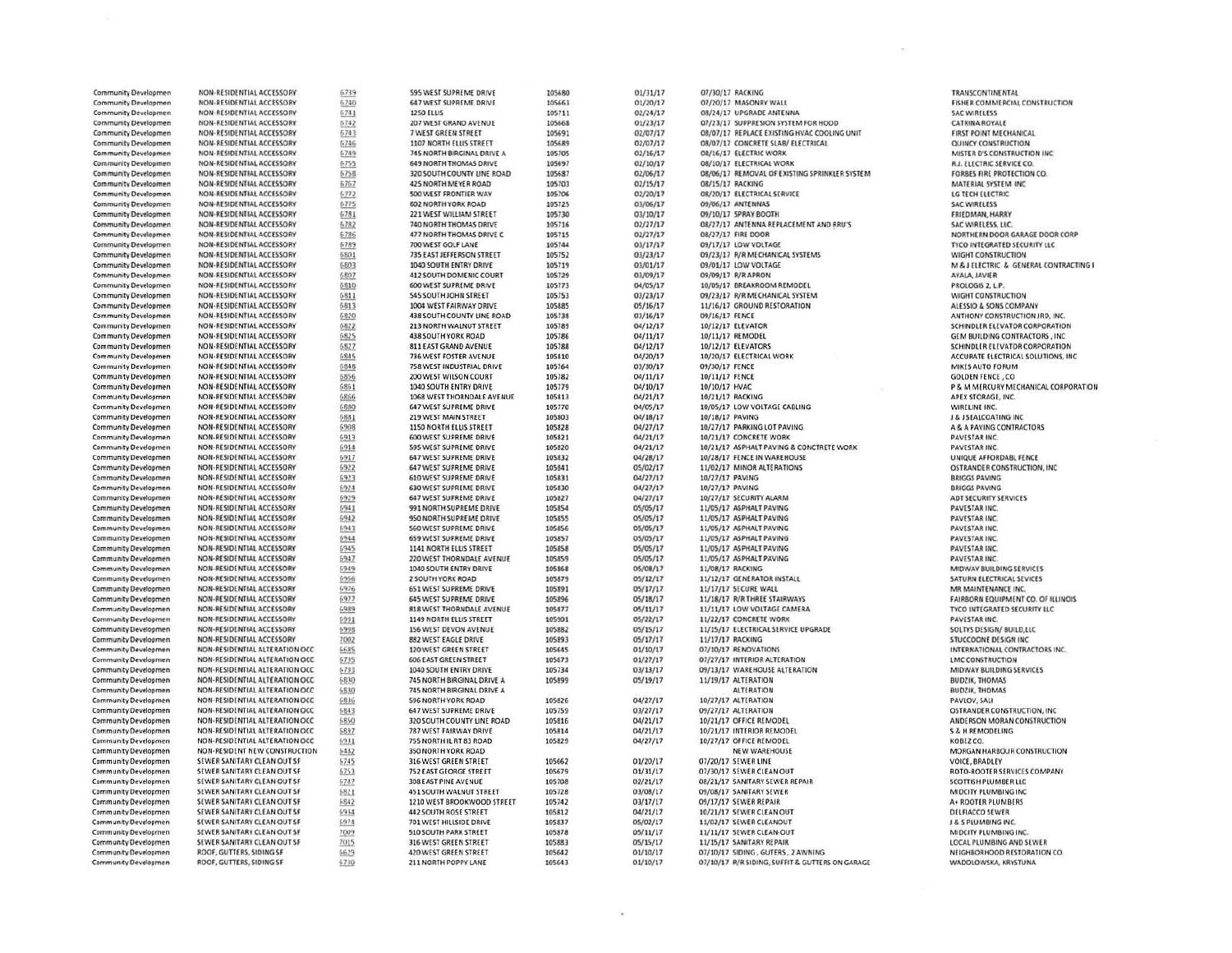| <b>Community Developmen</b>                                | ROOF, GUTTERS, SIDING SF                             | 6732         | 235 NORTH POPPY LANE                                     | 105646           | 01/11/17             | 07/11/17 R/R WATER HEATER                                    | DRF TRUSTED PROPERTY SOLUTIONS                                                |
|------------------------------------------------------------|------------------------------------------------------|--------------|----------------------------------------------------------|------------------|----------------------|--------------------------------------------------------------|-------------------------------------------------------------------------------|
| <b>Community Developmen</b>                                | ROOF, GUTTERS, SIDING SF                             | 6738         | 244 SOUTH MASON STREET                                   | 105654           | 01/16/17             | 07/16/16 R/R SIDING                                          | ECO SHIELD HOME DESIGN INC                                                    |
| Community Developmen                                       | ROOF, GUTTERS, SIDING SF                             | 6752         | 226 EAST CREST AVENUE                                    | 105678           | 01/30/17             | 07/30/17 R/R FURNACE                                         | ARLINGTON HEIGHTS HEATING & COOLING INC                                       |
| Community Developmen                                       | ROOF, GUTTERS, SIDING SF                             | 6756         | 236 SOUTH MINER STREET                                   | 105682           | 02/02/17             | 08/02/17 SIDING                                              | POWER HOME REMODELING GROUP                                                   |
| Community Developmen                                       | ROOF, GUTTERS, SIDING SF                             | 6764         | 1214 HAWTHORNE                                           | 105692           | 02/07/17             | 08/07/17 R/R FURNACE                                         | FOUR SEASONS HEATING & AIR CONDITIONING                                       |
| <b>Community Developmen</b>                                | ROOF, GUTTERS, SIDING SF                             | 6765         | 409 EAST WASHINGTON STREET                               | 105693           | 02/08/17             | 08/08/17 R/R GARAGE ROOF                                     | LINDHOLM ROOFING INC                                                          |
| <b>Community Developmen</b>                                | ROOF, GUTTERS, SIDING SF                             | 6771         | 247 SOUTH MASON STREET                                   | 105699           | 02/13/17             | 08/13/17 R/R FLAT ROOF                                       | KRUMWIEDE ROOFING CO                                                          |
| <b>Community Developmen</b>                                | ROOF, GUTTERS, SIDING SF                             | 6774         | 422 EAST WASHINGTON STREET                               | 105701           | 02/14/17             | 08/14/17 RE-ROOF HOUSE & GARAGE                              | WM ROOFING & MASONRY & MORE INC.                                              |
| <b>Community Developmen</b>                                | ROOF, GUTTERS, SIDING SF                             | 5776         | 818 SOUTH BRENTWOOD DRIVE                                | 105702           | 02/15/17             | 08/15/17 RE-ROOF HOUSE & GARAGE                              | ABEL ROOFING & CONSTRUCTION                                                   |
| <b>Community Developmen</b>                                | ROOF, GUTTERS, SIDING SF                             | 6785         | 828 BRENTWOOD DRIVE                                      | 105707           | 02/21/17             | 08/21/17 RE-ROOF ( HOUSE ONLY)                               | ABEL ROOFING & CONSTRUCTION                                                   |
| Community Developmen                                       | ROOF, GUTTERS, SIDING SF                             | 6795         | 415 SOUTH BARRON STREET                                  | 105710           | 02/24/17             | 08/24/17 R/R HOUSE AND GARAGE                                | <b>DIAZ, ARTURO</b>                                                           |
| <b>Community Developmen</b>                                | ROOF, GUTTERS, SIDING SF                             | 6797         | 1063 SOUTH CENTER STREET                                 | 105713           | 02/24/17             | 08/24/17 RE-ROOF                                             | KRUMWIEDE ROOFING CO.                                                         |
| <b>Community Developmen</b>                                | ROOF, GUTTERS, SIDING SF.                            | 6815         | 443 SOUTH MAY STREET                                     | 105723           | 03/06/17             | 09/03/17 RE-ROOF                                             | ANDRES ROOFING & CONSTRUCTION INC.                                            |
| Community Developmen                                       | ROOF, GUTTERS, SIDING SF                             | 6816         | 356 NORTH SPRUCE AVENUE                                  | 105724           | 03/06/17             | 09/06/17 RE-ROOF                                             | FEZE ROOFING INC.                                                             |
| Community Developmen                                       | ROOF, GUTTERS, SIDING SF                             | 6819         | 216 NORTH CHURCH ROAD<br>333 EAST RED OAK STREET         | 105740<br>105735 | 03/17/17             | 09/17/17 GUTTERS, DOWNSPOUTS                                 | LEAFGUARD CHICAGO                                                             |
| <b>Community Developmen</b><br><b>Community Developmen</b> | ROOF, GUTTERS, SIDING SF                             | 6833<br>6846 | 1217 WEST ELMHURST STREET                                | 105745           | 03/15/17             | 09/15/17 SIDING & WINDOWS                                    | JOZEF CONSTRUCTION                                                            |
| <b>Community Developmen</b>                                | ROOF, GUTTERS, SIDING SF<br>ROOF, GUTTERS, SIDING SF |              | 831 SOUTH RIVER FOREST COURT                             | 105747           | 03/20/17<br>03/21/17 | 09/20/17 R/R ROOF<br>09/21/17 R/R ROOF                       | STANISLAW, FICEK                                                              |
| <b>Community Developmen</b>                                | ROOF, GUTTERS, SIDING SF                             | 6851<br>6860 | 222 NORTH PINE LANE                                      | 105756           | 03/24/17             | 09/24/17 R/R ROOF - GARAGE ONLY                              | TRIMACCHI, CHRISTINA<br><b>BARRERA, MARCO A</b>                               |
| <b>Community Developmen</b>                                | ROOF, GUTTERS, SIDING SF                             | 6867         | 1222 WEST TWIN OAKS STREET                               | 105761           | 03/28/17             |                                                              |                                                                               |
| <b>Community Developmen</b>                                | ROOF, GUTTERS, SIDING SF                             | 6871         | 422 SOUTH WALNUT STREET                                  | 105762           | 03/29/17             | 09/28/17 R/R ROOF<br>09/29/17 R/RROOF                        | A & D HOME IMPROVEMENT LLC<br>STYLE BY CARDEN EXTERIORS INC.                  |
| <b>Community Developmen</b>                                | ROOF, GUTTERS, SIDING SF                             | 6876         | 423 WEST WOOD STREET                                     | 105766           | 03/31/17             | 10/01/17 R/R ROOF & SIDING                                   | BEDNORZ, SABINA                                                               |
| <b>Community Developmen</b>                                | ROOF, GUTTERS, SIDING SF                             | 6877         | 1109 WEST STONEHAM STREET                                | 105767           | 04/03/17             | 10/03/17 R / R ROOF                                          | MARTINEZ, SAMUEL                                                              |
| <b>Community Developmen</b>                                | ROOF, GUTTERS, SIDING SF                             | 6879         | 843 SOUTH YORK ROAD                                      | 105768           | 04/04/17             | 10/04/17 R / R ROOF (GARAGE ONLY)                            | TKACZ, ROBERT                                                                 |
| <b>Community Developmen</b>                                | ROOF, GUTTERS, SIDING SF                             | 6886         | 148 NORTH YORK ROAD                                      | 105777           | 04/07/17             | 10/07/17 R/R ROOF & WINDOW ACCESSORIES                       | AMERICAN PREMIER RESTORATION                                                  |
| <b>Community Developmen</b>                                | ROOF, GUTTERS, SIDING SF                             | 6894         | 1313 WEST GLENDALE STREET                                | 105780           | 04/10/17             | 10/10/17 NEW VYNAL SIDING                                    | BERG HOME IMPROVEMENTS                                                        |
| <b>Community Developmen</b>                                | ROOF, GUTTERS, SIDING SF                             | 6901         | 708 WEST MAIN STREET                                     | 105806           | 04/19/17             | 10/19/17 R/R HOME SIDING & GARAGE ROOF                       | <b>ECO SHIELD ROOFING INC</b>                                                 |
| Community Developmen                                       | ROOF, GUTTERS, SIDING SF                             | 6905         | 320 EAST WASHINGTON STREET                               | 105793           | 04/14/17             | 10/14/17 R/R ROOF                                            | JIMENEZ, VICTOR                                                               |
| Community Developmen                                       | ROOF, GUTTERS, SIDING SF                             | 6909         | 181 SOUTH ROSE STREET                                    | 105796           | 04/14/17             | 10/14/17 R/R REAR FLAT ROOF                                  | FEZE ROOFING INC.                                                             |
| <b>Community Developmen</b>                                | ROOF, GUTTERS, SIDING SF                             | 6911         | 343 SOUTH BRIAR LANE                                     | 105797           | 04/17/17             | 10/17/17 R/R GUTTERS & DOWNSPOUTS                            | RALPH, JOHN M                                                                 |
| <b>Community Developmen</b>                                | ROOF, GUTTERS, SIDING SF                             | 6926         | 1075 SOUTH CENTER STREET                                 | 105804           | 04/18/17             | 10/18/17 R/R SHINGLES AND GUTTERS                            | KRUMWIEDE ROOFING CO                                                          |
| Community Developmen                                       | ROOF, GUTTERS, SIDING SF                             | 6937         | 206 SOUTH ADDISON STREET                                 | 105815           | 04/21/17             | 10/21/17 R/R REPLACE GUTTERS & DOWNSPOUTS                    | HOME DEPOT USA                                                                |
| <b>Community Developmen</b>                                | ROOF, GUTTERS, SIDING SF                             | 6938         | <b>437 SOUTH MAY STREET</b>                              | 105818           | 04/24/17             | 10/24/17 R/R GUTTERS                                         | LUNA'S ROOFING SERVICE                                                        |
| <b>Community Developmen</b>                                | ROOF, GUTTERS, SIDING SF                             | 6946         | 312 EAST PINE AVENUE                                     | 105822           | 04/24/17             | 10/24/17 GARAGE ONLY: SIDING & R/R DOOR                      | LEON, CONSOLACION                                                             |
| <b>Community Developmen</b>                                | ROOF, GUTTERS, SIDING SF                             | 6954         | 197 SOUTH JUDSON STREET                                  | 105834           | 05/01/17             | 11/01/17 R/R ROOF                                            | STYLE BY CARDEN EXTERIORS INC.                                                |
| <b>Community Developmen</b>                                | ROOF, GUTTERS, SIDING SF                             | 6969         | 1049 SOUTH ADDISON STREET                                | 105851           | 05/04/17             | 11/04/17 ROOF SECTION                                        | KRUMWIEDE ROOFING COMPANY INC.                                                |
| <b>Community Developmen</b>                                | ROOF, GUTTERS, SIDING SF                             | 6972         | 208 SOUTH GRACE STREET                                   | 105835           | 05/01/17             | 11/01/17 SIDING                                              | ECO SHIELD HOME DESIGN INC                                                    |
| <b>Community Developmen</b>                                | ROOF, GUTTERS, SIDING SF                             | 6975         | 223 SOUTH MARION STREET                                  | 105838           | 05/02/17             | 11/02/17 R/R ROOF (HOUSE & GARAGE)                           | VELAZQUEZ, CARIMINA E.                                                        |
| <b>Community Developmen</b>                                | ROOF, GUTTERS, SIDING SF                             | 6981         | 1107 WEST HILLSIDE DRIVE                                 | 105845           | 05/03/17             | 11/03/17 RE-ROOF                                             | RAJA, AAMNA                                                                   |
| <b>Community Developmen</b>                                | ROOF, GUTTERS, SIDING SF                             | 6984         | <b>28 EAST PINE STREET</b>                               | 105847           | 05/03/17             | 11/03/17 R/R ROOF                                            | ABUNDIZ, CRUZ                                                                 |
| <b>Community Developmen</b>                                | ROOF, GUTTERS, SIDING SF                             | 6986         | 405 SOUTH JUDSON STREET                                  | 105848           | 05/03/17             | 11/03/17 SIDING                                              | ECO SHIELD HOME DESIGN INC                                                    |
| Community Developmen                                       | ROOF, GUTTERS, SIDING SF                             | 6993         | 303 NORTH PINE LANE                                      | 105862           | 05/05/17             | 11/05/17 RE-ROOF ( HOUSE & GARAGE )                          | ASCANIO, FRANCISCO                                                            |
| Community Developmen                                       | ROOF, GUTTERS, SIDING SF                             | 7004         | 816 SOUTH BRENTWOOD DRIVE                                | 105870           | 05/09/17             | 11/09/17 SIDING                                              | <b>BANACH, JANUSZ</b>                                                         |
| Community Developmen                                       | ROOF, GUTTERS, SIDING SF                             | 7005         | 523 WEST GROVE AVENUE                                    | 105871           | 05/09/17             | 11/09/17 SIDING                                              | <b>J &amp; K ENTERPRISES OF CHICAGO INC.</b>                                  |
| <b>Community Developmen</b>                                | ROOF, GUTTERS, SIDING SF                             | 7006         | 223 SOUTH ADDISON STREET                                 | 105873           | 05/10/17             | 11/10/17 GARAGE RE-ROOF                                      | BESCH BROTHERS ROOFING                                                        |
| Community Developmen                                       | ROOF, GUTTERS, SIDING SF                             | 7020         | 234 NORTH SPRUCE AVENUE                                  | 105886           | 05/16/17             | 11/16/17 GUTTERS & CHIMNEY TUCKPOINT                         | CAHILL BUILDING & ROOFING                                                     |
| Community Developmen                                       | ROOF, GUTTERS, SIDING SF                             | 7021         | 196 SOUTH BARRON STREET                                  | 105887           | 05/16/17             | 11/16/17 TUCKPOINT CHIMNEY & LINER INSTALL                   | CAHILL BUILDING & ROOFING                                                     |
| <b>Community Developmen</b>                                | ROOF, GUTTERS, SIDING SF                             | 7023         | 601 EAST JEFFERSON STREET                                | 105890           | 05/17/17             | 11/17/17 R/R ROOF                                            | HOME DEPOT USA                                                                |
| <b>Community Developmen</b>                                | ROOF, GUTTERS, SIDING SF                             | 7024         | <b>610 EAST DIANA COURT</b>                              | 105894           | 05/17/17             | 11/17/17 RE-ROOF                                             | A B BERG INC.                                                                 |
| <b>Community Developmen</b>                                | ROOF, GUTTERS, SIDING SF                             | 7031         | 176 SOUTH MAY STREET                                     | 105895           | 05/18/17             | 11/18/17 R/R ROOF                                            | ABC ROOFING & SIDING OF ILLINOIS INC.                                         |
| <b>Community Developmen</b>                                | ROOF, GUTTERS, SIDING MLT                            | 6751         | 14 NORTH YORK ROAD                                       | 105698           | 02/10/17             | 08/10/17 REROOF                                              | HEIL, ARLENE A                                                                |
| <b>Community Developmen</b>                                | ROOF, GUTTERS, SIDING MLT                            | 5834         | 112 NORTH EASTVIEW AVENUE                                | 105736           | 03/15/17             | 09/15/17 RE-ROOF                                             | ZIMAR ROOFING & CONSTRUCTION LLC                                              |
| <b>Community Developmen</b>                                | ROOF, GUTTERS, SIDING MLT                            | 6853         | 1345 WEST IRVING PARK ROAD                               | 105755           | 03/23/17             | 09/23/17 R/R ROOF                                            | <b>SWISHER EXTERIORS</b>                                                      |
| <b>Community Developmen</b>                                | ROOF, GUTTERS, SIDING MLT                            | 6980         | <b>532 EAST PINE AVENUE</b>                              | 105843           | 05/03/17             | 11/03/17 ROOF, SIDING                                        | <b>BROASCA, GABRIEL</b>                                                       |
| <b>Community Developmen</b>                                | ROOF, GUTTERS, SIDING MLT                            | 6994         | 100 NORTH EASTVIEW AVENUE                                | 105866           | 05/08/17             | 11/08/17 RE-ROOF                                             | ZIMAR ROOFING & CONSTRUCTION LLC                                              |
| <b>Community Developmen</b>                                | ROOF, GUTTERS, SIDING MLT                            | 6995         | 104 NORTH EASTVIEW AVENUE                                | 105865           | 05/08/17             | 11/08/17 RE-ROOF                                             | ZIMAR ROOFING & CONSTRUCTION LLC                                              |
| <b>Community Developmen</b>                                | ROOF, GUTTERS, SIDING C/F                            | 6734         | <b>302 SOUTH PARK STREET</b>                             | 105651           | 01/13/17             | 07/13/17 FURNACE R/R                                         | <b>CALVARY BAPTIST CHRUCH</b>                                                 |
| <b>Community Developmen</b>                                | ROOF, GUTTERS, SIDING C/F                            | 6766         | <b>649 NORTH IL RT 83 ROAD</b>                           | 105694           | 02/08/17             | 08/08/17 RECOVER                                             | <b>CENTIMARK CORPORATION</b>                                                  |
| <b>Community Developmen</b>                                | ROOF, GUTTERS, SIDING C/F                            | 5839         | 438 SOUTH COUNTY LINE ROAD                               | 105739           | 03/16/17             | 09/16/17 ROOF, SIDING & GUTTERS                              | ANTHONY CONSTRUCTION JRD INC.                                                 |
| Community Developmen                                       | ROOF, GUTTERS, SIDING C/F                            | 6903         | 202 WEST IRVING PARK ROAD                                | 105823           | 04/24/17             | 10/24/17 R/R ROOF & BRICKS                                   | LUX GENERAL CONTRACTORS                                                       |
| Community Developmen                                       | ROOF, GUTTERS, SIDING C/F                            | 6939         | 1003 WEST FAIRWAY DRIVE                                  | 105819           | 04/24/17             | 10/24/17 R/R FLAT ROOF                                       | M & M ROOFING INC.                                                            |
| <b>Community Developmen</b>                                | ROOF, GUTTERS, SIDING C/F                            | 6940         | 777 EAST GRAND AVENUE                                    | 105840           | 05/02/17             | 11/02/17 SIDING                                              | BENSENVILLE INVESTMENTS, LLC                                                  |
| <b>Community Developmen</b>                                | FIRE ALARM SYSTEM MF                                 | 6652         | <b>630 EAST GEORGE STREET BLD A</b>                      | 105647           | 01/12/17             | 07/12/17 FIRE ALARM                                          | <b>S &amp; S SOUND SYSTEMS</b>                                                |
| Community Developmen                                       | FIRE SPRINKLER SYSTEM MF                             | 6956         | 156 WEST BEELINE DRIVE                                   | 105852           | 05/05/17             | 11/05/17 FIRE SPRINKLER SYSTEM                               | ALERT FIRE PROTECTION                                                         |
| <b>Community Developmen</b>                                | FIRE ALARM SYSTEM C/F                                | 6725         | 1040 SOUTH YORK ROAD                                     | 105650           | 01/12/17             | 07/12/17 FIRE ALARM                                          | CHICAGO METROPOLITAN FIRE PREVENTION CO.                                      |
| Community Developmen                                       | FIRE ALARM SYSTEM C/F                                | 6769         | 120 WEST GREEN STREET                                    | 105733           | 03/13/17             | 09/13/17 FIRE ALARM SYSTEM                                   | INTERNATIONAL CONTRACTORS INC.                                                |
| <b>Community Developmen</b>                                | FIRE ALARM SYSTEM C/F                                | 6838         | 213 NORTH WALNUT STREET                                  | 105785           | 04/11/17             | 10/11/17 FIRE ALARM SYSTEM                                   | AFFILIATED COSTUMER SERVICE INC.                                              |
| <b>Community Developmen</b><br><b>Community Developmen</b> | FIRE ALARM SYSTEM C/F<br>FIRE ALARM SYSTEM C/F       | 6893         | 1280 NORTH IL RT 83 ROAD<br>787 WEST FAIRWAY DRIVE       | 105802<br>105824 | 04/18/17             | 10/18/17 UPDATE FIRE ALARM SYSTEM                            | TYCO INTEGRATED SECURITY LLC                                                  |
|                                                            | FIRE ALARM SYSTEM C/F                                | 6915<br>6918 |                                                          |                  | 04/25/17             | 10/25/17 FIRE ALARM SYSTEM                                   | <b>CUSTOMIZED PROTECTION SERVICES</b>                                         |
| <b>Community Developmen</b><br><b>Community Developmen</b> | FIRE SPRINKLER SYSTEM C/F                            | 6323         | 438 SOUTH COUNTY LINE ROAD<br>1068 WEST THORNDALE AVENUE | 105825<br>105763 | 04/26/17<br>03/30/17 | 10/26/17 FIRE ALARM (LOW VOLTAGE)<br>09/30/17 FIRE SPRINKLER | IMPERIAL SURVEILLANCE                                                         |
| Community Developmen                                       | FIRE SPRINKLER SYSTEM C/F                            | 6706         | 460 WEST IRVING PARK ROAD                                | 105644           | 01/10/17             | 07/10/17 FIRE SPRINKLER                                      | CENTRAL STATES AUTOMATIC SPRINKLERS INC<br>METROPOLITAN FIRE PROTECTION, INC. |
| <b>Community Developmen</b>                                | FIRE SPRINKLER SYSTEM C/F                            | 6733         | 1068 WEST THORNDALE AVENUE                               | 105671           | 01/26/17             | 07/26/17 FIRE SPRINKLER SYSTEM EXTENSION TO COOLER ROOM      | <b>CLIMATE ENGINEERED STRUCTURES</b>                                          |
| <b>Community Developmen</b>                                | FIRE SPRINKLER SYSTEM C/F                            | 6889         | <b>811 EAST GRAND AVENUE</b>                             | 105839           | 05/02/17             | 11/02/17 FIRE SPRINKLER SYSTEM                               | <b>FIRE PROS INC</b>                                                          |
| <b>Community Developmen</b>                                | FIRE SPRINKLER SYSTEM C/F                            | 6892         | 350 NORTH YORK ROAD                                      | 105876           | 05/10/17             | 11/10/17 SPRINKLER SYSTEM INSTALLATION                       | <b>CYBOR FIRE PROTECTION</b>                                                  |
| Community Developmen                                       | FIRE SUPPRESSION SYSTEM C/F                          | 6633         | 219 WEST MAIN STREET                                     | 105714           | 02/27/17             | 08/27/17 FIRE SUPPRESSION SYSTEM                             | HENDERSON FIRE EQUIPMENT CO.                                                  |
| Community Developmen                                       | FIRE SUPPRESSION SYSTEM C/F                          | 6773         | 221 WEST WILLIAM STREET                                  | 105731           | 03/10/17             | 09/10/17 FIRE SUPPRESSION SYSTEM                             | <b>ILLINOIS FIRE &amp; SAFETY COMPANY</b>                                     |
|                                                            |                                                      |              |                                                          |                  |                      |                                                              |                                                                               |